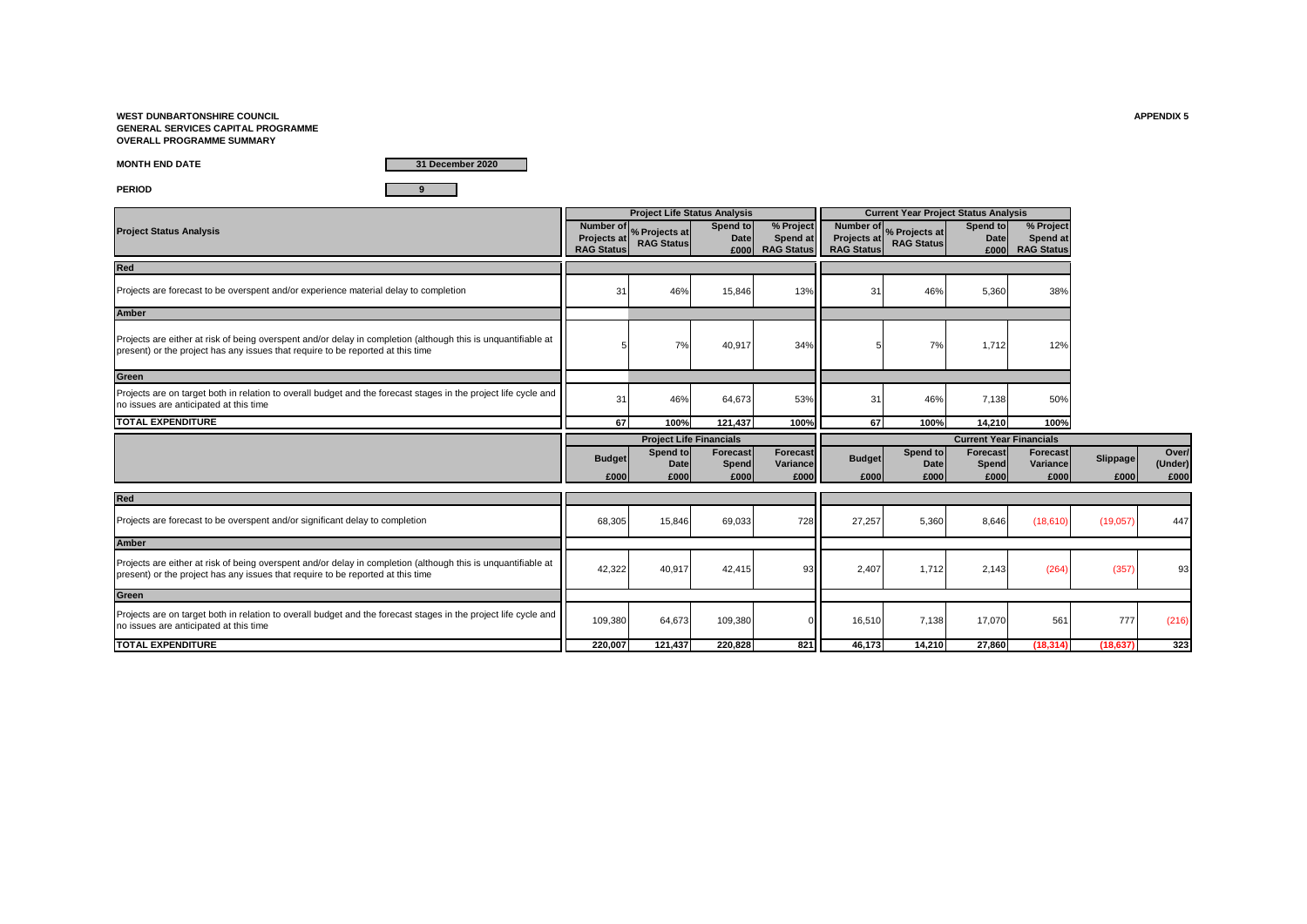|              | <b>PERIOD END DATE</b>                                                                                                                                                                                                                                                                                             |                                                              |                                                                                               |                                | 31 December 2020            |                     |              |
|--------------|--------------------------------------------------------------------------------------------------------------------------------------------------------------------------------------------------------------------------------------------------------------------------------------------------------------------|--------------------------------------------------------------|-----------------------------------------------------------------------------------------------|--------------------------------|-----------------------------|---------------------|--------------|
|              | <b>PERIOD</b>                                                                                                                                                                                                                                                                                                      |                                                              |                                                                                               |                                | 9                           |                     |              |
|              |                                                                                                                                                                                                                                                                                                                    |                                                              |                                                                                               | <b>Project Life Financials</b> |                             |                     |              |
|              | <b>Budget Details</b>                                                                                                                                                                                                                                                                                              | <b>Budget</b>                                                | <b>Spend to Date</b>                                                                          |                                | <b>Forecast</b><br>Spend    | Variance            |              |
|              |                                                                                                                                                                                                                                                                                                                    | £000                                                         | £000                                                                                          | %                              | £000                        | £000                | %            |
| 1            | <b>Vehicle Replacement</b>                                                                                                                                                                                                                                                                                         |                                                              |                                                                                               |                                |                             |                     |              |
|              | <b>Project Life Financials</b><br><b>Current Year Financials</b>                                                                                                                                                                                                                                                   | 5,968<br>5.110                                               | 3,865<br>3,007                                                                                | 65%<br>59%                     | 5,968<br>3,500              | $\Omega$<br>(1,610) | 0%<br>$-32%$ |
|              | <b>Project Description</b>                                                                                                                                                                                                                                                                                         | 10 year light vehicles).                                     | Replacement of vehicles which have reached end of programmed lifespan (7 year heavy vehicles, |                                |                             |                     |              |
|              | Project Manager                                                                                                                                                                                                                                                                                                    | Kenny Lang                                                   |                                                                                               |                                |                             |                     |              |
|              | Lead Officer                                                                                                                                                                                                                                                                                                       | Gail MacFarlane                                              |                                                                                               |                                |                             |                     |              |
|              | Project Lifecycle<br><b>Main Issues / Reason for Variance</b>                                                                                                                                                                                                                                                      | <b>Planned End Date</b>                                      |                                                                                               |                                | 31-Mar-21 Forecast End Date |                     | 31-Mar-22    |
|              | be experiencing delays in parts due to COVID-19. The anticipated spend will be updated as and when confirmation on delivery are<br>received, however at this time it is estimated that at least £3.5m of the budget will be spent, with £1.610m required to be rephased to<br>2021/22.<br><b>Mitigating Action</b> |                                                              |                                                                                               |                                |                             |                     |              |
|              | None available at this time.<br><b>Anticipated Outcome</b><br>Replacement of fleet later than anticipated.                                                                                                                                                                                                         |                                                              |                                                                                               |                                |                             |                     |              |
|              |                                                                                                                                                                                                                                                                                                                    |                                                              |                                                                                               |                                |                             |                     |              |
| $\mathbf{2}$ | <b>Allotment Development</b>                                                                                                                                                                                                                                                                                       |                                                              | 7                                                                                             | 2%                             |                             | 0                   |              |
|              | <b>Project Life Financials</b><br><b>Current Year Financials</b>                                                                                                                                                                                                                                                   | 400<br>400                                                   | $\overline{7}$                                                                                | 2%                             | 400<br>100                  | (300)               | 0%<br>$-75%$ |
|              | <b>Project Description</b><br>Project Manager<br>Lead Officer                                                                                                                                                                                                                                                      | To develop an allotment site.<br>lan Bain<br>Gail MacFarlane |                                                                                               |                                |                             |                     |              |
|              | Project Lifecycle                                                                                                                                                                                                                                                                                                  | <b>Planned End Date</b>                                      |                                                                                               | 31-Mar-21                      | <b>Forecast End Date</b>    |                     | 31-Mar-22    |
|              | <b>Main Issues / Reason for Variance</b><br>Tenders have now been issued for site investigation works. It is anticipated that this project will now not be fully complete this financial<br>year with an estimated £0.300m required to be rephased to 2020/21.                                                     |                                                              |                                                                                               |                                |                             |                     |              |
|              | <b>Mitigating Action</b>                                                                                                                                                                                                                                                                                           |                                                              |                                                                                               |                                |                             |                     |              |
|              | None available at this time.                                                                                                                                                                                                                                                                                       |                                                              |                                                                                               |                                |                             |                     |              |
|              | <b>Anticipated Outcome</b>                                                                                                                                                                                                                                                                                         |                                                              |                                                                                               |                                |                             |                     |              |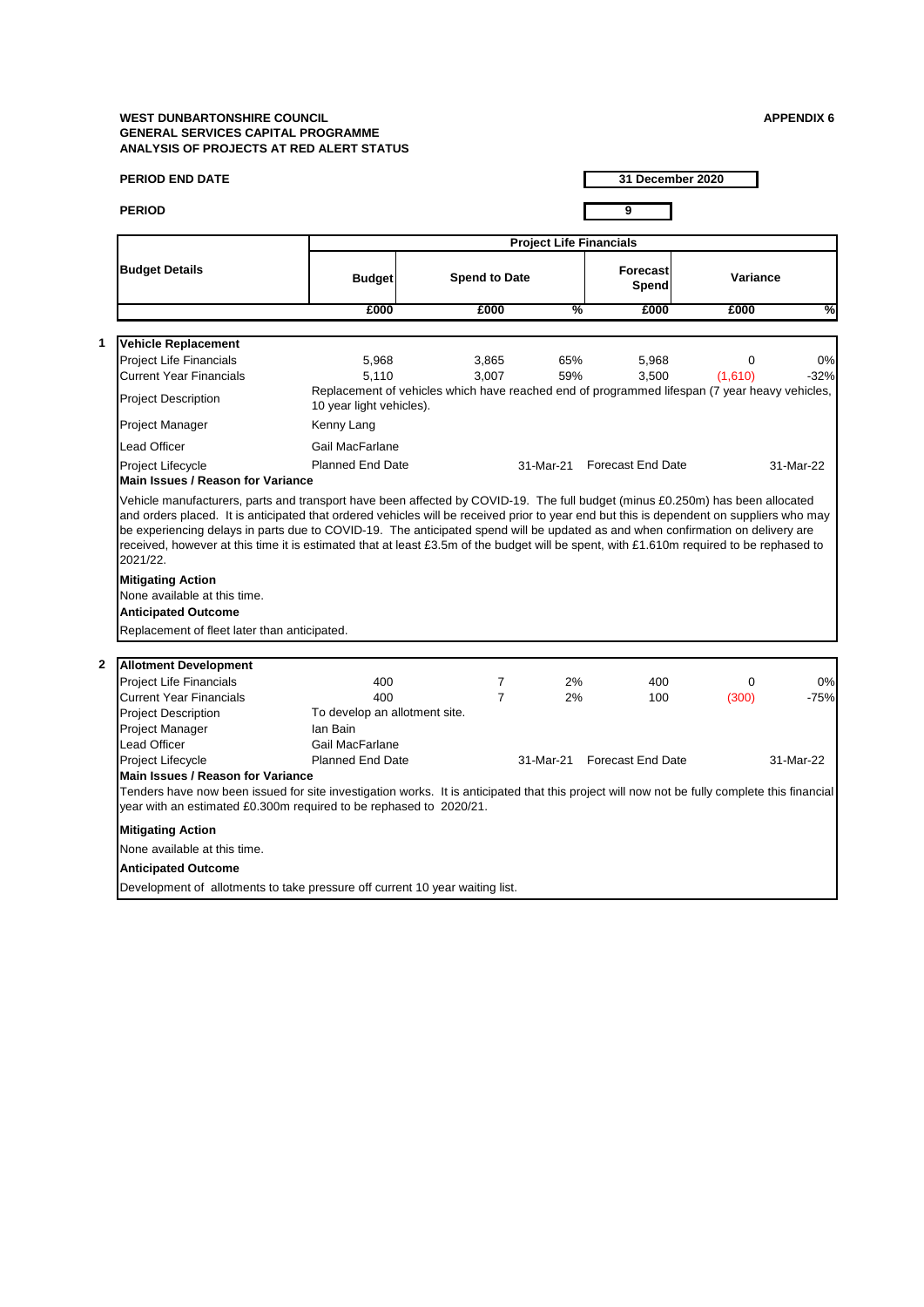| <b>PERIOD END DATE</b>                                                                                                            |                                                                                                                                          |                      |                                | 31 December 2020            |          |           |
|-----------------------------------------------------------------------------------------------------------------------------------|------------------------------------------------------------------------------------------------------------------------------------------|----------------------|--------------------------------|-----------------------------|----------|-----------|
| <b>PERIOD</b>                                                                                                                     |                                                                                                                                          |                      |                                | 9                           |          |           |
|                                                                                                                                   |                                                                                                                                          |                      | <b>Project Life Financials</b> |                             |          |           |
| <b>Budget Details</b>                                                                                                             | <b>Budget</b>                                                                                                                            | <b>Spend to Date</b> |                                | <b>Forecast</b><br>Spend    | Variance |           |
|                                                                                                                                   | £000                                                                                                                                     | £000                 | %                              | £000                        | £000     | %         |
|                                                                                                                                   |                                                                                                                                          |                      |                                |                             |          |           |
| 3<br><b>Kilmaronock Cemetery Extension</b>                                                                                        |                                                                                                                                          |                      |                                |                             |          |           |
| <b>Project Life Financials</b>                                                                                                    | 217                                                                                                                                      | 0                    | 0%                             | 217                         | $\Omega$ | 0%        |
| <b>Current Year Financials</b>                                                                                                    | 217                                                                                                                                      | $\Omega$             | 0%                             | $\Omega$                    | (217)    | $-100%$   |
| <b>Project Description</b>                                                                                                        | Extension of existing cemetery at Kilmaronock.                                                                                           |                      |                                |                             |          |           |
| Project Manager                                                                                                                   | Ian Bain                                                                                                                                 |                      |                                |                             |          |           |
| Lead Officer                                                                                                                      | Gail MacFarlane                                                                                                                          |                      |                                |                             |          |           |
| Project Lifecycle                                                                                                                 | <b>Planned End Date</b>                                                                                                                  |                      |                                | 31-Mar-21 Forecast End Date |          | 31-Mar-22 |
| Main Issues / Reason for Variance                                                                                                 |                                                                                                                                          |                      |                                |                             |          |           |
| field adjacent to the church has been identified as potentially being suitable, however this land is currently owned by Church of | Scotland. Estates have now made final contact with Church of Scotland requesting permission to carry out site investigation works        |                      |                                |                             |          |           |
| budget will be required to be rephased to 2021/22.<br><b>Mitigating Action</b><br>Other options to be explored.                   | however they are not responding so it seems unlikely that this plan will progress. Other options are now being explored, but likely this |                      |                                |                             |          |           |
| <b>Anticipated Outcome</b>                                                                                                        |                                                                                                                                          |                      |                                |                             |          |           |
|                                                                                                                                   | To provide further burial space in West Dunbartonshire.                                                                                  |                      |                                |                             |          |           |
|                                                                                                                                   |                                                                                                                                          |                      |                                |                             |          |           |
| Levengrove Park - Restoration & Regeneration<br>4                                                                                 |                                                                                                                                          |                      |                                |                             |          |           |
| <b>Project Life Financials</b>                                                                                                    | 3,843                                                                                                                                    | 3,918                | 102%                           | 4,073                       | 230      | 6%        |
| Current Year Financials                                                                                                           | 20                                                                                                                                       | 197                  | 971%                           | 250                         | 230      | 1131%     |
| <b>Project Description</b>                                                                                                        | Restoration and Regeneration of Levengrove Park.                                                                                         |                      |                                |                             |          |           |
| <b>Project Manager</b>                                                                                                            | Ian Bain                                                                                                                                 |                      |                                |                             |          |           |
| Lead Officer                                                                                                                      | Gail MacFarlane<br><b>Planned End Date</b>                                                                                               |                      |                                |                             |          |           |
| Project Lifecycle<br><b>Main Issues / Reason for Variance</b>                                                                     |                                                                                                                                          |                      |                                | 31-Mar-22 Forecast End Date |          | 31-Mar-22 |
| due to various unforeseen additional costs.                                                                                       | The project started August 2017 and the Pavilion is now complete and handed over. Project is forecasting a project life overspend        |                      |                                |                             |          |           |
| <b>Mitigating Action</b>                                                                                                          |                                                                                                                                          |                      |                                |                             |          |           |
| None required.                                                                                                                    |                                                                                                                                          |                      |                                |                             |          |           |
| <b>Anticipated Outcome</b>                                                                                                        |                                                                                                                                          |                      |                                |                             |          |           |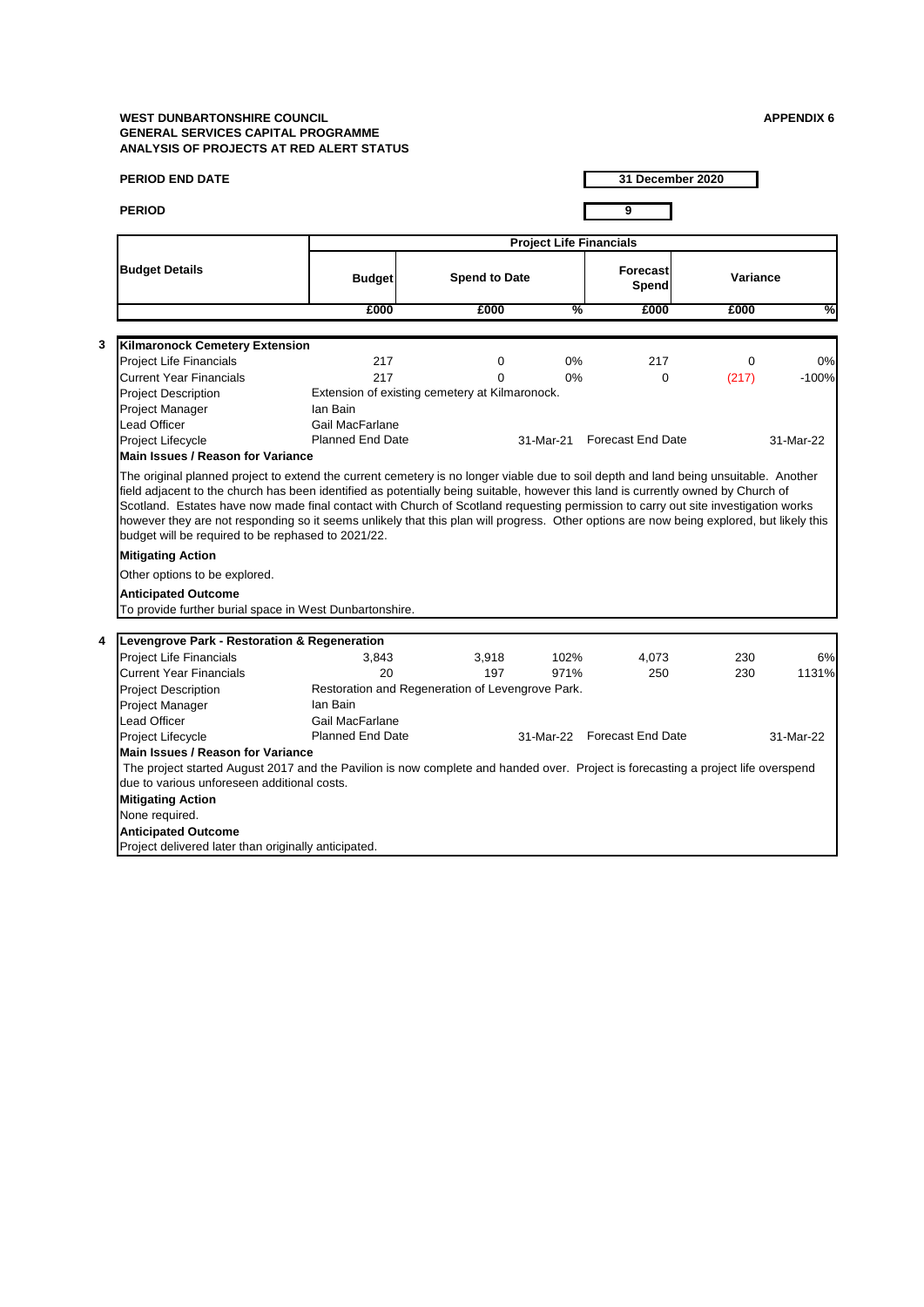**6**

| <b>PERIOD END DATE</b>                                                                                                                                                                                                                                                                                                                                                                                                                                                                                                                                                                                                                                                                                                                                                |                         |                                                                                                                                                                                                                                                                                                                                                                                                      |                                | 31 December 2020            |                |               |
|-----------------------------------------------------------------------------------------------------------------------------------------------------------------------------------------------------------------------------------------------------------------------------------------------------------------------------------------------------------------------------------------------------------------------------------------------------------------------------------------------------------------------------------------------------------------------------------------------------------------------------------------------------------------------------------------------------------------------------------------------------------------------|-------------------------|------------------------------------------------------------------------------------------------------------------------------------------------------------------------------------------------------------------------------------------------------------------------------------------------------------------------------------------------------------------------------------------------------|--------------------------------|-----------------------------|----------------|---------------|
| <b>PERIOD</b>                                                                                                                                                                                                                                                                                                                                                                                                                                                                                                                                                                                                                                                                                                                                                         |                         |                                                                                                                                                                                                                                                                                                                                                                                                      |                                | 9                           |                |               |
|                                                                                                                                                                                                                                                                                                                                                                                                                                                                                                                                                                                                                                                                                                                                                                       |                         |                                                                                                                                                                                                                                                                                                                                                                                                      | <b>Project Life Financials</b> |                             |                |               |
| <b>Budget Details</b>                                                                                                                                                                                                                                                                                                                                                                                                                                                                                                                                                                                                                                                                                                                                                 | <b>Budget</b>           | <b>Spend to Date</b>                                                                                                                                                                                                                                                                                                                                                                                 |                                | <b>Forecast</b><br>Spend    | Variance       |               |
|                                                                                                                                                                                                                                                                                                                                                                                                                                                                                                                                                                                                                                                                                                                                                                       | £000                    | £000                                                                                                                                                                                                                                                                                                                                                                                                 | %                              | £000                        | £000           | %             |
|                                                                                                                                                                                                                                                                                                                                                                                                                                                                                                                                                                                                                                                                                                                                                                       |                         |                                                                                                                                                                                                                                                                                                                                                                                                      |                                |                             |                |               |
| Posties Park Sports Hub - New sports hub to include Gym & running track                                                                                                                                                                                                                                                                                                                                                                                                                                                                                                                                                                                                                                                                                               |                         |                                                                                                                                                                                                                                                                                                                                                                                                      |                                |                             |                |               |
| Project Life Financials<br><b>Current Year Financials</b>                                                                                                                                                                                                                                                                                                                                                                                                                                                                                                                                                                                                                                                                                                             | 1,802<br>1,723          | 92<br>14                                                                                                                                                                                                                                                                                                                                                                                             | 5%<br>1%                       | 2.300<br>500                | 498<br>(1,223) | 28%<br>$-71%$ |
|                                                                                                                                                                                                                                                                                                                                                                                                                                                                                                                                                                                                                                                                                                                                                                       |                         | Creation of a sports hub at Posties/Marinecraft to include a new changing pavilion/Gym, new all-                                                                                                                                                                                                                                                                                                     |                                |                             |                |               |
| <b>Project Description</b>                                                                                                                                                                                                                                                                                                                                                                                                                                                                                                                                                                                                                                                                                                                                            |                         | weather 6 lane running track, conversion of blaze sports pitch to grass, new fencing, upgrade of<br>existing floodlights and additional car parking. This combines the budget approved by the Council<br>in February 2015 for Community Sports Facilities at Posties Park, draw down of budget from the<br>generic sports facilities budget line and anticipated match funding from Sports Scotland. |                                |                             |                |               |
| Project Manager                                                                                                                                                                                                                                                                                                                                                                                                                                                                                                                                                                                                                                                                                                                                                       | Ian Bain                |                                                                                                                                                                                                                                                                                                                                                                                                      |                                |                             |                |               |
| Lead Officer                                                                                                                                                                                                                                                                                                                                                                                                                                                                                                                                                                                                                                                                                                                                                          | Gail MacFarlane         |                                                                                                                                                                                                                                                                                                                                                                                                      |                                |                             |                |               |
| Project Lifecycle                                                                                                                                                                                                                                                                                                                                                                                                                                                                                                                                                                                                                                                                                                                                                     | <b>Planned End Date</b> |                                                                                                                                                                                                                                                                                                                                                                                                      |                                | 31-Mar-21 Forecast End Date |                | 31-Dec-21     |
| Main Issues / Reason for Variance                                                                                                                                                                                                                                                                                                                                                                                                                                                                                                                                                                                                                                                                                                                                     |                         |                                                                                                                                                                                                                                                                                                                                                                                                      |                                |                             |                |               |
| None required at this time.<br><b>Anticipated Outcome</b>                                                                                                                                                                                                                                                                                                                                                                                                                                                                                                                                                                                                                                                                                                             |                         |                                                                                                                                                                                                                                                                                                                                                                                                      |                                |                             |                |               |
| Creation of sports hub.                                                                                                                                                                                                                                                                                                                                                                                                                                                                                                                                                                                                                                                                                                                                               |                         |                                                                                                                                                                                                                                                                                                                                                                                                      |                                |                             |                |               |
| Vale of Leven Cemetery Extension                                                                                                                                                                                                                                                                                                                                                                                                                                                                                                                                                                                                                                                                                                                                      |                         |                                                                                                                                                                                                                                                                                                                                                                                                      |                                |                             |                |               |
| <b>Project Life Financials</b>                                                                                                                                                                                                                                                                                                                                                                                                                                                                                                                                                                                                                                                                                                                                        | 650                     | 165                                                                                                                                                                                                                                                                                                                                                                                                  | 25%                            | 650                         | 0              | 0%            |
| <b>Current Year Financials</b>                                                                                                                                                                                                                                                                                                                                                                                                                                                                                                                                                                                                                                                                                                                                        | 485                     | 0                                                                                                                                                                                                                                                                                                                                                                                                    | $0\%$                          | 100                         | (385)          | $-79%$        |
| <b>Project Description</b>                                                                                                                                                                                                                                                                                                                                                                                                                                                                                                                                                                                                                                                                                                                                            |                         | Extension of existing cemetery in Vale of Leven.                                                                                                                                                                                                                                                                                                                                                     |                                |                             |                |               |
| Project Manager                                                                                                                                                                                                                                                                                                                                                                                                                                                                                                                                                                                                                                                                                                                                                       | Ian Bain                |                                                                                                                                                                                                                                                                                                                                                                                                      |                                |                             |                |               |
| Lead Officer                                                                                                                                                                                                                                                                                                                                                                                                                                                                                                                                                                                                                                                                                                                                                          | Gail MacFarlane         |                                                                                                                                                                                                                                                                                                                                                                                                      |                                |                             |                |               |
| Project Lifecycle<br><b>Main Issues / Reason for Variance</b>                                                                                                                                                                                                                                                                                                                                                                                                                                                                                                                                                                                                                                                                                                         | <b>Planned End Date</b> |                                                                                                                                                                                                                                                                                                                                                                                                      | 31-Mar-21                      | <b>Forecast End Date</b>    |                | 31-Mar-22     |
| Difficulties in purchasing the preferred site resulted in early delays to this project. Site investigation works on the preferred site are now<br>complete and the land was deemed suitable in October 2018. Negotiations are now complete and approval granted at February 2019<br>IRED committee to purchase land. An unforeseen legal issue has now resulted in a delay in signing off the land purchase. Legal are<br>now in the process of working through this issue that has surfaced to conclude the purchase. Once purchase is complete the project<br>will go to tender. Due to the delays out with the Council's control, it is expected that the project will be unable to fully complete in<br>2020/21, with £0.385m required to be rephased to 2021/22. |                         |                                                                                                                                                                                                                                                                                                                                                                                                      |                                |                             |                |               |
| <b>Mitigating Action</b><br>Opportunities to mitigate are limited due to ongoing discussions with regards to purchase of land.<br><b>Anticipated Outcome</b>                                                                                                                                                                                                                                                                                                                                                                                                                                                                                                                                                                                                          |                         |                                                                                                                                                                                                                                                                                                                                                                                                      |                                |                             |                |               |
| A suitable site has been identified and is in the process of being purchased to provide a sustainable burial environment, the project will<br>be delivered on budget albeit later than originally planned.                                                                                                                                                                                                                                                                                                                                                                                                                                                                                                                                                            |                         |                                                                                                                                                                                                                                                                                                                                                                                                      |                                |                             |                |               |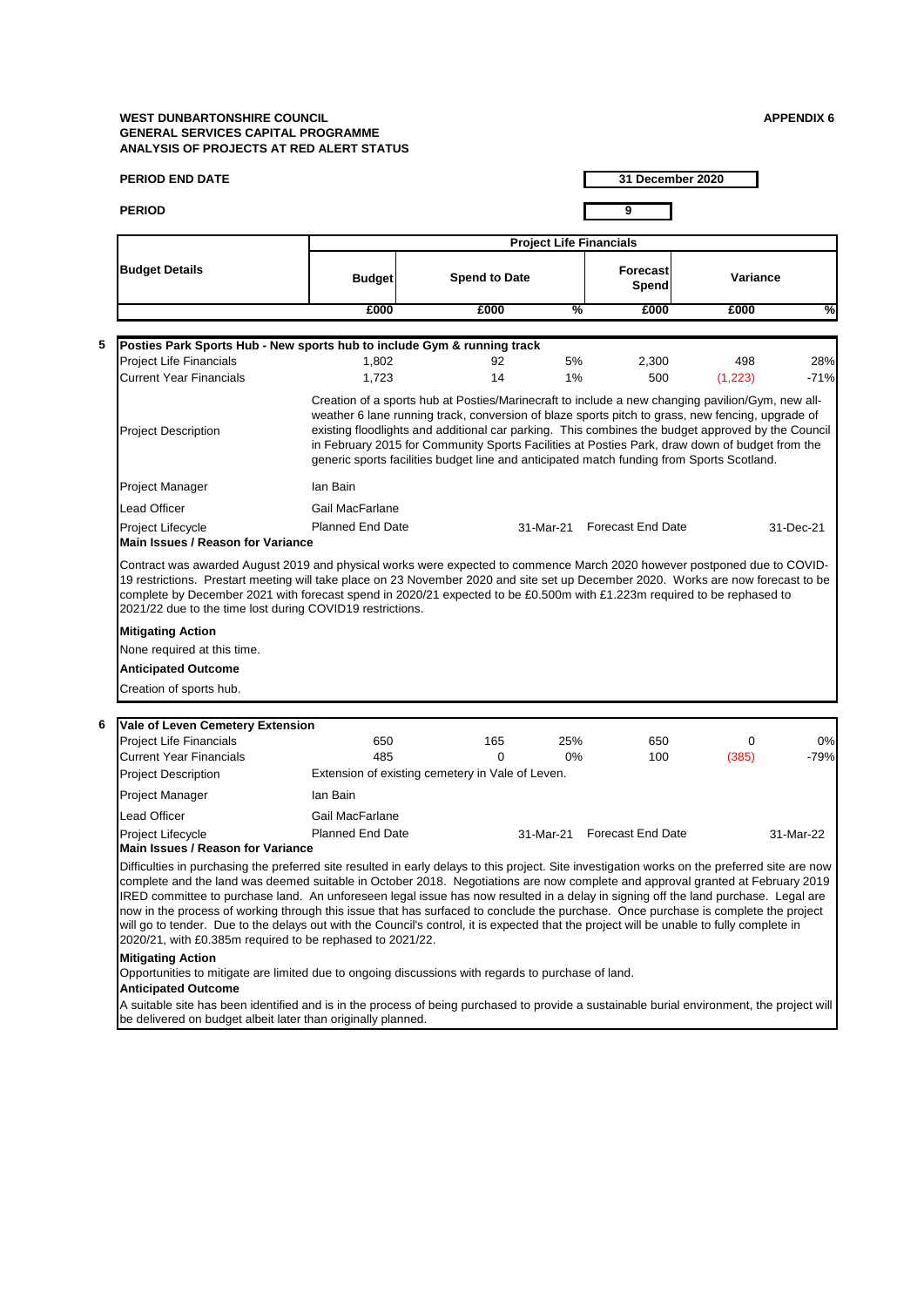|                | PERIOD END DATE                                                                                                                                                                                                                                                                                                                                                                                                                                             |                                               |                                                                                                |                                |                             | 31 December 2020 |           |
|----------------|-------------------------------------------------------------------------------------------------------------------------------------------------------------------------------------------------------------------------------------------------------------------------------------------------------------------------------------------------------------------------------------------------------------------------------------------------------------|-----------------------------------------------|------------------------------------------------------------------------------------------------|--------------------------------|-----------------------------|------------------|-----------|
|                | <b>PERIOD</b>                                                                                                                                                                                                                                                                                                                                                                                                                                               |                                               |                                                                                                |                                | 9                           |                  |           |
|                |                                                                                                                                                                                                                                                                                                                                                                                                                                                             |                                               |                                                                                                | <b>Project Life Financials</b> |                             |                  |           |
|                | <b>Budget Details</b>                                                                                                                                                                                                                                                                                                                                                                                                                                       | <b>Budget</b>                                 | <b>Spend to Date</b>                                                                           |                                | <b>Forecast</b><br>Spend    | Variance         |           |
|                |                                                                                                                                                                                                                                                                                                                                                                                                                                                             | £000                                          | £000                                                                                           | %                              | £000                        | £000             | %         |
|                |                                                                                                                                                                                                                                                                                                                                                                                                                                                             |                                               |                                                                                                |                                |                             |                  |           |
| $\overline{7}$ | <b>New Westbridgend Community Centre</b>                                                                                                                                                                                                                                                                                                                                                                                                                    |                                               |                                                                                                |                                |                             |                  |           |
|                | <b>Project Life Financials</b>                                                                                                                                                                                                                                                                                                                                                                                                                              | 675                                           | 61                                                                                             | 9%                             | 675                         | 0                | 0%        |
|                | <b>Current Year Financials</b>                                                                                                                                                                                                                                                                                                                                                                                                                              | 630                                           | 16                                                                                             | 3%                             | 135                         | (495)            | $-79%$    |
|                | <b>Project Description</b>                                                                                                                                                                                                                                                                                                                                                                                                                                  |                                               | New Westbridgend Community Centre                                                              |                                |                             |                  |           |
|                | Project Manager<br>Lead Officer                                                                                                                                                                                                                                                                                                                                                                                                                             | Michelle Lynn/ Craig Jardine<br>Angela Wilson |                                                                                                |                                |                             |                  |           |
|                | Project Lifecycle                                                                                                                                                                                                                                                                                                                                                                                                                                           | <b>Planned End Date</b>                       |                                                                                                |                                | 31-Mar-21 Forecast End Date |                  | 31-Mar-22 |
|                | <b>Main Issues / Reason for Variance</b>                                                                                                                                                                                                                                                                                                                                                                                                                    |                                               |                                                                                                |                                |                             |                  |           |
|                | Project progression has been delayed in 2020/21 due to COVID-19 restrictions. Planning submitted December 2020. It is anticipated<br>at this time that £0.135m will be spent this financial year with £0.495m required to be rephased to 2021/22 for project completion.<br><b>Mitigating Action</b><br>None required at this time.                                                                                                                         |                                               |                                                                                                |                                |                             |                  |           |
|                | <b>Anticipated Outcome</b><br>Project to be delivered on budget.                                                                                                                                                                                                                                                                                                                                                                                            |                                               |                                                                                                |                                |                             |                  |           |
|                |                                                                                                                                                                                                                                                                                                                                                                                                                                                             |                                               |                                                                                                |                                |                             |                  |           |
| 8              | <b>Cycling, Walking and Safer Streets</b>                                                                                                                                                                                                                                                                                                                                                                                                                   |                                               |                                                                                                |                                |                             |                  |           |
|                | <b>Project Life Financials</b>                                                                                                                                                                                                                                                                                                                                                                                                                              | 474                                           | 94                                                                                             | 20%                            | 474                         | $\mathbf 0$      | 0%        |
|                | <b>Current Year Financials</b>                                                                                                                                                                                                                                                                                                                                                                                                                              | 474                                           | 94                                                                                             | 20%                            | 113                         | (361)            | $-76%$    |
|                | <b>Project Description</b>                                                                                                                                                                                                                                                                                                                                                                                                                                  |                                               | Introduction of enhanced walking routes and traffic calming schemes to introduce safer streets |                                |                             |                  |           |
|                | Project Manager                                                                                                                                                                                                                                                                                                                                                                                                                                             | Derek Barr                                    |                                                                                                |                                |                             |                  |           |
|                | Lead Officer                                                                                                                                                                                                                                                                                                                                                                                                                                                | Gail MacFarlane<br>Planned End Date           |                                                                                                |                                | 31-Mar-21 Forecast End Date |                  |           |
|                | Project Lifecycle<br><b>Main Issues / Reason for Variance</b>                                                                                                                                                                                                                                                                                                                                                                                               |                                               |                                                                                                |                                |                             |                  | 30-Jun-21 |
|                | Plans are being drawn up to adjust cycle path at Dumbarton East to solve drainage issues & these will be progressed once a<br>Contractor has been engaged. These works are not expected to be complete by 31st of March but should be complete by late June<br>2021 to allow claim of grant awarded, therefore at this time it is estimated that £0.361m is required to be rephased to 2021/22.<br><b>Mitigating Action</b><br>None available at this time. |                                               |                                                                                                |                                |                             |                  |           |
|                | <b>Anticipated Outcome</b>                                                                                                                                                                                                                                                                                                                                                                                                                                  |                                               |                                                                                                |                                |                             |                  |           |
|                | Intention is to complete works for this budget by June 2021.                                                                                                                                                                                                                                                                                                                                                                                                |                                               |                                                                                                |                                |                             |                  |           |
| 9              | <b>Flood Risk Management</b>                                                                                                                                                                                                                                                                                                                                                                                                                                |                                               |                                                                                                |                                |                             |                  |           |
|                | Project Life Financials                                                                                                                                                                                                                                                                                                                                                                                                                                     | 1,016                                         | 16                                                                                             | 2%                             | 1,016                       | $\mathbf 0$      | 0%        |
|                | Current Year Financials                                                                                                                                                                                                                                                                                                                                                                                                                                     | 1,016                                         | 16                                                                                             | 2%                             | 100                         | (916)            | -90%      |
|                | <b>Project Description</b>                                                                                                                                                                                                                                                                                                                                                                                                                                  |                                               | Enhancement of drainage infrastructure to ensure compliance with Flood Risk Management Act     |                                |                             |                  |           |
|                | Project Manager                                                                                                                                                                                                                                                                                                                                                                                                                                             | Raymond Walsh/ Derek Barr                     |                                                                                                |                                |                             |                  |           |
|                | Lead Officer                                                                                                                                                                                                                                                                                                                                                                                                                                                | Gail MacFarlane                               |                                                                                                |                                |                             |                  |           |
|                | Project Lifecycle                                                                                                                                                                                                                                                                                                                                                                                                                                           | <b>Planned End Date</b>                       |                                                                                                | 31-Mar-21                      | <b>Forecast End Date</b>    |                  | 31-Mar-22 |
|                | Main Issues / Reason for Variance                                                                                                                                                                                                                                                                                                                                                                                                                           |                                               |                                                                                                |                                |                             |                  |           |
|                | Modelling is continuing. Contract documents will be drawn and it is expected that a contractor will be engaged imminently, and SEPA<br>also to be consulted. At this time it is anticipated that £0.100m will be spent this financial year with £0.916m required to be rephased<br>to 2021/22.                                                                                                                                                              |                                               |                                                                                                |                                |                             |                  |           |
|                | <b>Mitigating Action</b>                                                                                                                                                                                                                                                                                                                                                                                                                                    |                                               |                                                                                                |                                |                             |                  |           |
|                | None available at this time.                                                                                                                                                                                                                                                                                                                                                                                                                                |                                               |                                                                                                |                                |                             |                  |           |
|                | <b>Anticipated Outcome</b>                                                                                                                                                                                                                                                                                                                                                                                                                                  |                                               |                                                                                                |                                |                             |                  |           |
|                | Projects should be completed within budget albeit later than anticipated.                                                                                                                                                                                                                                                                                                                                                                                   |                                               |                                                                                                |                                |                             |                  |           |
|                |                                                                                                                                                                                                                                                                                                                                                                                                                                                             |                                               |                                                                                                |                                |                             |                  |           |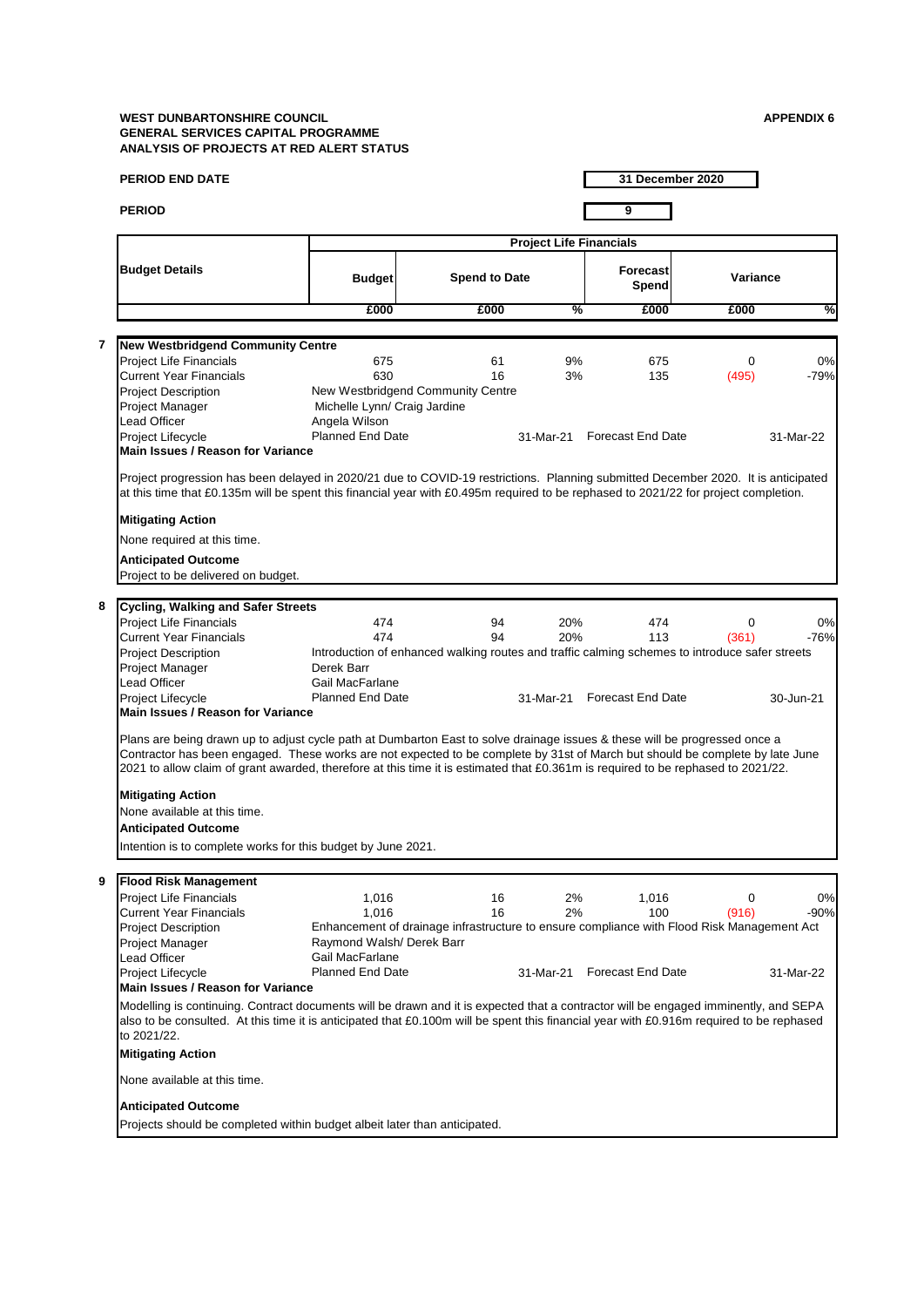|    | <b>PERIOD END DATE</b>                                                                                                                                                                                                                                                                                                                                                                                                                                                                                                                                                                                                                                                                                                                                      |                                                                                   |                                                               |                                | 31 December 2020                            |                     |                           |  |  |
|----|-------------------------------------------------------------------------------------------------------------------------------------------------------------------------------------------------------------------------------------------------------------------------------------------------------------------------------------------------------------------------------------------------------------------------------------------------------------------------------------------------------------------------------------------------------------------------------------------------------------------------------------------------------------------------------------------------------------------------------------------------------------|-----------------------------------------------------------------------------------|---------------------------------------------------------------|--------------------------------|---------------------------------------------|---------------------|---------------------------|--|--|
|    | <b>PERIOD</b>                                                                                                                                                                                                                                                                                                                                                                                                                                                                                                                                                                                                                                                                                                                                               |                                                                                   |                                                               |                                | 9                                           |                     |                           |  |  |
|    |                                                                                                                                                                                                                                                                                                                                                                                                                                                                                                                                                                                                                                                                                                                                                             |                                                                                   |                                                               | <b>Project Life Financials</b> |                                             |                     |                           |  |  |
|    | <b>Budget Details</b>                                                                                                                                                                                                                                                                                                                                                                                                                                                                                                                                                                                                                                                                                                                                       | <b>Budget</b>                                                                     | <b>Spend to Date</b>                                          |                                | <b>Forecast</b><br>Spend                    | Variance            |                           |  |  |
|    |                                                                                                                                                                                                                                                                                                                                                                                                                                                                                                                                                                                                                                                                                                                                                             | £000                                                                              | £000                                                          | %                              | £000                                        | £000                | %                         |  |  |
|    |                                                                                                                                                                                                                                                                                                                                                                                                                                                                                                                                                                                                                                                                                                                                                             |                                                                                   |                                                               |                                |                                             |                     |                           |  |  |
| 10 | <b>Gruggies Burn Flood Prevention</b><br><b>Project Life Financials</b><br><b>Current Year Financials</b><br><b>Project Description</b>                                                                                                                                                                                                                                                                                                                                                                                                                                                                                                                                                                                                                     | 15,000<br>4.135                                                                   | 348<br>153<br>Commission of Gruggies Flood Prevention Scheme. | 2%<br>4%                       | 15,000<br>250                               | $\Omega$<br>(3,885) | 0%<br>$-94%$              |  |  |
|    | Project Manager<br><b>Lead Officer</b><br>Proiect Lifecvcle<br><b>Main Issues / Reason for Variance</b>                                                                                                                                                                                                                                                                                                                                                                                                                                                                                                                                                                                                                                                     | Sharron Worthington<br>Gail MacFarlane<br><b>Planned End Date</b>                 |                                                               |                                | 31-Mar-23 Forecast End Date                 |                     | 31-Mar-23                 |  |  |
|    | Geotechnical & Topographic surveys are now complete. Consultant continuing with optioneering work with report due late<br>January/early February regarding options going forward. £3.885m from this years budget is expected to be required to be rephased<br>to 2021/22.                                                                                                                                                                                                                                                                                                                                                                                                                                                                                   |                                                                                   |                                                               |                                |                                             |                     |                           |  |  |
|    | <b>Mitigating Action</b>                                                                                                                                                                                                                                                                                                                                                                                                                                                                                                                                                                                                                                                                                                                                    |                                                                                   |                                                               |                                |                                             |                     |                           |  |  |
|    | Planning permission will be sought and then works will be procured as soon as chosen option is selected.                                                                                                                                                                                                                                                                                                                                                                                                                                                                                                                                                                                                                                                    |                                                                                   |                                                               |                                |                                             |                     |                           |  |  |
|    | <b>Anticipated Outcome</b>                                                                                                                                                                                                                                                                                                                                                                                                                                                                                                                                                                                                                                                                                                                                  |                                                                                   |                                                               |                                |                                             |                     |                           |  |  |
|    | Project should be complete within timescale should COVID-19 restrictions allow.                                                                                                                                                                                                                                                                                                                                                                                                                                                                                                                                                                                                                                                                             |                                                                                   |                                                               |                                |                                             |                     |                           |  |  |
|    |                                                                                                                                                                                                                                                                                                                                                                                                                                                                                                                                                                                                                                                                                                                                                             |                                                                                   |                                                               |                                |                                             |                     |                           |  |  |
| 11 | A813 Road Improvement Phase 1<br><b>Project Life Financials</b><br>Current Year Financials<br><b>Project Description</b><br>Project Manager<br>Lead Officer<br>Project Lifecycle                                                                                                                                                                                                                                                                                                                                                                                                                                                                                                                                                                            | 2,325<br>790<br>Sharron Worthington<br>Gail MacFarlane<br><b>Planned End Date</b> | 968<br>58<br>A813 Road Improvement Phase 1.                   | 42%<br>7%                      | 2.325<br>100<br>31-Mar-26 Forecast End Date | $\Omega$<br>(690)   | 0%<br>$-87%$<br>31-Mar-26 |  |  |
|    |                                                                                                                                                                                                                                                                                                                                                                                                                                                                                                                                                                                                                                                                                                                                                             |                                                                                   |                                                               |                                |                                             |                     |                           |  |  |
|    | <b>Main Issues / Reason for Variance</b><br>COVID-19 Government guidance has prevented commencement on these works. The A813 is currently being used as diversion route<br>while works are being carried out to A811 Lomond Bridge. The bridge works were delayed due to COVID-19 restrictions which in turn<br>has now resulted in the A813 Improvement physical works being delayed. However although no physical works can take place,<br>Consultant is working on a detailed design and Officers are looking at a potential purchase of land. It is therefore expected at this time<br>that only £0.100m of current year budget will be spent in 2020/21 on consultancy fees with £0.690m required to be rephased to<br>2021/22 for the physical works. |                                                                                   |                                                               |                                |                                             |                     |                           |  |  |
|    | <b>Mitigating Action</b><br>None available at this time.<br><b>Anticipated Outcome</b><br>To provide an improved A813.                                                                                                                                                                                                                                                                                                                                                                                                                                                                                                                                                                                                                                      |                                                                                   |                                                               |                                |                                             |                     |                           |  |  |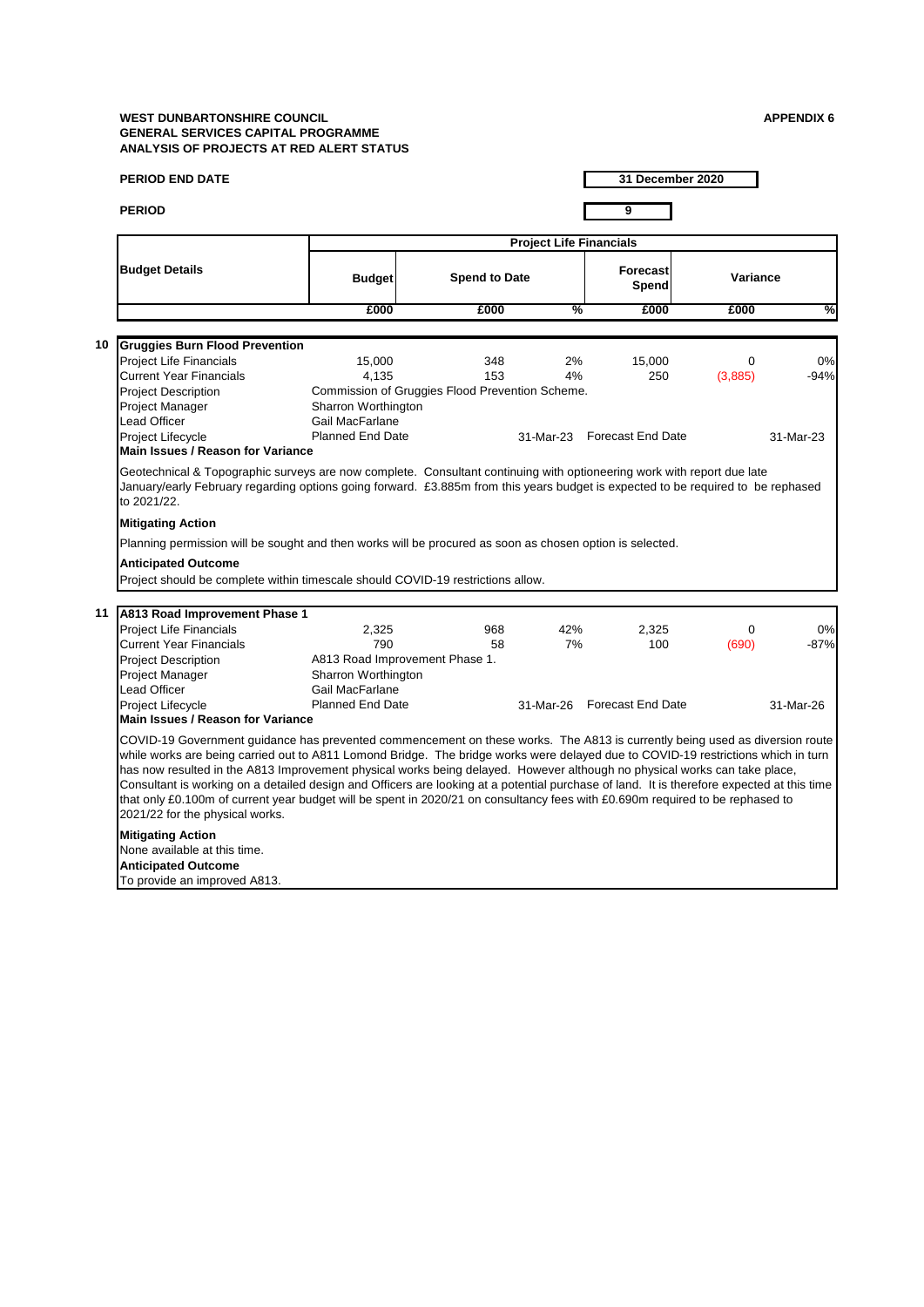| <b>PERIOD END DATE</b>                                                                                                                                                                                                                                                                                                                                                                                                                                                       |                                  |                                                                                                |                                | 31 December 2020         |                   |              |
|------------------------------------------------------------------------------------------------------------------------------------------------------------------------------------------------------------------------------------------------------------------------------------------------------------------------------------------------------------------------------------------------------------------------------------------------------------------------------|----------------------------------|------------------------------------------------------------------------------------------------|--------------------------------|--------------------------|-------------------|--------------|
| <b>PERIOD</b>                                                                                                                                                                                                                                                                                                                                                                                                                                                                |                                  |                                                                                                |                                | 9                        |                   |              |
|                                                                                                                                                                                                                                                                                                                                                                                                                                                                              |                                  |                                                                                                | <b>Project Life Financials</b> |                          |                   |              |
| <b>Budget Details</b>                                                                                                                                                                                                                                                                                                                                                                                                                                                        | <b>Budget</b>                    | <b>Spend to Date</b>                                                                           |                                | <b>Forecast</b><br>Spend | Variance          |              |
|                                                                                                                                                                                                                                                                                                                                                                                                                                                                              | £000                             | £000                                                                                           | %                              | £000                     | £000              | %            |
| 12 Spaces for People                                                                                                                                                                                                                                                                                                                                                                                                                                                         |                                  |                                                                                                |                                |                          |                   |              |
| Project Life Financials<br><b>Current Year Financials</b>                                                                                                                                                                                                                                                                                                                                                                                                                    | 740<br>740                       | 21<br>21                                                                                       | 3%<br>3%                       | 740<br>200               | $\Omega$<br>(540) | 0%<br>$-73%$ |
| <b>Project Description</b>                                                                                                                                                                                                                                                                                                                                                                                                                                                   | result of the COVID-19 pandemic. | Funding has been awarded from Sustrans to assist with social distancing measures required as a |                                |                          |                   |              |
| Project Manager                                                                                                                                                                                                                                                                                                                                                                                                                                                              | Derek Barr                       |                                                                                                |                                |                          |                   |              |
| <b>Lead Officer</b>                                                                                                                                                                                                                                                                                                                                                                                                                                                          | Gail MacFarlane                  |                                                                                                |                                |                          |                   |              |
| Project Lifecycle                                                                                                                                                                                                                                                                                                                                                                                                                                                            | <b>Planned End Date</b>          |                                                                                                | 31-Jul-21                      | <b>Forecast End Date</b> |                   | 31-Jul-21    |
| <b>Main Issues / Reason for Variance</b>                                                                                                                                                                                                                                                                                                                                                                                                                                     |                                  |                                                                                                |                                |                          |                   |              |
| contribution to works at Smollet Fountain where works are currently being carried out by Regeneration. Further works will require<br>planning approval and plans are currently being developed. Given there are now further new restrictions Officers are evaluating what<br>further measures may be required and there are meetings scheduled which should guide the WDC strategy. At this time it is<br>estimated that £0.540m will be required to be rephased to 2021/22. |                                  |                                                                                                |                                |                          |                   |              |
| <b>Mitigating Action</b>                                                                                                                                                                                                                                                                                                                                                                                                                                                     |                                  |                                                                                                |                                |                          |                   |              |
| None available at this time.<br><b>Anticipated Outcome</b>                                                                                                                                                                                                                                                                                                                                                                                                                   |                                  |                                                                                                |                                |                          |                   |              |
| To provide people of West Dunbartonshire additional space to help adhere to social distancing guidelines.                                                                                                                                                                                                                                                                                                                                                                    |                                  |                                                                                                |                                |                          |                   |              |
|                                                                                                                                                                                                                                                                                                                                                                                                                                                                              |                                  |                                                                                                |                                |                          |                   |              |
| 13 Mandatory 20mph Residential communities                                                                                                                                                                                                                                                                                                                                                                                                                                   |                                  |                                                                                                |                                |                          |                   |              |
| <b>Project Life Financials</b>                                                                                                                                                                                                                                                                                                                                                                                                                                               | 500                              | 11                                                                                             | 2%                             | 500                      | $\Omega$          | 0%           |
| <b>Current Year Financials</b>                                                                                                                                                                                                                                                                                                                                                                                                                                               | 489                              | $\Omega$                                                                                       | 0%                             | 20                       | (469)             | $-96%$       |
| <b>Project Description</b>                                                                                                                                                                                                                                                                                                                                                                                                                                                   |                                  | Mandatory 20mph Residential communities.                                                       |                                |                          |                   |              |
| Project Manager<br>Lead Officer                                                                                                                                                                                                                                                                                                                                                                                                                                              | Raymond Walsh<br>Gail MacFarlane |                                                                                                |                                |                          |                   |              |
| Project Lifecycle                                                                                                                                                                                                                                                                                                                                                                                                                                                            | <b>Planned End Date</b>          |                                                                                                | 31-Mar-21                      | <b>Forecast End Date</b> |                   | 31-Mar-22    |
| Main Issues / Reason for Variance                                                                                                                                                                                                                                                                                                                                                                                                                                            |                                  |                                                                                                |                                |                          |                   |              |
| The Scottish Government are currently reviewing 20mph legislation and officers are currently awaiting clarity from them before works<br>can resume. This review is taking longer than anticipated, with still no formal outcome from Scottish Government on how to proceed.<br>At this time it is anticipated minimal spend in 2020/21 with remaining rephased to 2021/22.                                                                                                   |                                  |                                                                                                |                                |                          |                   |              |
| <b>Mitigating Action</b><br>None available at this time as timing of review is out with Council control.<br><b>Anticipated Outcome</b>                                                                                                                                                                                                                                                                                                                                       |                                  |                                                                                                |                                |                          |                   |              |
| Project to be delivered within budget albeit later than first anticipated.                                                                                                                                                                                                                                                                                                                                                                                                   |                                  |                                                                                                |                                |                          |                   |              |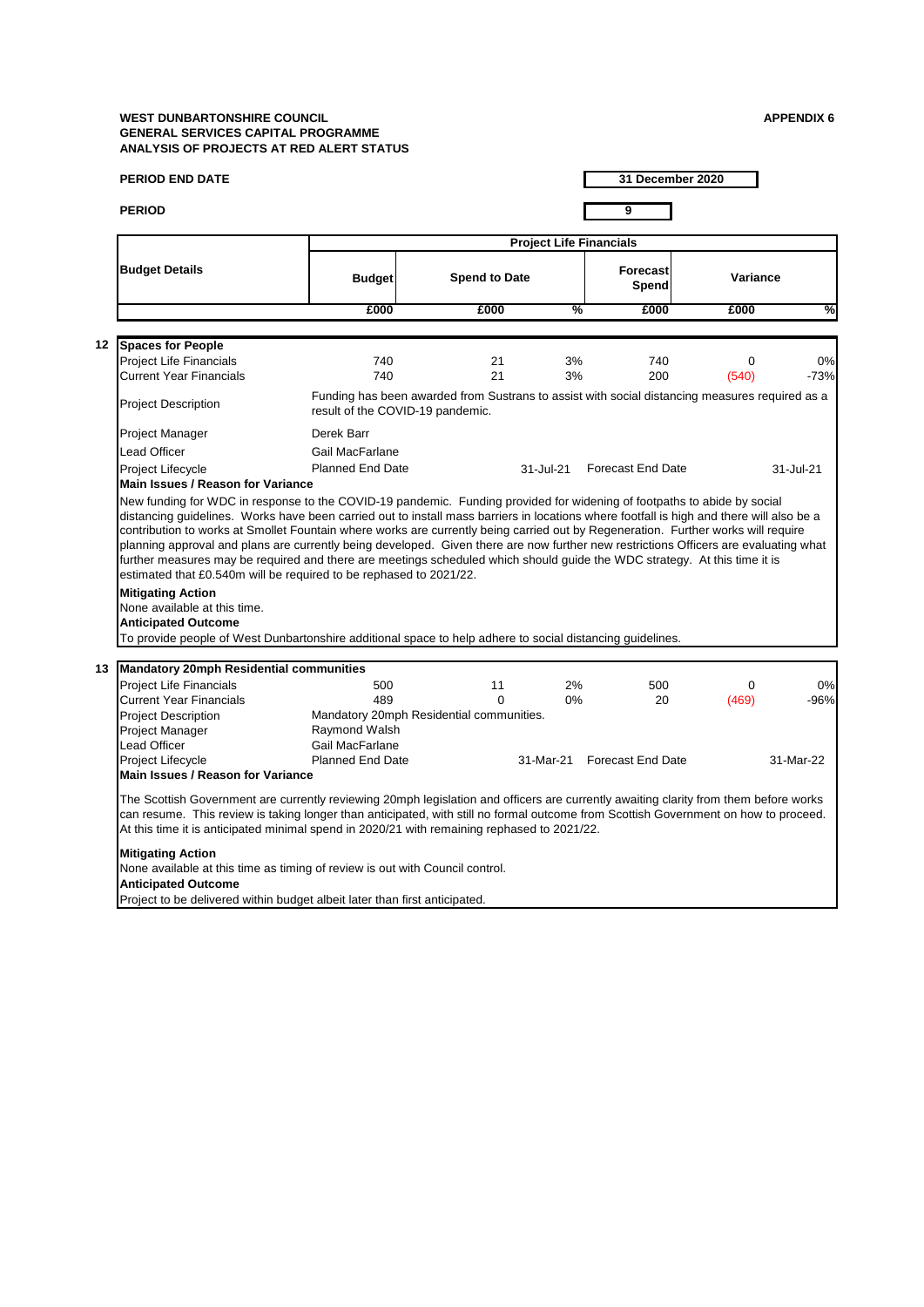|    | PERIOD END DATE                                                                                                                                                                                                                                                                                                                                                                                                                                                                                                                                                                                                                     |                                                    |                      |          | 31 December 2020               |            |            |
|----|-------------------------------------------------------------------------------------------------------------------------------------------------------------------------------------------------------------------------------------------------------------------------------------------------------------------------------------------------------------------------------------------------------------------------------------------------------------------------------------------------------------------------------------------------------------------------------------------------------------------------------------|----------------------------------------------------|----------------------|----------|--------------------------------|------------|------------|
|    | <b>PERIOD</b>                                                                                                                                                                                                                                                                                                                                                                                                                                                                                                                                                                                                                       |                                                    |                      |          | 9                              |            |            |
|    |                                                                                                                                                                                                                                                                                                                                                                                                                                                                                                                                                                                                                                     |                                                    |                      |          | <b>Project Life Financials</b> |            |            |
|    | <b>Budget Details</b>                                                                                                                                                                                                                                                                                                                                                                                                                                                                                                                                                                                                               | <b>Budget</b>                                      | <b>Spend to Date</b> |          | <b>Forecast</b><br>Spend       | Variance   |            |
|    |                                                                                                                                                                                                                                                                                                                                                                                                                                                                                                                                                                                                                                     | £000                                               | £000                 | %        | £000                           | £000       | %          |
|    |                                                                                                                                                                                                                                                                                                                                                                                                                                                                                                                                                                                                                                     |                                                    |                      |          |                                |            |            |
| 14 | <b>Depot Rationalisation</b><br>Project Life Financials                                                                                                                                                                                                                                                                                                                                                                                                                                                                                                                                                                             | 8,535                                              | 118                  | 1%       | 8,535                          | 0          | 0%         |
|    | <b>Current Year Financials</b>                                                                                                                                                                                                                                                                                                                                                                                                                                                                                                                                                                                                      | 163                                                | $\Omega$             | 0%       | 10                             | (153)      | $-94%$     |
|    | <b>Project Description</b>                                                                                                                                                                                                                                                                                                                                                                                                                                                                                                                                                                                                          | Depot Rationalisation.                             |                      |          |                                |            |            |
|    | Project Manager                                                                                                                                                                                                                                                                                                                                                                                                                                                                                                                                                                                                                     | Sharon Jump/ Craig Jardine                         |                      |          |                                |            |            |
|    | Lead Officer                                                                                                                                                                                                                                                                                                                                                                                                                                                                                                                                                                                                                        | Angela Wilson                                      |                      |          |                                |            |            |
|    | Project Lifecycle                                                                                                                                                                                                                                                                                                                                                                                                                                                                                                                                                                                                                   | <b>Planned End Date</b>                            |                      |          | 31-Mar-24 Forecast End Date    |            | 31-Mar-24  |
|    | <b>Main Issues / Reason for Variance</b>                                                                                                                                                                                                                                                                                                                                                                                                                                                                                                                                                                                            |                                                    |                      |          |                                |            |            |
|    | Given potential implications around operational service requirements for Greenspace, Transport, Roads and Waste, Officers have<br>not been in a position to complete the DRP Business Case at this point. Requirements were to be re-visited in March 2020, however<br>as a result of COVID-19 and other pressing priorities this has been delayed and will be reviewed in January 2021 when there will be a<br>better understanding of future operational requirements for a Depot provision. At this time it is estimated that only £0.010m will be<br>spent this financial year with £0.153m required to be rephased to 2021/22. |                                                    |                      |          |                                |            |            |
|    | <b>Mitigating Action</b>                                                                                                                                                                                                                                                                                                                                                                                                                                                                                                                                                                                                            |                                                    |                      |          |                                |            |            |
|    | None available at this time.                                                                                                                                                                                                                                                                                                                                                                                                                                                                                                                                                                                                        |                                                    |                      |          |                                |            |            |
|    | <b>Anticipated Outcome</b>                                                                                                                                                                                                                                                                                                                                                                                                                                                                                                                                                                                                          |                                                    |                      |          |                                |            |            |
|    | Project business case will be brought back to project board and Council when the implication of shared services is known.                                                                                                                                                                                                                                                                                                                                                                                                                                                                                                           |                                                    |                      |          |                                |            |            |
|    | 15 Oil to Gas Conversion                                                                                                                                                                                                                                                                                                                                                                                                                                                                                                                                                                                                            |                                                    |                      |          |                                |            |            |
|    | Project Life Financials                                                                                                                                                                                                                                                                                                                                                                                                                                                                                                                                                                                                             | 187                                                | 115                  | 62%      | 187                            | 0          | 0%         |
|    | <b>Current Year Financials</b>                                                                                                                                                                                                                                                                                                                                                                                                                                                                                                                                                                                                      | 163                                                | 91                   | 56%      | 95                             | (68)       | $-42%$     |
|    | <b>Project Description</b>                                                                                                                                                                                                                                                                                                                                                                                                                                                                                                                                                                                                          | Oil to Gas Conversion in council buildings.        |                      |          |                                |            |            |
|    | Project Manager<br>Lead Officer                                                                                                                                                                                                                                                                                                                                                                                                                                                                                                                                                                                                     | Steven Milne/ John McKenna                         |                      |          |                                |            |            |
|    | Project Lifecycle                                                                                                                                                                                                                                                                                                                                                                                                                                                                                                                                                                                                                   | Angela Wilson<br><b>Planned End Date</b>           |                      |          | 31-Mar-21 Forecast End Date    |            | 31-Mar-22  |
|    | Main Issues / Reason for Variance                                                                                                                                                                                                                                                                                                                                                                                                                                                                                                                                                                                                   |                                                    |                      |          |                                |            |            |
|    | Carleith Boiler house works are complete. Balance of budget will be used as a contribution towards the Braehead PS boiler<br>replacement, which is part funded by building upgrades. Braehead Primary main boiler plant replacement postponed to summer 2021<br>due to no suitable access available prior to this time, therefore remaining budget requires to be rephased to 2021/22.                                                                                                                                                                                                                                              |                                                    |                      |          |                                |            |            |
|    | <b>Mitigating Action</b><br>None required.                                                                                                                                                                                                                                                                                                                                                                                                                                                                                                                                                                                          |                                                    |                      |          |                                |            |            |
|    | <b>Anticipated Outcome</b>                                                                                                                                                                                                                                                                                                                                                                                                                                                                                                                                                                                                          |                                                    |                      |          |                                |            |            |
|    | Project complete within budget and revised timescale.                                                                                                                                                                                                                                                                                                                                                                                                                                                                                                                                                                               |                                                    |                      |          |                                |            |            |
|    |                                                                                                                                                                                                                                                                                                                                                                                                                                                                                                                                                                                                                                     |                                                    |                      |          |                                |            |            |
| 16 | <b>Solar Panel Installation</b><br><b>Project Life Financials</b>                                                                                                                                                                                                                                                                                                                                                                                                                                                                                                                                                                   |                                                    |                      |          |                                |            |            |
|    | <b>Current Year Financials</b>                                                                                                                                                                                                                                                                                                                                                                                                                                                                                                                                                                                                      | 135<br>135                                         | 7<br>$\overline{7}$  | 5%<br>5% | 135<br>$\overline{7}$          | 0<br>(128) | 0%<br>-95% |
|    | Project Description                                                                                                                                                                                                                                                                                                                                                                                                                                                                                                                                                                                                                 | Installation of Solar Panels on Council buildings. |                      |          |                                |            |            |
|    | Project Manager                                                                                                                                                                                                                                                                                                                                                                                                                                                                                                                                                                                                                     | Steven Milne/ John McKenna                         |                      |          |                                |            |            |
|    | Lead Officer                                                                                                                                                                                                                                                                                                                                                                                                                                                                                                                                                                                                                        | Angela Wilson                                      |                      |          |                                |            |            |
|    | Project Lifecycle                                                                                                                                                                                                                                                                                                                                                                                                                                                                                                                                                                                                                   | <b>Planned End Date</b>                            |                      |          | 31-Mar-21 Forecast End Date    |            | 31-Mar-22  |
|    | Main Issues / Reason for Variance                                                                                                                                                                                                                                                                                                                                                                                                                                                                                                                                                                                                   |                                                    |                      |          |                                |            |            |
|    | Funding approval has been granted by BAM PPP for the installation of solar panels at St Peter the Apostle High School. Awaiting<br>confirmation from WDC Insurers to commence works. At this time it is expected that there will be no further spend, with £0.128m<br>required to be rephased to 2021/22 for project completion.<br><b>Mitigating Action</b>                                                                                                                                                                                                                                                                        |                                                    |                      |          |                                |            |            |
|    | None required at this time.                                                                                                                                                                                                                                                                                                                                                                                                                                                                                                                                                                                                         |                                                    |                      |          |                                |            |            |
|    | <b>Anticipated Outcome</b>                                                                                                                                                                                                                                                                                                                                                                                                                                                                                                                                                                                                          |                                                    |                      |          |                                |            |            |
|    | Project will be delivered later than anticipated.                                                                                                                                                                                                                                                                                                                                                                                                                                                                                                                                                                                   |                                                    |                      |          |                                |            |            |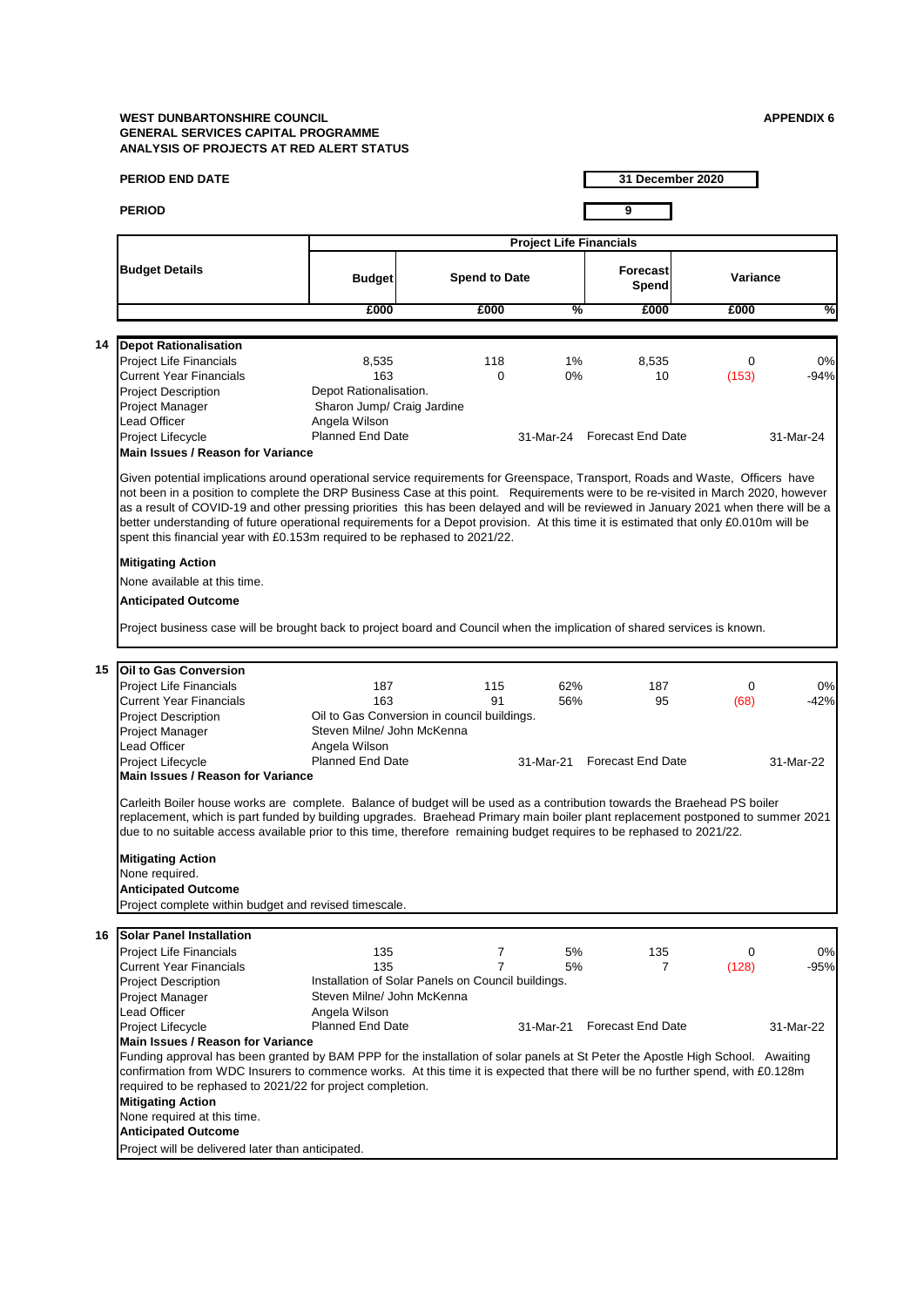| 9<br><b>PERIOD</b><br><b>Project Life Financials</b><br><b>Budget Details</b><br><b>Forecast</b><br><b>Spend to Date</b><br><b>Budget</b><br>Spend<br>£000<br>%<br>£000<br>£000<br><b>Water Meter Downsize</b><br>17<br><b>Project Life Financials</b><br>39%<br>16<br>6<br>16<br>10<br><b>Current Year Financials</b><br>$\Omega$<br>0%<br>2<br>Water Meter Downsize.<br><b>Project Description</b><br>Steven Milne/ John McKenna<br>Project Manager<br>Lead Officer<br>Angela Wilson<br><b>Planned End Date</b><br>Project Lifecycle<br><b>Forecast End Date</b><br>31-Mar-21<br>Main Issues / Reason for Variance<br>The original project is now complete and costs were less than anticipated. We have identified a number of meters that can be<br>replaced by year end. The remainder of the budget is required to be rephased to 2021/22.<br><b>Mitigating Action</b><br>None required at this time.<br><b>Anticipated Outcome</b><br>Delivery of project within budget.<br>18 Urinal Controls<br>Project Life Financials<br>45<br>26<br>58%<br>45<br><b>Current Year Financials</b><br>19<br>0%<br>$\Omega$<br>10<br>Urinal Controls.<br>Project Description | Variance<br>%<br>£000<br>$\mathbf 0$<br>0%<br>$-80%$<br>(8) |
|----------------------------------------------------------------------------------------------------------------------------------------------------------------------------------------------------------------------------------------------------------------------------------------------------------------------------------------------------------------------------------------------------------------------------------------------------------------------------------------------------------------------------------------------------------------------------------------------------------------------------------------------------------------------------------------------------------------------------------------------------------------------------------------------------------------------------------------------------------------------------------------------------------------------------------------------------------------------------------------------------------------------------------------------------------------------------------------------------------------------------------------------------------------------|-------------------------------------------------------------|
|                                                                                                                                                                                                                                                                                                                                                                                                                                                                                                                                                                                                                                                                                                                                                                                                                                                                                                                                                                                                                                                                                                                                                                      |                                                             |
|                                                                                                                                                                                                                                                                                                                                                                                                                                                                                                                                                                                                                                                                                                                                                                                                                                                                                                                                                                                                                                                                                                                                                                      |                                                             |
|                                                                                                                                                                                                                                                                                                                                                                                                                                                                                                                                                                                                                                                                                                                                                                                                                                                                                                                                                                                                                                                                                                                                                                      |                                                             |
|                                                                                                                                                                                                                                                                                                                                                                                                                                                                                                                                                                                                                                                                                                                                                                                                                                                                                                                                                                                                                                                                                                                                                                      |                                                             |
|                                                                                                                                                                                                                                                                                                                                                                                                                                                                                                                                                                                                                                                                                                                                                                                                                                                                                                                                                                                                                                                                                                                                                                      |                                                             |
|                                                                                                                                                                                                                                                                                                                                                                                                                                                                                                                                                                                                                                                                                                                                                                                                                                                                                                                                                                                                                                                                                                                                                                      |                                                             |
|                                                                                                                                                                                                                                                                                                                                                                                                                                                                                                                                                                                                                                                                                                                                                                                                                                                                                                                                                                                                                                                                                                                                                                      | 31-Mar-22                                                   |
|                                                                                                                                                                                                                                                                                                                                                                                                                                                                                                                                                                                                                                                                                                                                                                                                                                                                                                                                                                                                                                                                                                                                                                      |                                                             |
|                                                                                                                                                                                                                                                                                                                                                                                                                                                                                                                                                                                                                                                                                                                                                                                                                                                                                                                                                                                                                                                                                                                                                                      |                                                             |
| Steven Milne/ John McKenna<br>Project Manager<br>Lead Officer<br>Angela Wilson                                                                                                                                                                                                                                                                                                                                                                                                                                                                                                                                                                                                                                                                                                                                                                                                                                                                                                                                                                                                                                                                                       | 0<br>0%<br>(9)<br>$-47%$                                    |
| <b>Planned End Date</b><br>Project Lifecycle<br>31-Mar-21 Forecast End Date<br>Main Issues / Reason for Variance                                                                                                                                                                                                                                                                                                                                                                                                                                                                                                                                                                                                                                                                                                                                                                                                                                                                                                                                                                                                                                                     | 31-Mar-22                                                   |
| A number of sites have been identified and installations will take place for some of these in this financial year. The remainder of the<br>works will be carried out in 2021/22, therefore £0.009m is required to be rephased to next financial year.                                                                                                                                                                                                                                                                                                                                                                                                                                                                                                                                                                                                                                                                                                                                                                                                                                                                                                                |                                                             |
| <b>Mitigating Action</b><br>None available.<br><b>Anticipated Outcome</b>                                                                                                                                                                                                                                                                                                                                                                                                                                                                                                                                                                                                                                                                                                                                                                                                                                                                                                                                                                                                                                                                                            |                                                             |
| Delivery of project within budget.                                                                                                                                                                                                                                                                                                                                                                                                                                                                                                                                                                                                                                                                                                                                                                                                                                                                                                                                                                                                                                                                                                                                   |                                                             |
| <b>Electricity Automatic Meters</b><br>19                                                                                                                                                                                                                                                                                                                                                                                                                                                                                                                                                                                                                                                                                                                                                                                                                                                                                                                                                                                                                                                                                                                            |                                                             |
| <b>Project Life Financials</b><br>28<br>64%<br>28<br>18<br><b>Current Year Financials</b><br>10<br>$\Omega$<br>0%<br>$\Omega$<br><b>Electricity Automatic Meters</b><br><b>Project Description</b><br>Project Manager<br>Steven Milne/ John McKenna                                                                                                                                                                                                                                                                                                                                                                                                                                                                                                                                                                                                                                                                                                                                                                                                                                                                                                                  | 0%<br>0<br>$-100%$<br>(10)                                  |
| Lead Officer<br>Angela Wilson                                                                                                                                                                                                                                                                                                                                                                                                                                                                                                                                                                                                                                                                                                                                                                                                                                                                                                                                                                                                                                                                                                                                        |                                                             |
| Project Lifecycle<br><b>Planned End Date</b><br>31-Mar-21 Forecast End Date<br><b>Main Issues / Reason for Variance</b>                                                                                                                                                                                                                                                                                                                                                                                                                                                                                                                                                                                                                                                                                                                                                                                                                                                                                                                                                                                                                                              | 31-Mar-22                                                   |
| 48 meters installed as at 31 March 2020. Completion of works is totally dependant on site access and permission to switch power off<br>for up to one hour. Officers are currently liaising with building managers and contractor to arrange power shut-down and installation<br>where feasible. Utilities supplier has updated that they will be unable to carry out installations prior to end of March 2021 due to<br>priorities elsewhere relating to COVID-19. Budget will now require to be rephased into 2021/22.                                                                                                                                                                                                                                                                                                                                                                                                                                                                                                                                                                                                                                              |                                                             |
| <b>Mitigating Action</b><br>Liaising with all parties in preparation to allow works to commence.<br><b>Anticipated Outcome</b>                                                                                                                                                                                                                                                                                                                                                                                                                                                                                                                                                                                                                                                                                                                                                                                                                                                                                                                                                                                                                                       |                                                             |
| Delivery of project within budget, albeit later than originally planned.                                                                                                                                                                                                                                                                                                                                                                                                                                                                                                                                                                                                                                                                                                                                                                                                                                                                                                                                                                                                                                                                                             |                                                             |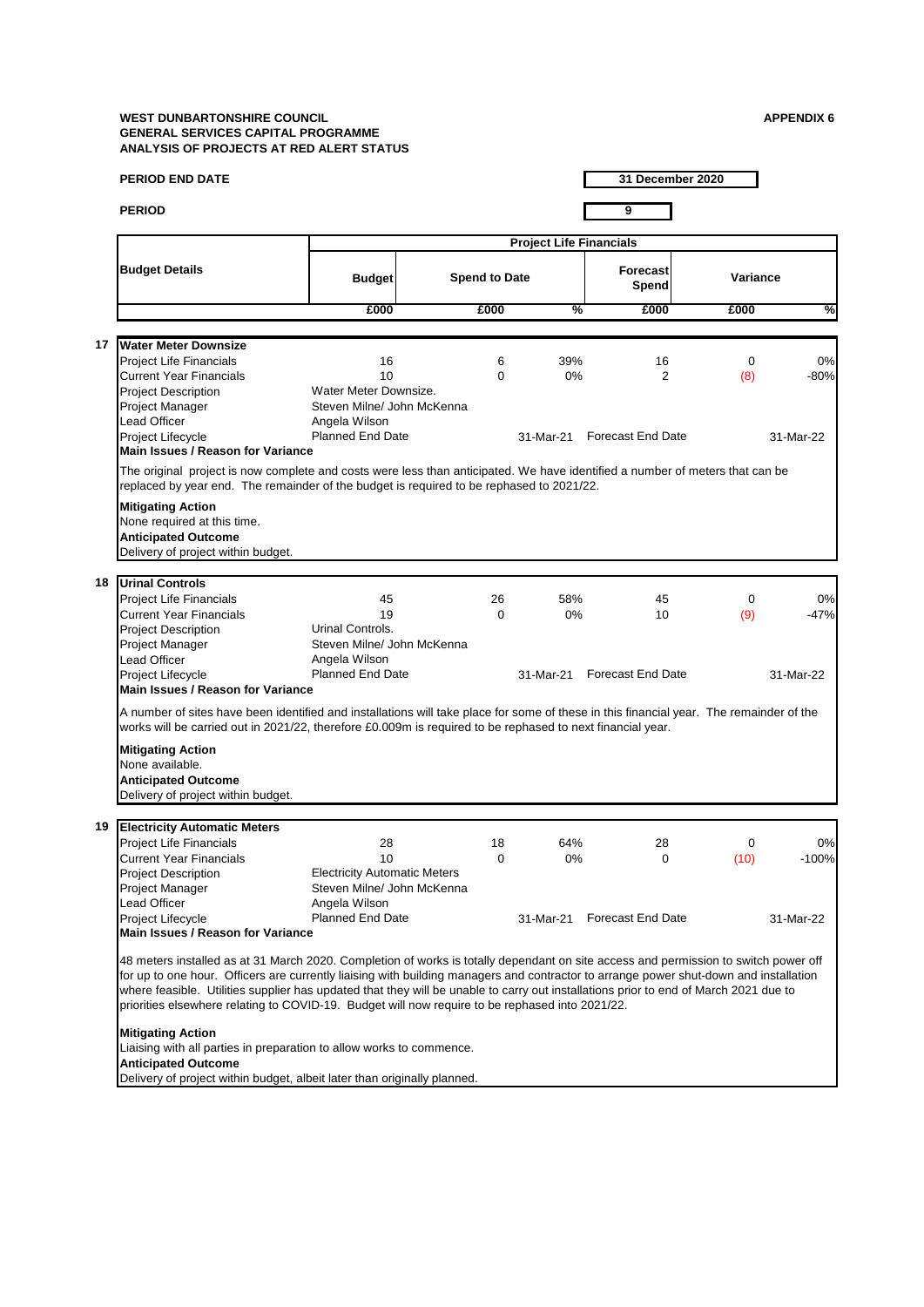|    |                                                                                                                                                                                                                                                                                                        |                             |                      |                                | 31 December 2020            |                     |               |
|----|--------------------------------------------------------------------------------------------------------------------------------------------------------------------------------------------------------------------------------------------------------------------------------------------------------|-----------------------------|----------------------|--------------------------------|-----------------------------|---------------------|---------------|
|    | <b>PERIOD</b>                                                                                                                                                                                                                                                                                          |                             |                      |                                | $\overline{9}$              |                     |               |
|    |                                                                                                                                                                                                                                                                                                        |                             |                      | <b>Project Life Financials</b> |                             |                     |               |
|    | <b>Budget Details</b>                                                                                                                                                                                                                                                                                  | <b>Budget</b>               | <b>Spend to Date</b> |                                | <b>Forecast</b><br>Spend    | Variance            |               |
|    |                                                                                                                                                                                                                                                                                                        | £000                        | £000                 | %                              | £000                        | £000                | %             |
|    |                                                                                                                                                                                                                                                                                                        |                             |                      |                                |                             |                     |               |
| 20 | <b>Energy Projects quick wins</b><br><b>Project Life Financials</b><br><b>Current Year Financials</b>                                                                                                                                                                                                  | 60<br>27                    | 3<br>$\Omega$        | 5%<br>0%                       | 60<br>$\Omega$              | 0<br>(27)           | 0%<br>$-100%$ |
|    | <b>Project Description</b>                                                                                                                                                                                                                                                                             | Energy Projects quick wins. |                      |                                |                             |                     |               |
|    | Project Manager                                                                                                                                                                                                                                                                                        | Steven Milne/ John McKenna  |                      |                                |                             |                     |               |
|    | <b>Lead Officer</b>                                                                                                                                                                                                                                                                                    | Angela Wilson               |                      |                                |                             |                     |               |
|    | Project Lifecycle<br><b>Main Issues / Reason for Variance</b>                                                                                                                                                                                                                                          | <b>Planned End Date</b>     |                      |                                | 31-Mar-22 Forecast End Date |                     | 31-Mar-22     |
|    | Draft proofing doors and windows, restricting control of radiator controls and thermostats etc. The COVID-19 situation has not allowed<br>Officers to progress as expected. Although officers have identified a number of potential projects, the budget will now require to<br>rephased into 2021/22. |                             |                      |                                |                             |                     |               |
|    | <b>Mitigating Action</b>                                                                                                                                                                                                                                                                               |                             |                      |                                |                             |                     |               |
|    | None required at this time.<br><b>Anticipated Outcome</b>                                                                                                                                                                                                                                              |                             |                      |                                |                             |                     |               |
|    | Delivery of project on budget.                                                                                                                                                                                                                                                                         |                             |                      |                                |                             |                     |               |
|    |                                                                                                                                                                                                                                                                                                        |                             |                      |                                |                             |                     |               |
|    | Automatic Meter Readers<br><b>Project Life Financials</b><br><b>Current Year Financials</b>                                                                                                                                                                                                            | 48<br>28                    | 22<br>3              | 47%<br>10%                     | 48<br>10                    | $\mathbf 0$<br>(18) |               |
|    | <b>Project Description</b>                                                                                                                                                                                                                                                                             | Automatic Meter Readers.    |                      |                                |                             |                     |               |
|    | Project Manager                                                                                                                                                                                                                                                                                        | Steven Milne/ John McKenna  |                      |                                |                             |                     | 0%<br>$-65%$  |
|    | Lead Officer                                                                                                                                                                                                                                                                                           | Angela Wilson               |                      |                                |                             |                     |               |
| 21 | Project Lifecycle<br><b>Main Issues / Reason for Variance</b>                                                                                                                                                                                                                                          | <b>Planned End Date</b>     |                      | 31-Mar-21                      | <b>Forecast End Date</b>    |                     | 31-Mar-22     |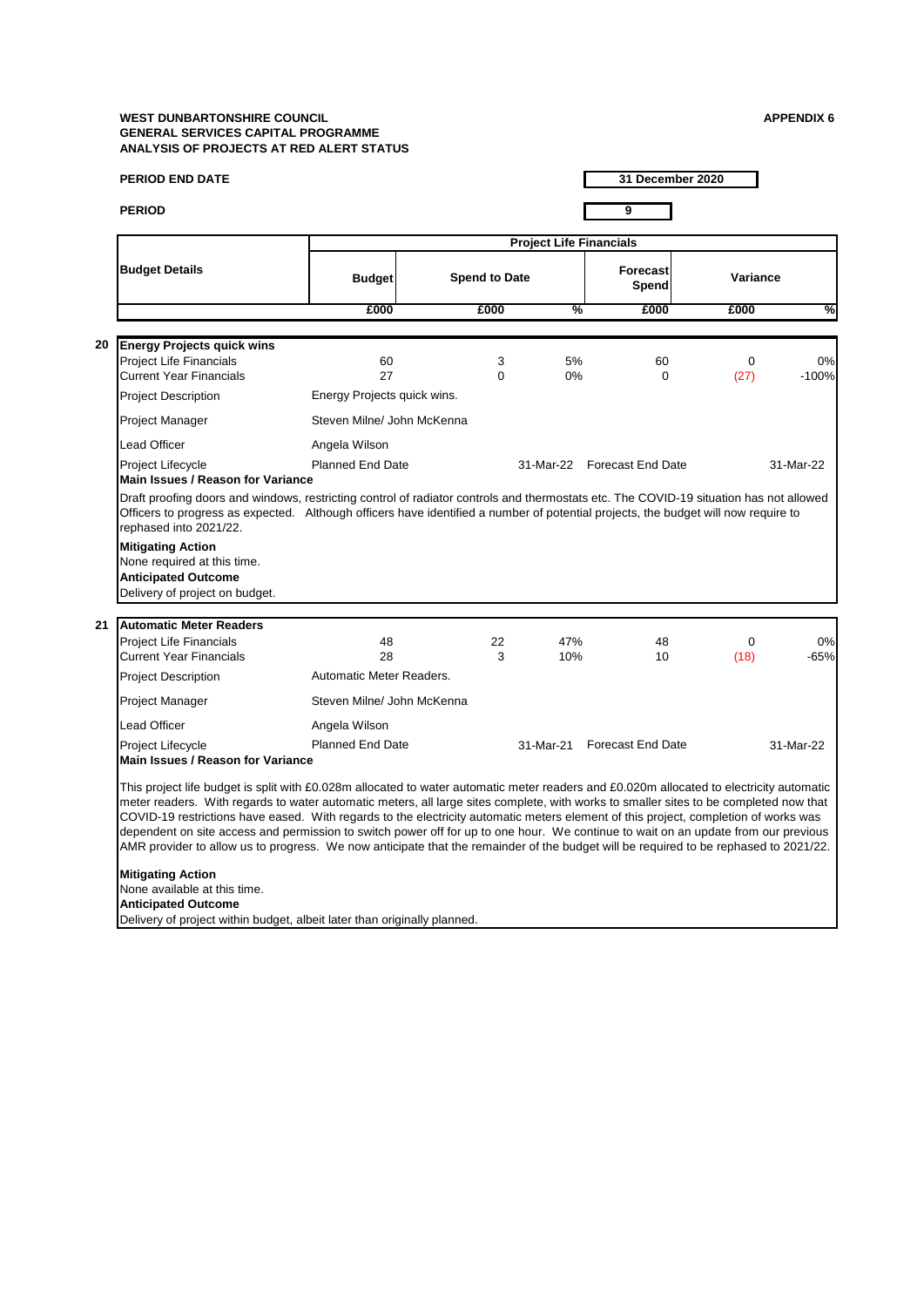|    | <b>PERIOD END DATE</b>                                                                                                                                                                                                                                                                                                                                                                                                                                                                                  |                            |                                                                |             |                                | 31 December 2020 |           |
|----|---------------------------------------------------------------------------------------------------------------------------------------------------------------------------------------------------------------------------------------------------------------------------------------------------------------------------------------------------------------------------------------------------------------------------------------------------------------------------------------------------------|----------------------------|----------------------------------------------------------------|-------------|--------------------------------|------------------|-----------|
|    | <b>PERIOD</b>                                                                                                                                                                                                                                                                                                                                                                                                                                                                                           |                            |                                                                |             | 9                              |                  |           |
|    |                                                                                                                                                                                                                                                                                                                                                                                                                                                                                                         |                            |                                                                |             |                                |                  |           |
|    |                                                                                                                                                                                                                                                                                                                                                                                                                                                                                                         |                            |                                                                |             | <b>Project Life Financials</b> |                  |           |
|    | <b>Budget Details</b>                                                                                                                                                                                                                                                                                                                                                                                                                                                                                   | <b>Budget</b>              | <b>Spend to Date</b>                                           |             | Forecast<br>Spend              | Variance         |           |
|    |                                                                                                                                                                                                                                                                                                                                                                                                                                                                                                         | £000                       | £000                                                           |             | %<br>£000                      | £000             | ℅         |
|    |                                                                                                                                                                                                                                                                                                                                                                                                                                                                                                         |                            |                                                                |             |                                |                  |           |
| 22 | Lighting upgrades to LED in schools and Corporate buildings                                                                                                                                                                                                                                                                                                                                                                                                                                             |                            |                                                                |             |                                |                  |           |
|    | <b>Project Life Financials</b>                                                                                                                                                                                                                                                                                                                                                                                                                                                                          | 171                        |                                                                | 0           | 0%<br>171                      | 0                | 0%        |
|    | <b>Current Year Financials</b>                                                                                                                                                                                                                                                                                                                                                                                                                                                                          | 171                        |                                                                | $\Omega$    | 0%<br>130                      | (41)             | $-24%$    |
|    | <b>Project Description</b>                                                                                                                                                                                                                                                                                                                                                                                                                                                                              |                            | Lighting upgrades to LED in schools and Corporate buildings    |             |                                |                  |           |
|    | Project Manager                                                                                                                                                                                                                                                                                                                                                                                                                                                                                         | Steven Milne/ John McKenna |                                                                |             |                                |                  |           |
|    | Lead Officer                                                                                                                                                                                                                                                                                                                                                                                                                                                                                            | Angela Wilson              |                                                                |             |                                |                  |           |
|    | Project Lifecycle                                                                                                                                                                                                                                                                                                                                                                                                                                                                                       | <b>Planned End Date</b>    |                                                                |             | 31-Mar-21 Forecast End Date    |                  | 31-Mar-22 |
|    | Main Issues / Reason for Variance                                                                                                                                                                                                                                                                                                                                                                                                                                                                       |                            |                                                                |             |                                |                  |           |
|    | however at this time it is estimated that approx. £0.041m will be required to be rephased to 2021/22.<br><b>Mitigating Action</b><br>Liaising with Building Services and RPOs for permission to proceed.<br><b>Anticipated Outcome</b><br>Delivery of project within budget.                                                                                                                                                                                                                            |                            |                                                                |             |                                |                  |           |
|    |                                                                                                                                                                                                                                                                                                                                                                                                                                                                                                         |                            |                                                                |             |                                |                  |           |
| 23 | Upgrade obsolete heating controls (BEMS) across Council estate<br><b>Project Life Financials</b>                                                                                                                                                                                                                                                                                                                                                                                                        | 160                        |                                                                | $\mathbf 0$ | $0\%$<br>160                   | $\Omega$         | 0%        |
|    | <b>Current Year Financials</b>                                                                                                                                                                                                                                                                                                                                                                                                                                                                          | 160                        |                                                                | $\Omega$    | 0%                             | (160)<br>0       | $-100%$   |
|    | Project Description                                                                                                                                                                                                                                                                                                                                                                                                                                                                                     |                            | Upgrade obsolete heating controls (BEMS) across Council estate |             |                                |                  |           |
|    | Project Manager                                                                                                                                                                                                                                                                                                                                                                                                                                                                                         | Steven Milne/ John McKenna |                                                                |             |                                |                  |           |
|    | Lead Officer                                                                                                                                                                                                                                                                                                                                                                                                                                                                                            | Angela Wilson              |                                                                |             |                                |                  |           |
|    | Project Lifecycle<br>Main Issues / Reason for Variance                                                                                                                                                                                                                                                                                                                                                                                                                                                  | <b>Planned End Date</b>    |                                                                |             | 31-Mar-21 Forecast End Date    |                  | 31-Mar-22 |
|    | This project is to upgrade obsolete heating control management systems across the Council's Estate. It is necessary for this work to<br>be carried out during the non-heating season or when buildings are unoccupied. Initial site surveys required prior to works<br>commencing have been severely delayed due to COVID-19. Officers will endeavour to maximise spend this financial year, however at<br>this time it appears that full budget of £0.160m will be required to be rephased to 2021/22. |                            |                                                                |             |                                |                  |           |
|    | <b>Mitigating Action</b>                                                                                                                                                                                                                                                                                                                                                                                                                                                                                |                            |                                                                |             |                                |                  |           |
|    | Further dialogue with contractors and suppliers to maximise spend.                                                                                                                                                                                                                                                                                                                                                                                                                                      |                            |                                                                |             |                                |                  |           |
|    | <b>Anticipated Outcome</b>                                                                                                                                                                                                                                                                                                                                                                                                                                                                              |                            |                                                                |             |                                |                  |           |
|    | Delivery of project within budget.                                                                                                                                                                                                                                                                                                                                                                                                                                                                      |                            |                                                                |             |                                |                  |           |
|    |                                                                                                                                                                                                                                                                                                                                                                                                                                                                                                         |                            |                                                                |             |                                |                  |           |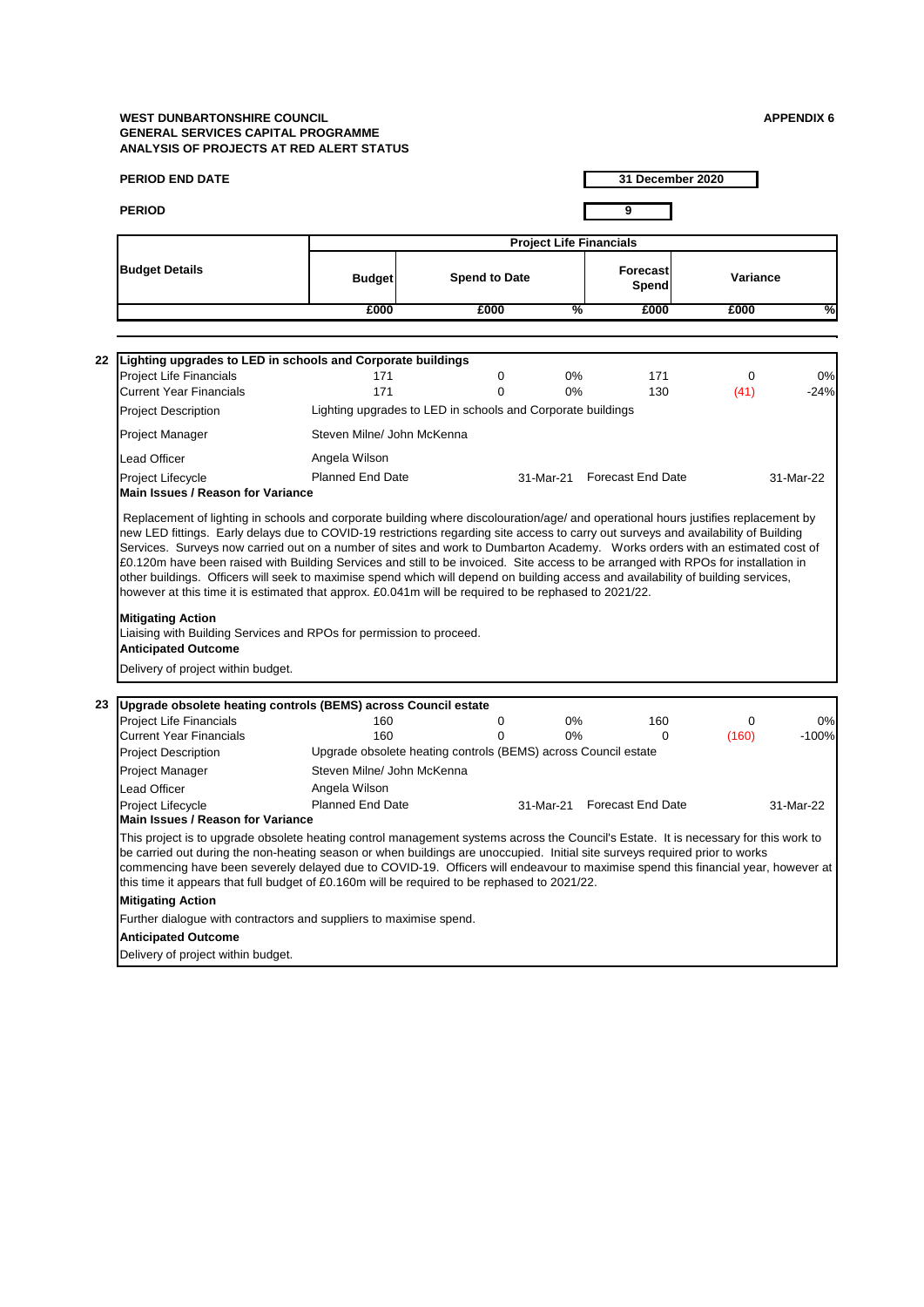|    | <b>PERIOD END DATE</b>                                                                                                                                                                                                                                                                                                                                                                                                                                                                                                                                                   |                                                                                      |                                                                                                                  |                                |                                       | 31 December 2020 |                           |
|----|--------------------------------------------------------------------------------------------------------------------------------------------------------------------------------------------------------------------------------------------------------------------------------------------------------------------------------------------------------------------------------------------------------------------------------------------------------------------------------------------------------------------------------------------------------------------------|--------------------------------------------------------------------------------------|------------------------------------------------------------------------------------------------------------------|--------------------------------|---------------------------------------|------------------|---------------------------|
|    | <b>PERIOD</b>                                                                                                                                                                                                                                                                                                                                                                                                                                                                                                                                                            |                                                                                      |                                                                                                                  |                                | 9                                     |                  |                           |
|    |                                                                                                                                                                                                                                                                                                                                                                                                                                                                                                                                                                          |                                                                                      |                                                                                                                  | <b>Project Life Financials</b> |                                       |                  |                           |
|    | <b>Budget Details</b>                                                                                                                                                                                                                                                                                                                                                                                                                                                                                                                                                    | <b>Budget</b>                                                                        | <b>Spend to Date</b>                                                                                             |                                | <b>Forecast</b><br>Spend              | Variance         |                           |
|    |                                                                                                                                                                                                                                                                                                                                                                                                                                                                                                                                                                          | £000                                                                                 | £000                                                                                                             |                                | %<br>£000                             | £000             | %                         |
|    |                                                                                                                                                                                                                                                                                                                                                                                                                                                                                                                                                                          |                                                                                      |                                                                                                                  |                                |                                       |                  |                           |
| 24 | Replace obsolete boilers (plant greater than 30 years old)<br><b>Project Life Financials</b><br><b>Current Year Financials</b><br><b>Project Description</b><br>Project Manager<br>Lead Officer<br>Project Lifecycle                                                                                                                                                                                                                                                                                                                                                     | 235<br>235<br>Steven Milne/ John McKenna<br>Angela Wilson<br><b>Planned End Date</b> | $\mathbf 0$<br>$\Omega$<br>Replace obsolete boilers (plant greater than 30 years old)                            | 0%<br>0%<br>31-Mar-21          | 235<br>10<br><b>Forecast End Date</b> | 0<br>(225)       | 0%<br>$-96%$<br>31-Mar-22 |
|    | <b>Main Issues / Reason for Variance</b><br>Boiler replacements to be considered are The Hub and St Mary's Alexandria, both of which are two of the very few remaining oil sites<br>within West Dunbartonshire area. In addition the current gas boiler at Municipal buildings is at least 35 years old. Work must be<br>carried out during the non-heating season. St. Mary's design works have been procured and gas meter installation anticipated by 31<br>March 2021. £0.225m required to be rephased to 2021/22 for the progression of the remainder of the works. |                                                                                      |                                                                                                                  |                                |                                       |                  |                           |
|    | <b>Mitigating Action</b><br>None available at this time.<br><b>Anticipated Outcome</b><br>Delivery of project within budget albeit later than first anticipated.                                                                                                                                                                                                                                                                                                                                                                                                         |                                                                                      |                                                                                                                  |                                |                                       |                  |                           |
|    |                                                                                                                                                                                                                                                                                                                                                                                                                                                                                                                                                                          |                                                                                      |                                                                                                                  |                                |                                       |                  |                           |
| 25 | Replace existing main hall Air Handling unit at Clydebank Town Hall<br><b>Project Life Financials</b><br><b>Current Year Financials</b><br>Project Description                                                                                                                                                                                                                                                                                                                                                                                                           | 85<br>85                                                                             | 0<br>$\Omega$<br>Replace existing main hall Air Handling unit at Clydebank Town Hall                             | 0%<br>0%                       | 85<br>3                               | 0<br>(82)        | 0%<br>-96%                |
|    | Project Manager                                                                                                                                                                                                                                                                                                                                                                                                                                                                                                                                                          | Steven Milne/ John McKenna                                                           |                                                                                                                  |                                |                                       |                  |                           |
|    | Lead Officer                                                                                                                                                                                                                                                                                                                                                                                                                                                                                                                                                             | Angela Wilson                                                                        |                                                                                                                  |                                |                                       |                  |                           |
|    | Project Lifecycle<br><b>Main Issues / Reason for Variance</b>                                                                                                                                                                                                                                                                                                                                                                                                                                                                                                            | <b>Planned End Date</b>                                                              |                                                                                                                  | 31-Mar-21                      | <b>Forecast End Date</b>              |                  | 31-Mar-22                 |
|    | Works require to be completed during the non-heating season therefore at this time it is anticipated that only design fees of<br>approximately £0.003m will be incurred in this financial year, with the remainder of the budget to be rephased to 2021/22 for<br>completion of the project, however Officers will endeavour to maximise spend where possible.                                                                                                                                                                                                           |                                                                                      |                                                                                                                  |                                |                                       |                  |                           |
|    | <b>Mitigating Action</b><br>None available at this time.                                                                                                                                                                                                                                                                                                                                                                                                                                                                                                                 |                                                                                      |                                                                                                                  |                                |                                       |                  |                           |
|    | <b>Anticipated Outcome</b>                                                                                                                                                                                                                                                                                                                                                                                                                                                                                                                                               |                                                                                      |                                                                                                                  |                                |                                       |                  |                           |
|    | Delivery on budget but delayed timescales.                                                                                                                                                                                                                                                                                                                                                                                                                                                                                                                               |                                                                                      |                                                                                                                  |                                |                                       |                  |                           |
|    |                                                                                                                                                                                                                                                                                                                                                                                                                                                                                                                                                                          |                                                                                      |                                                                                                                  |                                |                                       |                  |                           |
|    | 26 Energy efficiency Quick win projects with payback of less than 4 years - new project 2020/21<br>Project Life Financials<br><b>Current Year Financials</b><br><b>Project Description</b><br>Project Manager<br>Lead Officer                                                                                                                                                                                                                                                                                                                                            | 20<br>20<br>Steven Milne/ John McKenna<br>Angela Wilson                              | 0<br>$\mathbf 0$<br>Energy efficiency Quick win projects with payback of less than 4 years - new project 2020/21 | 0%<br>0%                       | 20<br>0                               | 0<br>(20)        | 0%<br>$-100%$             |
|    | Project Lifecycle<br><b>Main Issues / Reason for Variance</b>                                                                                                                                                                                                                                                                                                                                                                                                                                                                                                            | <b>Planned End Date</b>                                                              |                                                                                                                  | 31-Mar-21                      | <b>Forecast End Date</b>              |                  | 31-Mar-22                 |
|    | Draft proofing doors and windows, restricting control of radiator controls and thermostats etc. The COVID-19 situation has not allowed<br>Officers to progress as expected. Although officers have identified a number of potential projects, the budget will now require to be<br>rephased into 2021/22.<br><b>Mitigating Action</b>                                                                                                                                                                                                                                    |                                                                                      |                                                                                                                  |                                |                                       |                  |                           |
|    | None available at this time.                                                                                                                                                                                                                                                                                                                                                                                                                                                                                                                                             |                                                                                      |                                                                                                                  |                                |                                       |                  |                           |
|    | <b>Anticipated Outcome</b><br>Delivery on budget albeit later than anticipated.                                                                                                                                                                                                                                                                                                                                                                                                                                                                                          |                                                                                      |                                                                                                                  |                                |                                       |                  |                           |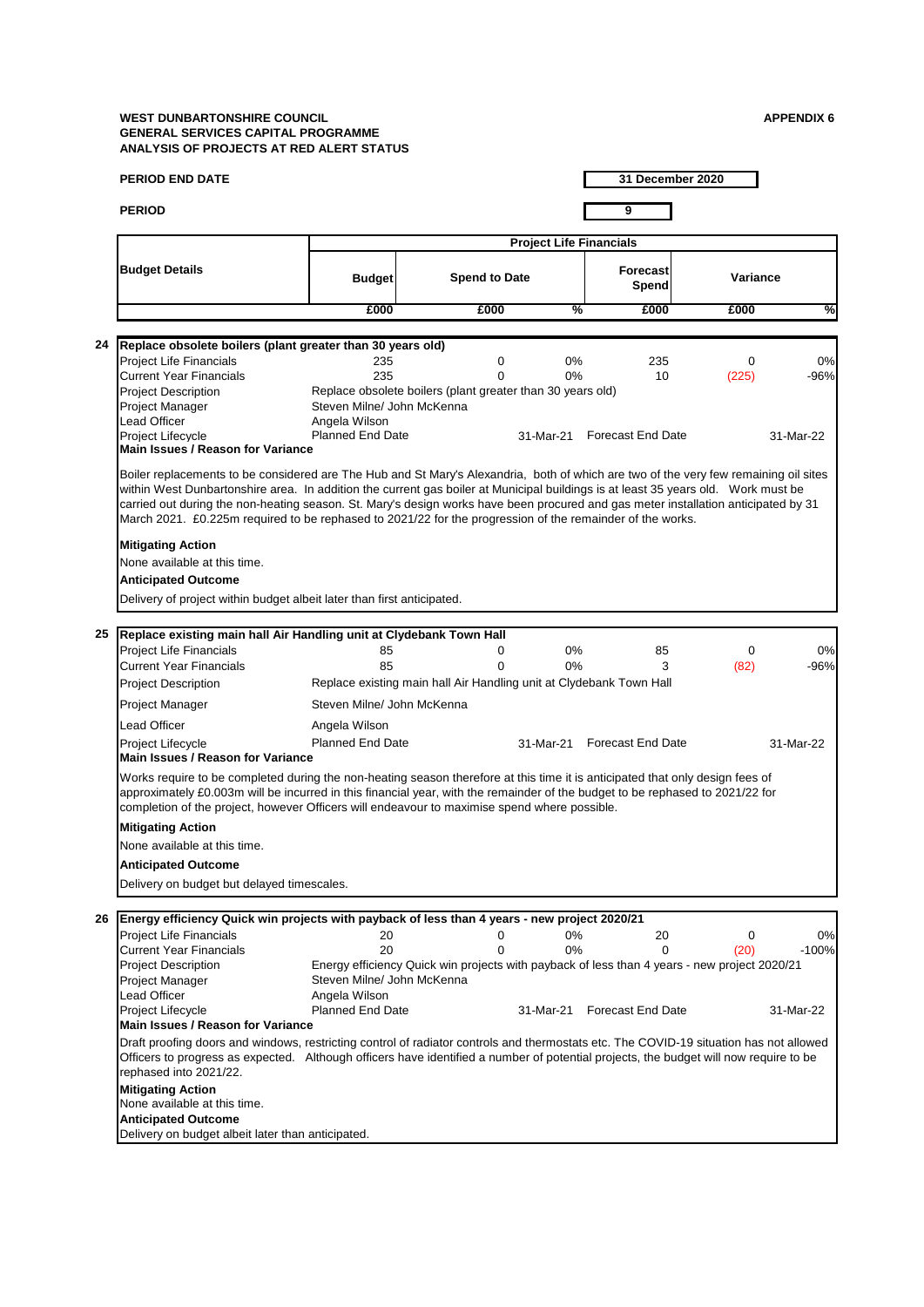|    | <b>PERIOD END DATE</b>                                                                                                                                                                                                                                                                                                                                | 31 December 2020                                                    |                                                                                 |            |                             |                     |                |  |  |  |
|----|-------------------------------------------------------------------------------------------------------------------------------------------------------------------------------------------------------------------------------------------------------------------------------------------------------------------------------------------------------|---------------------------------------------------------------------|---------------------------------------------------------------------------------|------------|-----------------------------|---------------------|----------------|--|--|--|
|    | <b>PERIOD</b>                                                                                                                                                                                                                                                                                                                                         |                                                                     |                                                                                 |            | 9                           |                     |                |  |  |  |
|    |                                                                                                                                                                                                                                                                                                                                                       | <b>Project Life Financials</b>                                      |                                                                                 |            |                             |                     |                |  |  |  |
|    | <b>Budget Details</b>                                                                                                                                                                                                                                                                                                                                 | <b>Budget</b>                                                       | <b>Spend to Date</b>                                                            |            |                             |                     | Variance       |  |  |  |
|    |                                                                                                                                                                                                                                                                                                                                                       | £000                                                                | £000                                                                            | %          | £000                        | £000                | ℅              |  |  |  |
| 27 |                                                                                                                                                                                                                                                                                                                                                       |                                                                     |                                                                                 |            |                             |                     |                |  |  |  |
|    | Installation of Solar PV at Clydebank Leisure Centre<br><b>Project Life Financials</b><br><b>Current Year Financials</b><br><b>Project Description</b><br>Project Manager<br>Lead Officer                                                                                                                                                             | 61<br>61<br>Steven Milne/ John McKenna<br>Angela Wilson             | $\mathbf 0$<br>$\Omega$<br>Installation of Solar PV at Clydebank Leisure Centre | 0%<br>0%   | 61<br>$\overline{2}$        | $\mathbf 0$<br>(59) | 0%<br>$-97%$   |  |  |  |
|    | Project Lifecycle<br><b>Main Issues / Reason for Variance</b>                                                                                                                                                                                                                                                                                         | <b>Planned End Date</b>                                             |                                                                                 | 31-Mar-21  | <b>Forecast End Date</b>    |                     | 31-Mar-22      |  |  |  |
|    | Design surveys now complete and currently being reviewed by Officers, thereafter planning application will be submitted prior to 31<br>March 2021. Works and remaining budget will require to be rephased to 2021/22.<br><b>Mitigating Action</b><br>None available at this time.<br><b>Anticipated Outcome</b><br>Delivery of project within budget. |                                                                     |                                                                                 |            |                             |                     |                |  |  |  |
|    | 28 District Heating Network Expansion - new project 2020/21                                                                                                                                                                                                                                                                                           |                                                                     |                                                                                 |            |                             |                     |                |  |  |  |
|    | <b>Project Life Financials</b><br>Current Year Financials                                                                                                                                                                                                                                                                                             | 11.000<br>5,500                                                     | $\Omega$<br>$\Omega$                                                            | 100%<br>0% | 11,000<br>500               | $\Omega$<br>(5,000) | 100%<br>$-91%$ |  |  |  |
|    | <b>Project Description</b>                                                                                                                                                                                                                                                                                                                            |                                                                     | District Heating Network Expansion                                              |            |                             |                     |                |  |  |  |
|    | Project Lifecycle<br><b>Lead Officer</b><br>Project Lifecycle<br>Main Issues / Reason for Variance                                                                                                                                                                                                                                                    | <b>Planned End Date</b><br>Angela Wilson<br><b>Planned End Date</b> |                                                                                 |            | 31-Mar-22 Forecast End Date |                     | 31-Mar-22      |  |  |  |
|    | Network expansion to GJNH (Golden Jubilee National Hospital) will commence pending positive commercial discussions with GJNH,<br>with current year forecast spend estimated at £0.500m with £5.0m required to be rephased to 2021/22.                                                                                                                 |                                                                     |                                                                                 |            |                             |                     |                |  |  |  |
|    | <b>Mitigating Action</b><br>None available at this time.<br><b>Anticipated Outcome</b><br>Project will be delivered on budget.                                                                                                                                                                                                                        |                                                                     |                                                                                 |            |                             |                     |                |  |  |  |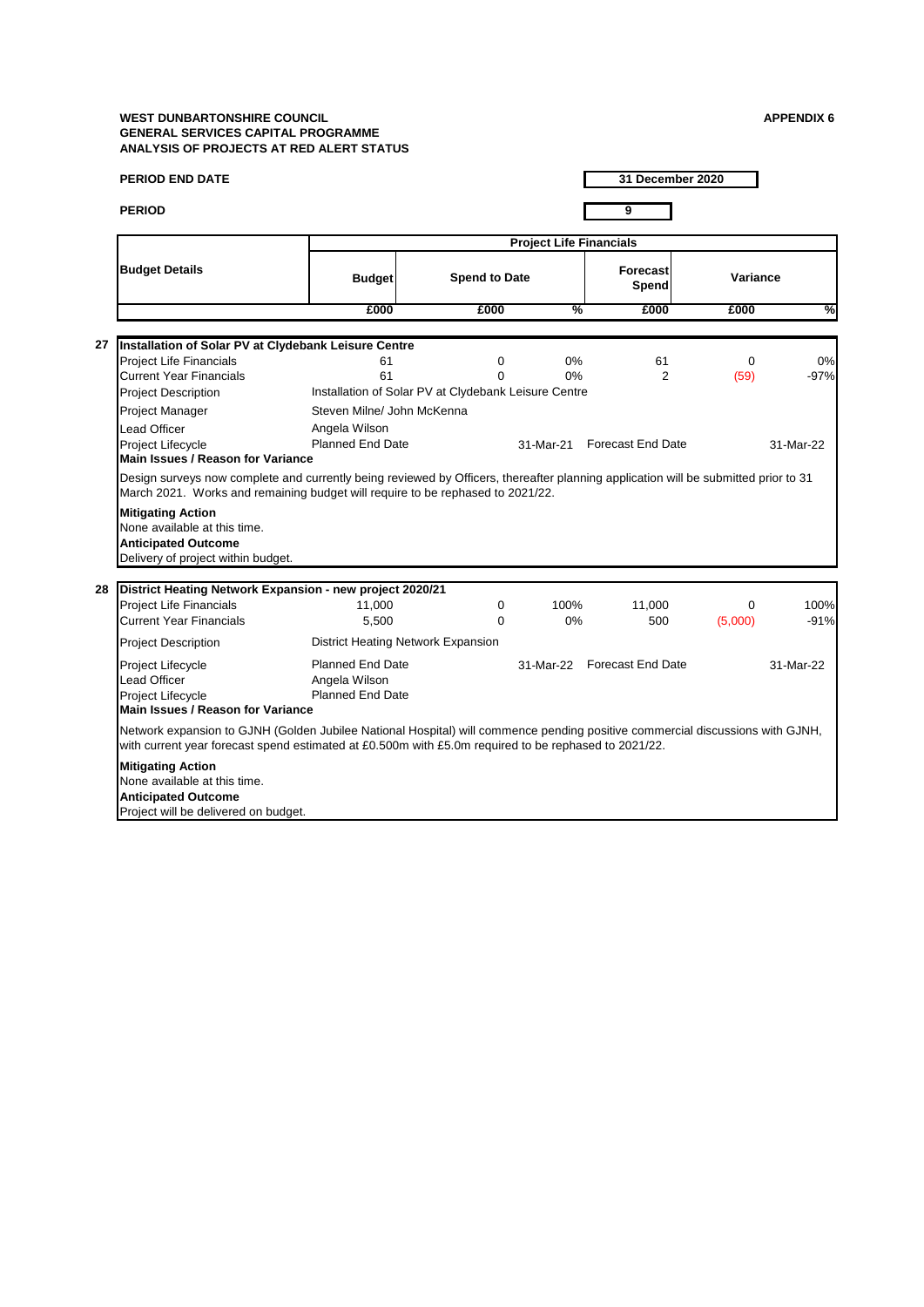|    | <b>PERIOD END DATE</b>                                                                                                                                                                                                                                                                                                                                                                                                                                                                                                                                                                                                                                                                                                                                                                                                                                                                                                                                                                                                                                                                                                                                                                                                                                                                                                                                                                                                                                                               |                                                                                  |                                                        |                      |            |                             | 31 December 2020 |                |  |  |  |
|----|--------------------------------------------------------------------------------------------------------------------------------------------------------------------------------------------------------------------------------------------------------------------------------------------------------------------------------------------------------------------------------------------------------------------------------------------------------------------------------------------------------------------------------------------------------------------------------------------------------------------------------------------------------------------------------------------------------------------------------------------------------------------------------------------------------------------------------------------------------------------------------------------------------------------------------------------------------------------------------------------------------------------------------------------------------------------------------------------------------------------------------------------------------------------------------------------------------------------------------------------------------------------------------------------------------------------------------------------------------------------------------------------------------------------------------------------------------------------------------------|----------------------------------------------------------------------------------|--------------------------------------------------------|----------------------|------------|-----------------------------|------------------|----------------|--|--|--|
|    | <b>PERIOD</b>                                                                                                                                                                                                                                                                                                                                                                                                                                                                                                                                                                                                                                                                                                                                                                                                                                                                                                                                                                                                                                                                                                                                                                                                                                                                                                                                                                                                                                                                        |                                                                                  |                                                        |                      |            | 9                           |                  |                |  |  |  |
|    |                                                                                                                                                                                                                                                                                                                                                                                                                                                                                                                                                                                                                                                                                                                                                                                                                                                                                                                                                                                                                                                                                                                                                                                                                                                                                                                                                                                                                                                                                      | <b>Project Life Financials</b>                                                   |                                                        |                      |            |                             |                  |                |  |  |  |
|    | <b>Budget Details</b>                                                                                                                                                                                                                                                                                                                                                                                                                                                                                                                                                                                                                                                                                                                                                                                                                                                                                                                                                                                                                                                                                                                                                                                                                                                                                                                                                                                                                                                                | <b>Budget</b>                                                                    |                                                        | <b>Spend to Date</b> |            | <b>Forecast</b><br>Spend    |                  | Variance       |  |  |  |
|    |                                                                                                                                                                                                                                                                                                                                                                                                                                                                                                                                                                                                                                                                                                                                                                                                                                                                                                                                                                                                                                                                                                                                                                                                                                                                                                                                                                                                                                                                                      | £000                                                                             |                                                        | £000                 | %          | £000                        | £000             | %              |  |  |  |
| 29 |                                                                                                                                                                                                                                                                                                                                                                                                                                                                                                                                                                                                                                                                                                                                                                                                                                                                                                                                                                                                                                                                                                                                                                                                                                                                                                                                                                                                                                                                                      |                                                                                  |                                                        |                      |            |                             |                  |                |  |  |  |
|    | <b>Regeneration Fund</b><br><b>Project Life Financials</b><br><b>Current Year Financials</b>                                                                                                                                                                                                                                                                                                                                                                                                                                                                                                                                                                                                                                                                                                                                                                                                                                                                                                                                                                                                                                                                                                                                                                                                                                                                                                                                                                                         | 9,782<br>1,181                                                                   |                                                        | 4,379<br>100         | 100%<br>8% | 9,782<br>500                | 0<br>(681)       | 100%<br>$-58%$ |  |  |  |
|    | Project Description                                                                                                                                                                                                                                                                                                                                                                                                                                                                                                                                                                                                                                                                                                                                                                                                                                                                                                                                                                                                                                                                                                                                                                                                                                                                                                                                                                                                                                                                  | Funding to implement major regeneration projects linked to community charrettes. |                                                        |                      |            |                             |                  |                |  |  |  |
|    | Project Manager                                                                                                                                                                                                                                                                                                                                                                                                                                                                                                                                                                                                                                                                                                                                                                                                                                                                                                                                                                                                                                                                                                                                                                                                                                                                                                                                                                                                                                                                      | Gillian McNamara/ Michael McGuinness                                             |                                                        |                      |            |                             |                  |                |  |  |  |
|    | Lead Officer                                                                                                                                                                                                                                                                                                                                                                                                                                                                                                                                                                                                                                                                                                                                                                                                                                                                                                                                                                                                                                                                                                                                                                                                                                                                                                                                                                                                                                                                         | Peter Hessett                                                                    |                                                        |                      |            |                             |                  |                |  |  |  |
|    | Project Lifecycle<br>Main Issues / Reason for Variance                                                                                                                                                                                                                                                                                                                                                                                                                                                                                                                                                                                                                                                                                                                                                                                                                                                                                                                                                                                                                                                                                                                                                                                                                                                                                                                                                                                                                               |                                                                                  | <b>Planned End Date</b><br>31-Mar-24 Forecast End Date |                      |            |                             |                  | 31-Mar-24      |  |  |  |
|    | accounting for spend on this budget, the overall Waterfront Pathway project is longer-term than first anticipated due to delays by the<br>landowners., and the current month's budget has again been revised to reflect that. Balloch Village Square project was completed,<br>and the remainder of the Balloch Charrette budget will be used to fund the Station Square project which is being scoped and<br>developed during 2020. A special Council on 29 October 2019 sought and secured approval of an additional £2.609m for District<br>Heating Network commercial costs from the existing Regeneration budget, accelerating budget from future years. This increase brings<br>the District Heating budget from Regeneration Fund to £3.509m (£0.9m previously approved). An amount of £0.475m approved at<br>June 2019 Council to contribute towards commercial units below social housing at the Wheatley development at Queens Quay will be<br>spent this year. As a result of the works required to be rephased, £0.500m of budget is required in 2020/21, with £0.681m required to<br>be rephased to 2021/22.<br><b>Mitigating Action</b><br>Project complexity and the need to programme some works to avoid busy tourism periods and reliance on third parties means that<br>mitigation is challenging.<br><b>Anticipated Outcome</b><br>Progress towards delivery of planned projects from Economic Development Strategy and Charrette Action Plans albeit later than |                                                                                  |                                                        |                      |            |                             |                  |                |  |  |  |
|    | originally anticipated.                                                                                                                                                                                                                                                                                                                                                                                                                                                                                                                                                                                                                                                                                                                                                                                                                                                                                                                                                                                                                                                                                                                                                                                                                                                                                                                                                                                                                                                              |                                                                                  |                                                        |                      |            |                             |                  |                |  |  |  |
| 30 | Clydebank Charrette, A814                                                                                                                                                                                                                                                                                                                                                                                                                                                                                                                                                                                                                                                                                                                                                                                                                                                                                                                                                                                                                                                                                                                                                                                                                                                                                                                                                                                                                                                            |                                                                                  |                                                        |                      |            |                             |                  |                |  |  |  |
|    | <b>Project Life Financials</b>                                                                                                                                                                                                                                                                                                                                                                                                                                                                                                                                                                                                                                                                                                                                                                                                                                                                                                                                                                                                                                                                                                                                                                                                                                                                                                                                                                                                                                                       | 4,300                                                                            |                                                        | 1,583                | 100%       | 4,300                       | 0                | 100%           |  |  |  |
|    | <b>Current Year Financials</b>                                                                                                                                                                                                                                                                                                                                                                                                                                                                                                                                                                                                                                                                                                                                                                                                                                                                                                                                                                                                                                                                                                                                                                                                                                                                                                                                                                                                                                                       | 3,233                                                                            |                                                        | 1,575                | 49%        | 2,000                       | (1,233)          | $-38%$         |  |  |  |
|    | <b>Project Description</b>                                                                                                                                                                                                                                                                                                                                                                                                                                                                                                                                                                                                                                                                                                                                                                                                                                                                                                                                                                                                                                                                                                                                                                                                                                                                                                                                                                                                                                                           | Clydebank Charrette, A814                                                        |                                                        |                      |            |                             |                  |                |  |  |  |
|    | Project Manager                                                                                                                                                                                                                                                                                                                                                                                                                                                                                                                                                                                                                                                                                                                                                                                                                                                                                                                                                                                                                                                                                                                                                                                                                                                                                                                                                                                                                                                                      | Sharron Worthington                                                              |                                                        |                      |            |                             |                  |                |  |  |  |
|    | Lead Officer                                                                                                                                                                                                                                                                                                                                                                                                                                                                                                                                                                                                                                                                                                                                                                                                                                                                                                                                                                                                                                                                                                                                                                                                                                                                                                                                                                                                                                                                         | Gail MacFarlane<br><b>Planned End Date</b>                                       |                                                        |                      |            | 31-Mar-22 Forecast End Date |                  | 31-Mar-22      |  |  |  |
|    | Project Lifecycle<br><b>Main Issues / Reason for Variance</b>                                                                                                                                                                                                                                                                                                                                                                                                                                                                                                                                                                                                                                                                                                                                                                                                                                                                                                                                                                                                                                                                                                                                                                                                                                                                                                                                                                                                                        |                                                                                  |                                                        |                      |            |                             |                  |                |  |  |  |
|    | COVID-19 Government guidance has prevented commencement on these works. Works have commenced on site and phase 1 is<br>now 90% complete. Contractor back on site Mon 11th Jan and will complete phase 1 and then move onto Phase 2. At this time it is<br>estimated that £2m will be spent in 2020/21 with £1.233m required to be rephased to 2021/22.                                                                                                                                                                                                                                                                                                                                                                                                                                                                                                                                                                                                                                                                                                                                                                                                                                                                                                                                                                                                                                                                                                                               |                                                                                  |                                                        |                      |            |                             |                  |                |  |  |  |
|    | <b>Mitigating Action</b><br>None available at this time.<br><b>Anticipated Outcome</b><br>Completion spring 2022.                                                                                                                                                                                                                                                                                                                                                                                                                                                                                                                                                                                                                                                                                                                                                                                                                                                                                                                                                                                                                                                                                                                                                                                                                                                                                                                                                                    |                                                                                  |                                                        |                      |            |                             |                  |                |  |  |  |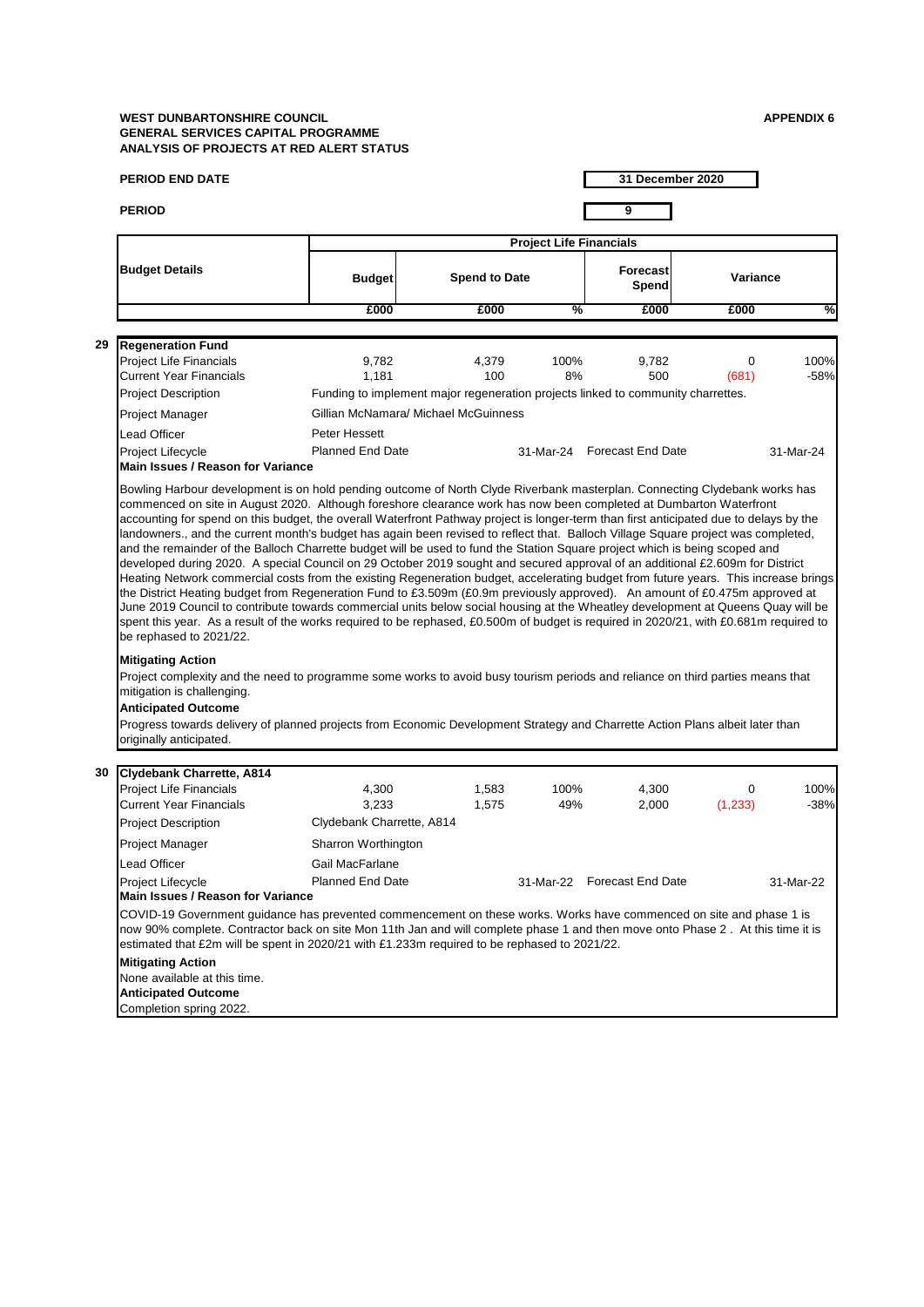| <b>PERIOD END DATE</b>                                                                                                                                                                                    |                                        |                                                                                    |           | 31 December 2020               |          |           |  |  |  |  |
|-----------------------------------------------------------------------------------------------------------------------------------------------------------------------------------------------------------|----------------------------------------|------------------------------------------------------------------------------------|-----------|--------------------------------|----------|-----------|--|--|--|--|
| <b>PERIOD</b>                                                                                                                                                                                             |                                        |                                                                                    |           | 9                              |          |           |  |  |  |  |
|                                                                                                                                                                                                           |                                        |                                                                                    |           | <b>Project Life Financials</b> |          |           |  |  |  |  |
| <b>Budget Details</b>                                                                                                                                                                                     | <b>Budget</b>                          | <b>Spend to Date</b>                                                               |           |                                | Variance |           |  |  |  |  |
|                                                                                                                                                                                                           | £000                                   | £000                                                                               | %         | £000                           | £000     | ℅         |  |  |  |  |
|                                                                                                                                                                                                           |                                        |                                                                                    |           |                                |          |           |  |  |  |  |
| <b>Elevated Platforms (Building Services)</b>                                                                                                                                                             |                                        |                                                                                    |           |                                |          |           |  |  |  |  |
| Project Life Financials                                                                                                                                                                                   | 45                                     | 0                                                                                  | 100%      | 45                             | 0        | 100%      |  |  |  |  |
| <b>Current Year Financials</b>                                                                                                                                                                            | 45                                     | $\Omega$                                                                           | 0%        | $\Omega$                       | (45)     | $-100%$   |  |  |  |  |
| <b>Project Description</b>                                                                                                                                                                                | Elevated Platforms (Building Services) |                                                                                    |           |                                |          |           |  |  |  |  |
| Project Manager                                                                                                                                                                                           | Martin Feeney                          |                                                                                    |           |                                |          |           |  |  |  |  |
| Lead Officer                                                                                                                                                                                              | Angela Wilson                          |                                                                                    |           |                                |          |           |  |  |  |  |
| Project Lifecycle                                                                                                                                                                                         | Planned Fnd Date                       |                                                                                    | 31-Mar-21 | <b>Forecast End Date</b>       |          | 31-Mar-22 |  |  |  |  |
| Main Issues / Reason for Variance                                                                                                                                                                         |                                        |                                                                                    |           |                                |          |           |  |  |  |  |
| Service is scoping requirements based on changing working practice and work type. Expect full spend to be achieved in 2021/22<br>financial year, therefore £0.045m is required to be rephased to 2021/22. |                                        |                                                                                    |           |                                |          |           |  |  |  |  |
| <b>Mitigating Action</b>                                                                                                                                                                                  |                                        |                                                                                    |           |                                |          |           |  |  |  |  |
| Teams will review requirements and arrange for purchase of equipment by end of March 2022.                                                                                                                |                                        |                                                                                    |           |                                |          |           |  |  |  |  |
| <b>Anticipated Outcome</b>                                                                                                                                                                                |                                        | Project will be delivered later than first anticipated but within original budget. |           |                                |          |           |  |  |  |  |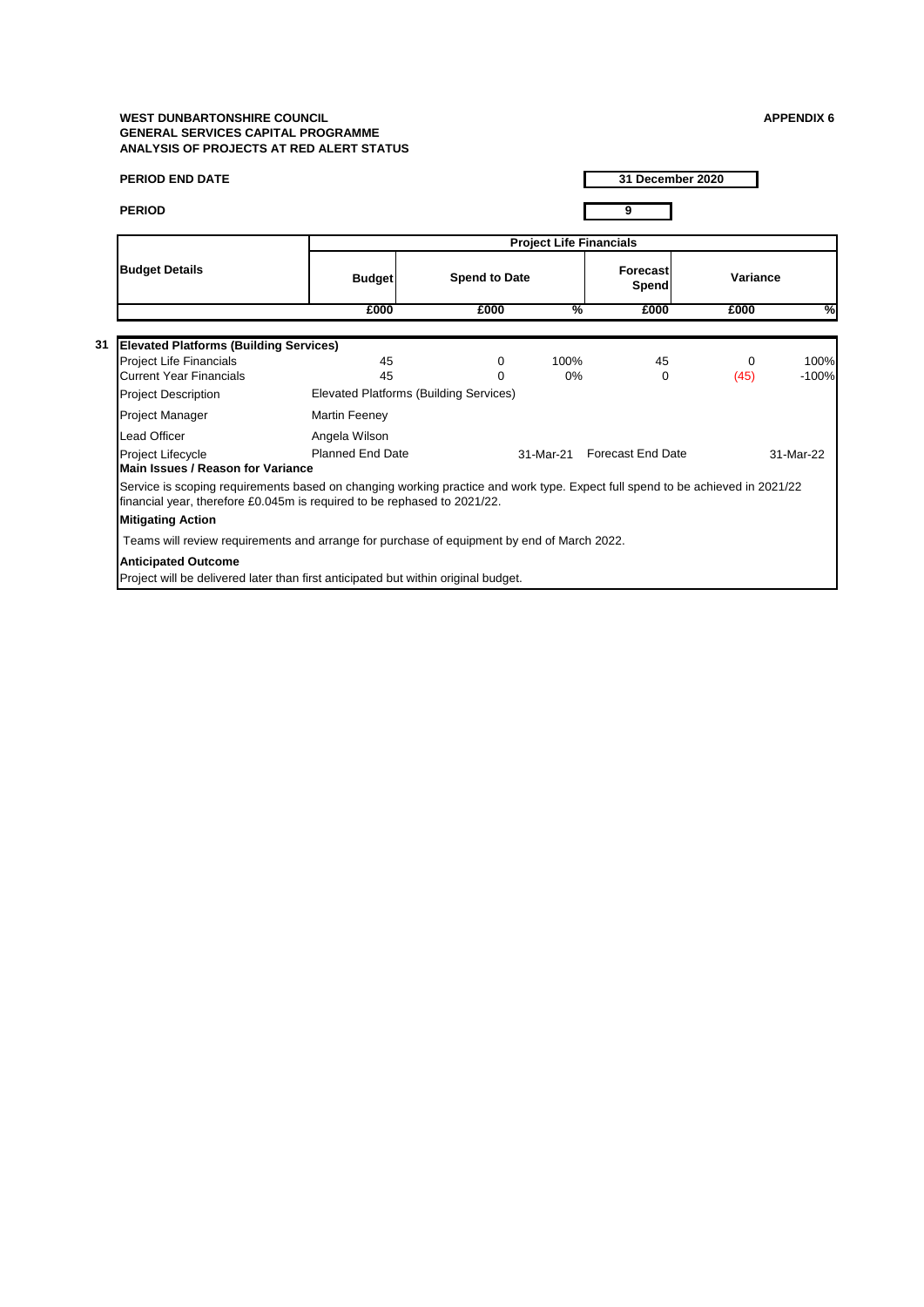|              | PERIOD END DATE                                                                                                                                                                                                                                                                                                                                                                                                                                                                                                                                                                                                                                                                                                                                                                                                                                                                                                                                                                                                                                                                                                                                                                                                                                                                                                                                                                                                                                                                                                                                                                     |                                             |                                               |                                |                             | 31 December 2020                                                                                                                                                                                 |           |  |
|--------------|-------------------------------------------------------------------------------------------------------------------------------------------------------------------------------------------------------------------------------------------------------------------------------------------------------------------------------------------------------------------------------------------------------------------------------------------------------------------------------------------------------------------------------------------------------------------------------------------------------------------------------------------------------------------------------------------------------------------------------------------------------------------------------------------------------------------------------------------------------------------------------------------------------------------------------------------------------------------------------------------------------------------------------------------------------------------------------------------------------------------------------------------------------------------------------------------------------------------------------------------------------------------------------------------------------------------------------------------------------------------------------------------------------------------------------------------------------------------------------------------------------------------------------------------------------------------------------------|---------------------------------------------|-----------------------------------------------|--------------------------------|-----------------------------|--------------------------------------------------------------------------------------------------------------------------------------------------------------------------------------------------|-----------|--|
|              | <b>PERIOD</b>                                                                                                                                                                                                                                                                                                                                                                                                                                                                                                                                                                                                                                                                                                                                                                                                                                                                                                                                                                                                                                                                                                                                                                                                                                                                                                                                                                                                                                                                                                                                                                       |                                             |                                               |                                | 9                           |                                                                                                                                                                                                  |           |  |
|              |                                                                                                                                                                                                                                                                                                                                                                                                                                                                                                                                                                                                                                                                                                                                                                                                                                                                                                                                                                                                                                                                                                                                                                                                                                                                                                                                                                                                                                                                                                                                                                                     |                                             |                                               | <b>Project Life Financials</b> |                             |                                                                                                                                                                                                  |           |  |
|              | <b>Budget Details</b>                                                                                                                                                                                                                                                                                                                                                                                                                                                                                                                                                                                                                                                                                                                                                                                                                                                                                                                                                                                                                                                                                                                                                                                                                                                                                                                                                                                                                                                                                                                                                               | <b>Budget</b>                               | <b>Spend to Date</b>                          |                                | <b>Forecast</b><br>Spend    | Variance                                                                                                                                                                                         |           |  |
|              |                                                                                                                                                                                                                                                                                                                                                                                                                                                                                                                                                                                                                                                                                                                                                                                                                                                                                                                                                                                                                                                                                                                                                                                                                                                                                                                                                                                                                                                                                                                                                                                     | £000                                        | £000                                          | %                              | £000                        | £000                                                                                                                                                                                             | %         |  |
|              |                                                                                                                                                                                                                                                                                                                                                                                                                                                                                                                                                                                                                                                                                                                                                                                                                                                                                                                                                                                                                                                                                                                                                                                                                                                                                                                                                                                                                                                                                                                                                                                     |                                             |                                               |                                |                             |                                                                                                                                                                                                  |           |  |
| 1            | <b>Office Rationalisation</b>                                                                                                                                                                                                                                                                                                                                                                                                                                                                                                                                                                                                                                                                                                                                                                                                                                                                                                                                                                                                                                                                                                                                                                                                                                                                                                                                                                                                                                                                                                                                                       |                                             |                                               |                                |                             |                                                                                                                                                                                                  |           |  |
|              | Project Life Financials                                                                                                                                                                                                                                                                                                                                                                                                                                                                                                                                                                                                                                                                                                                                                                                                                                                                                                                                                                                                                                                                                                                                                                                                                                                                                                                                                                                                                                                                                                                                                             | 22,051                                      | 22,043                                        | 100%                           | 22,052                      | 2                                                                                                                                                                                                | 0%        |  |
|              | <b>Current Year Financials</b>                                                                                                                                                                                                                                                                                                                                                                                                                                                                                                                                                                                                                                                                                                                                                                                                                                                                                                                                                                                                                                                                                                                                                                                                                                                                                                                                                                                                                                                                                                                                                      | 9                                           | 1                                             | 16%                            | 11                          | $\overline{2}$                                                                                                                                                                                   | 20%       |  |
|              | Project Description                                                                                                                                                                                                                                                                                                                                                                                                                                                                                                                                                                                                                                                                                                                                                                                                                                                                                                                                                                                                                                                                                                                                                                                                                                                                                                                                                                                                                                                                                                                                                                 |                                             | Delivery of office rationalisation programme. |                                |                             |                                                                                                                                                                                                  |           |  |
|              | Project Manager<br>Lead Officer                                                                                                                                                                                                                                                                                                                                                                                                                                                                                                                                                                                                                                                                                                                                                                                                                                                                                                                                                                                                                                                                                                                                                                                                                                                                                                                                                                                                                                                                                                                                                     | Sharon Jump/ Craig Jardine<br>Angela Wilson |                                               |                                |                             |                                                                                                                                                                                                  |           |  |
|              | Project Lifecycle                                                                                                                                                                                                                                                                                                                                                                                                                                                                                                                                                                                                                                                                                                                                                                                                                                                                                                                                                                                                                                                                                                                                                                                                                                                                                                                                                                                                                                                                                                                                                                   | <b>Planned End Date</b>                     |                                               | 31-Mar-20 End Date             |                             |                                                                                                                                                                                                  | 31-Mar-20 |  |
|              | Main Issues / Reason for Variance                                                                                                                                                                                                                                                                                                                                                                                                                                                                                                                                                                                                                                                                                                                                                                                                                                                                                                                                                                                                                                                                                                                                                                                                                                                                                                                                                                                                                                                                                                                                                   |                                             |                                               |                                |                             |                                                                                                                                                                                                  |           |  |
|              | recharges, variations to project delivery, and asbestos removal. New Dumbarton Office has been opened to staff from 21 May 2018. HES<br>Grant of £0.050m will be awarded in 2020/21, delay being due to staff shortages within HES processing claims and now as a result of<br>COVID-19 and HES staff being furloughed. Retention for demolition of Garshake works will be paid in 2020/21.<br><b>Mitigating Action</b><br>None available.                                                                                                                                                                                                                                                                                                                                                                                                                                                                                                                                                                                                                                                                                                                                                                                                                                                                                                                                                                                                                                                                                                                                          |                                             |                                               |                                |                             |                                                                                                                                                                                                  |           |  |
|              | <b>Anticipated Outcome</b><br>Project delivered at a higher cost than budgeted.                                                                                                                                                                                                                                                                                                                                                                                                                                                                                                                                                                                                                                                                                                                                                                                                                                                                                                                                                                                                                                                                                                                                                                                                                                                                                                                                                                                                                                                                                                     |                                             |                                               |                                |                             |                                                                                                                                                                                                  |           |  |
| $\mathbf{2}$ | Leisure Energy projects - air handling units, upgrade lighting, circulating pumps, and draught proofing                                                                                                                                                                                                                                                                                                                                                                                                                                                                                                                                                                                                                                                                                                                                                                                                                                                                                                                                                                                                                                                                                                                                                                                                                                                                                                                                                                                                                                                                             |                                             |                                               |                                |                             |                                                                                                                                                                                                  |           |  |
|              | Project Life Financials                                                                                                                                                                                                                                                                                                                                                                                                                                                                                                                                                                                                                                                                                                                                                                                                                                                                                                                                                                                                                                                                                                                                                                                                                                                                                                                                                                                                                                                                                                                                                             | 290                                         | 62                                            | 21%                            | 290                         | 0                                                                                                                                                                                                | 0%        |  |
|              | <b>Current Year Financials</b>                                                                                                                                                                                                                                                                                                                                                                                                                                                                                                                                                                                                                                                                                                                                                                                                                                                                                                                                                                                                                                                                                                                                                                                                                                                                                                                                                                                                                                                                                                                                                      | 218                                         | $\Omega$                                      | 0%                             | 150                         | (68)                                                                                                                                                                                             | $-31%$    |  |
|              | <b>Project Description</b>                                                                                                                                                                                                                                                                                                                                                                                                                                                                                                                                                                                                                                                                                                                                                                                                                                                                                                                                                                                                                                                                                                                                                                                                                                                                                                                                                                                                                                                                                                                                                          |                                             | external lighting and draught proofing.       |                                |                             | Measures to be installed at both Meadow Centre & Vale of Leven Swimming Pool; new pool hall Air<br>Handling Units, upgrade lighting, circulating pumps Vale of Leven Swimming Pool, internal and |           |  |
|              | Project Manager                                                                                                                                                                                                                                                                                                                                                                                                                                                                                                                                                                                                                                                                                                                                                                                                                                                                                                                                                                                                                                                                                                                                                                                                                                                                                                                                                                                                                                                                                                                                                                     | Steven Milne/ John McKenna                  |                                               |                                |                             |                                                                                                                                                                                                  |           |  |
|              | Lead Officer                                                                                                                                                                                                                                                                                                                                                                                                                                                                                                                                                                                                                                                                                                                                                                                                                                                                                                                                                                                                                                                                                                                                                                                                                                                                                                                                                                                                                                                                                                                                                                        | Angela Wilson                               |                                               |                                |                             |                                                                                                                                                                                                  |           |  |
|              | Project Lifecycle                                                                                                                                                                                                                                                                                                                                                                                                                                                                                                                                                                                                                                                                                                                                                                                                                                                                                                                                                                                                                                                                                                                                                                                                                                                                                                                                                                                                                                                                                                                                                                   | <b>Planned End Date</b>                     |                                               |                                | 31-Mar-22 Forecast End Date |                                                                                                                                                                                                  | 31-Mar-22 |  |
|              | Main Issues / Reason for Variance                                                                                                                                                                                                                                                                                                                                                                                                                                                                                                                                                                                                                                                                                                                                                                                                                                                                                                                                                                                                                                                                                                                                                                                                                                                                                                                                                                                                                                                                                                                                                   |                                             |                                               |                                |                             |                                                                                                                                                                                                  |           |  |
|              | Works to be completed relate to Air Handling Unit (AHU) upgrades at Meadow Centre. It was decided that installing an air handling unit<br>outside would minimise disruption to customers, staff and business. Structural engineers were required to carry out soil samples to<br>confirm the ground was suitable to build an external base for the unit however the positive result took a considerable amount of time to<br>return. More recent delays relate to the design and details of the new foundation slab and requires to be re-configured due to the<br>discovery of the unusually large projection of the foundation from the face of the main building. This altered the concept of the design of<br>the proposed foundations so further works were required before it could go to tender. Tenders for the structure have now been evaluated<br>and planning permission has been granted but due to time taken for approval works weren't able to progress further in 2019/20, and were<br>required to be rephased to 2020/21, however due to COVID-19 restrictions, inability to visit site and make arrangements for installation.<br>This could have an impact on the project being delayed. Consultancy Services is currently applying for Building Warrant for the revised<br>scheme. Tenders have been received for the structural works and have had approval for leisure services to proceed. It anticipated that<br>phase 1 the structural plinth will be completed this financial year, the remaining works to install the AHU will be completed in 2021/22. |                                             |                                               |                                |                             |                                                                                                                                                                                                  |           |  |
|              | <b>Mitigating Action</b><br>Continue to liaise with internal colleagues and Leisure Trust.<br><b>Anticipated Outcome</b>                                                                                                                                                                                                                                                                                                                                                                                                                                                                                                                                                                                                                                                                                                                                                                                                                                                                                                                                                                                                                                                                                                                                                                                                                                                                                                                                                                                                                                                            |                                             |                                               |                                |                             |                                                                                                                                                                                                  |           |  |
|              | Project expected to deliver within budget albeit later than anticipated.                                                                                                                                                                                                                                                                                                                                                                                                                                                                                                                                                                                                                                                                                                                                                                                                                                                                                                                                                                                                                                                                                                                                                                                                                                                                                                                                                                                                                                                                                                            |                                             |                                               |                                |                             |                                                                                                                                                                                                  |           |  |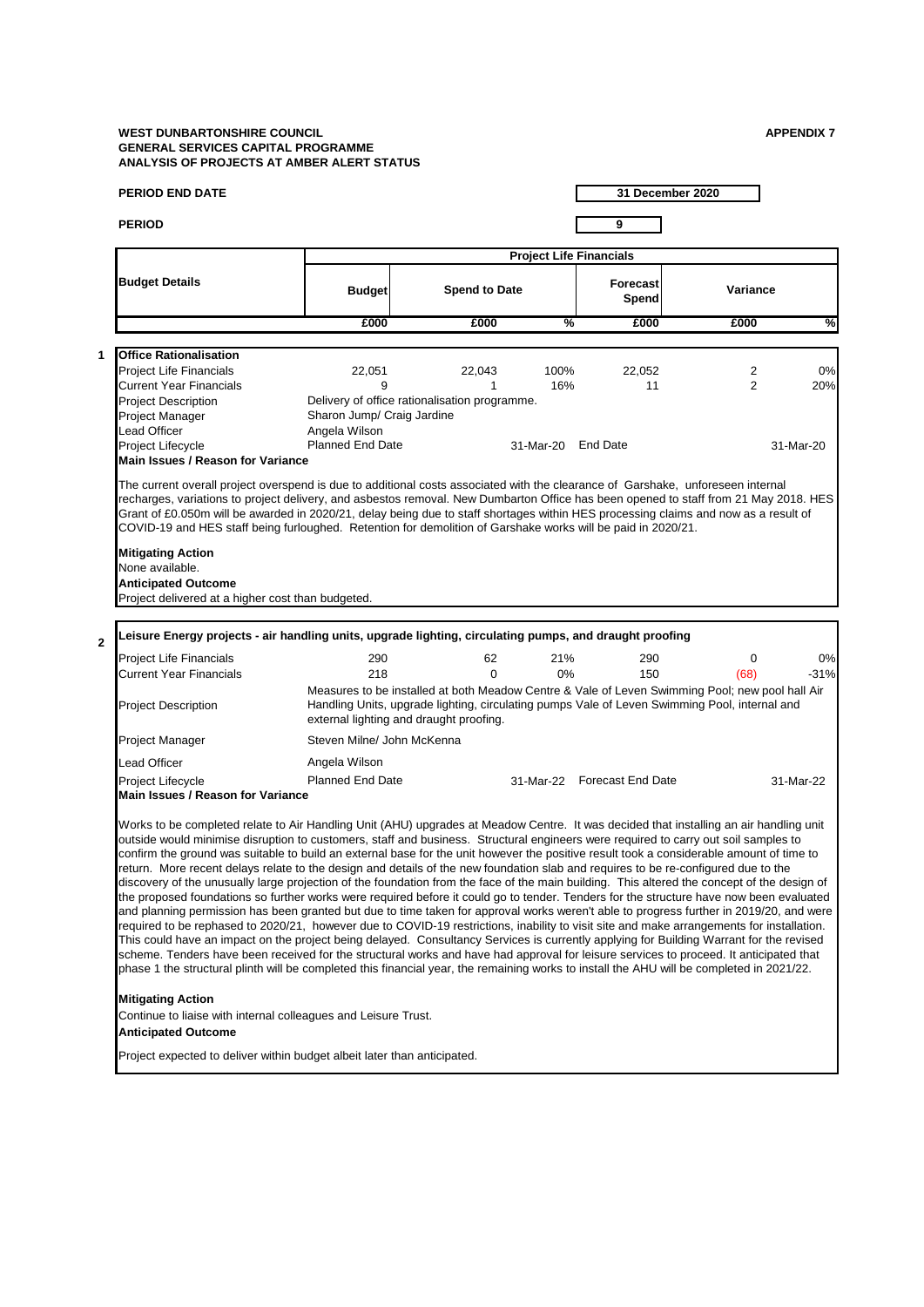|   | <b>PERIOD END DATE</b>                                                                                                                                                                                                                                                                                                                                                                                                                                                                                                                                                                                                                                                                                                                                                                                                                                                                                                                                                                                                                                                                                                                                                                                                                                                                                                          |                               |                                                                                                  |           |                                | 31 December 2020 |              |  |  |
|---|---------------------------------------------------------------------------------------------------------------------------------------------------------------------------------------------------------------------------------------------------------------------------------------------------------------------------------------------------------------------------------------------------------------------------------------------------------------------------------------------------------------------------------------------------------------------------------------------------------------------------------------------------------------------------------------------------------------------------------------------------------------------------------------------------------------------------------------------------------------------------------------------------------------------------------------------------------------------------------------------------------------------------------------------------------------------------------------------------------------------------------------------------------------------------------------------------------------------------------------------------------------------------------------------------------------------------------|-------------------------------|--------------------------------------------------------------------------------------------------|-----------|--------------------------------|------------------|--------------|--|--|
|   | <b>PERIOD</b>                                                                                                                                                                                                                                                                                                                                                                                                                                                                                                                                                                                                                                                                                                                                                                                                                                                                                                                                                                                                                                                                                                                                                                                                                                                                                                                   |                               |                                                                                                  |           | 9                              |                  |              |  |  |
|   |                                                                                                                                                                                                                                                                                                                                                                                                                                                                                                                                                                                                                                                                                                                                                                                                                                                                                                                                                                                                                                                                                                                                                                                                                                                                                                                                 |                               |                                                                                                  |           | <b>Project Life Financials</b> |                  |              |  |  |
|   | <b>Budget Details</b>                                                                                                                                                                                                                                                                                                                                                                                                                                                                                                                                                                                                                                                                                                                                                                                                                                                                                                                                                                                                                                                                                                                                                                                                                                                                                                           | <b>Budget</b>                 | <b>Spend to Date</b>                                                                             |           | <b>Forecast</b><br>Spend       | Variance         |              |  |  |
|   |                                                                                                                                                                                                                                                                                                                                                                                                                                                                                                                                                                                                                                                                                                                                                                                                                                                                                                                                                                                                                                                                                                                                                                                                                                                                                                                                 | £000                          | £000                                                                                             | %         | £000                           | £000             | %            |  |  |
|   |                                                                                                                                                                                                                                                                                                                                                                                                                                                                                                                                                                                                                                                                                                                                                                                                                                                                                                                                                                                                                                                                                                                                                                                                                                                                                                                                 |                               |                                                                                                  |           |                                |                  |              |  |  |
| 3 | Replace failed heating controls/valves & recommision                                                                                                                                                                                                                                                                                                                                                                                                                                                                                                                                                                                                                                                                                                                                                                                                                                                                                                                                                                                                                                                                                                                                                                                                                                                                            |                               |                                                                                                  |           |                                |                  |              |  |  |
|   | Project Life Financials<br><b>Current Year Financials</b>                                                                                                                                                                                                                                                                                                                                                                                                                                                                                                                                                                                                                                                                                                                                                                                                                                                                                                                                                                                                                                                                                                                                                                                                                                                                       | 20<br>20                      | 1<br>1                                                                                           | 3%<br>3%  | 20<br>15                       | 0<br>(5)         | 0%<br>$-25%$ |  |  |
|   | <b>Project Description</b>                                                                                                                                                                                                                                                                                                                                                                                                                                                                                                                                                                                                                                                                                                                                                                                                                                                                                                                                                                                                                                                                                                                                                                                                                                                                                                      |                               | Replace failed heating controls/valves & recommission                                            |           |                                |                  |              |  |  |
|   |                                                                                                                                                                                                                                                                                                                                                                                                                                                                                                                                                                                                                                                                                                                                                                                                                                                                                                                                                                                                                                                                                                                                                                                                                                                                                                                                 |                               |                                                                                                  |           |                                |                  |              |  |  |
|   | Project Manager                                                                                                                                                                                                                                                                                                                                                                                                                                                                                                                                                                                                                                                                                                                                                                                                                                                                                                                                                                                                                                                                                                                                                                                                                                                                                                                 | Steven Milne/ John McKenna    |                                                                                                  |           |                                |                  |              |  |  |
|   | Lead Officer                                                                                                                                                                                                                                                                                                                                                                                                                                                                                                                                                                                                                                                                                                                                                                                                                                                                                                                                                                                                                                                                                                                                                                                                                                                                                                                    | Angela Wilson                 |                                                                                                  |           |                                |                  |              |  |  |
|   | Project Lifecycle<br><b>Main Issues / Reason for Variance</b>                                                                                                                                                                                                                                                                                                                                                                                                                                                                                                                                                                                                                                                                                                                                                                                                                                                                                                                                                                                                                                                                                                                                                                                                                                                                   | <b>Planned End Date</b>       |                                                                                                  | 31-Mar-21 | <b>Forecast End Date</b>       |                  | 31-Mar-22    |  |  |
|   | At Linnvale Primary, Gartocharn Primary, Gavinburn Primary and Knoxland Primary the 3 port heating valves have failed resulting no<br>control of heating with excessive space temperatures. By replacing the valves and recommissioning the heating controls at a cost of<br>£0.020m, revenue savings of £0.005m per year is anticipated. Works orders to contractor have been placed with further orders to follow<br>however rephasing of £0.005m into 2021/22 is required.                                                                                                                                                                                                                                                                                                                                                                                                                                                                                                                                                                                                                                                                                                                                                                                                                                                   |                               |                                                                                                  |           |                                |                  |              |  |  |
|   | <b>Mitigating Action</b>                                                                                                                                                                                                                                                                                                                                                                                                                                                                                                                                                                                                                                                                                                                                                                                                                                                                                                                                                                                                                                                                                                                                                                                                                                                                                                        |                               |                                                                                                  |           |                                |                  |              |  |  |
|   | None required at this time.                                                                                                                                                                                                                                                                                                                                                                                                                                                                                                                                                                                                                                                                                                                                                                                                                                                                                                                                                                                                                                                                                                                                                                                                                                                                                                     |                               |                                                                                                  |           |                                |                  |              |  |  |
|   | <b>Anticipated Outcome</b>                                                                                                                                                                                                                                                                                                                                                                                                                                                                                                                                                                                                                                                                                                                                                                                                                                                                                                                                                                                                                                                                                                                                                                                                                                                                                                      |                               |                                                                                                  |           |                                |                  |              |  |  |
|   | Delivery of project within budget and on time.                                                                                                                                                                                                                                                                                                                                                                                                                                                                                                                                                                                                                                                                                                                                                                                                                                                                                                                                                                                                                                                                                                                                                                                                                                                                                  |                               |                                                                                                  |           |                                |                  |              |  |  |
|   |                                                                                                                                                                                                                                                                                                                                                                                                                                                                                                                                                                                                                                                                                                                                                                                                                                                                                                                                                                                                                                                                                                                                                                                                                                                                                                                                 |                               |                                                                                                  |           |                                |                  |              |  |  |
| 4 | Regeneration/Local Economic Development<br><b>Project Life Financials</b>                                                                                                                                                                                                                                                                                                                                                                                                                                                                                                                                                                                                                                                                                                                                                                                                                                                                                                                                                                                                                                                                                                                                                                                                                                                       | 4,342                         | 3,100                                                                                            | 71%       |                                | 0                | 0%           |  |  |
|   | <b>Current Year Financials</b>                                                                                                                                                                                                                                                                                                                                                                                                                                                                                                                                                                                                                                                                                                                                                                                                                                                                                                                                                                                                                                                                                                                                                                                                                                                                                                  | 1,911                         | 1,370                                                                                            | 72%       | 4,342<br>1,627                 | (284)            | $-15%$       |  |  |
|   |                                                                                                                                                                                                                                                                                                                                                                                                                                                                                                                                                                                                                                                                                                                                                                                                                                                                                                                                                                                                                                                                                                                                                                                                                                                                                                                                 |                               | Budget to facilitate the delivery of Regeneration throughout West Dunbartonshire, aligned to the |           |                                |                  |              |  |  |
|   | <b>Project Description</b>                                                                                                                                                                                                                                                                                                                                                                                                                                                                                                                                                                                                                                                                                                                                                                                                                                                                                                                                                                                                                                                                                                                                                                                                                                                                                                      | redevelopment of these sites. | Economic Strategy 2015-20. External funding will be sought to maximise opportunities for         |           |                                |                  |              |  |  |
|   | Project Manager                                                                                                                                                                                                                                                                                                                                                                                                                                                                                                                                                                                                                                                                                                                                                                                                                                                                                                                                                                                                                                                                                                                                                                                                                                                                                                                 |                               | Gillian McNamara/ Michael McGuinness                                                             |           |                                |                  |              |  |  |
|   | Lead Officer                                                                                                                                                                                                                                                                                                                                                                                                                                                                                                                                                                                                                                                                                                                                                                                                                                                                                                                                                                                                                                                                                                                                                                                                                                                                                                                    | Peter Hessett                 |                                                                                                  |           |                                |                  |              |  |  |
|   | Project Lifecycle                                                                                                                                                                                                                                                                                                                                                                                                                                                                                                                                                                                                                                                                                                                                                                                                                                                                                                                                                                                                                                                                                                                                                                                                                                                                                                               | <b>Planned End Date</b>       |                                                                                                  | 31-Mar-21 | <b>Forecast End Date</b>       |                  | 31-Mar-22    |  |  |
|   | <b>Main Issues / Reason for Variance</b><br>COVID-19 mitigation measures have resulted in increased costs for former St Eunan's Primary project (Melfort Park). The Park has been<br>completed and will be open by end of year. Following advice from Scottish Government the additional £0.307m of Town Centre Fund<br>(TCF, also reported below) will now be used to increase scope of Smollett Fountain project and to contribute towards its delivery . There<br>will be slippage again for the budget associated with public realm and infrastructure diversion at Mitchell Way due to delayed developer<br>timescales. Design processes have been slower this year due to COVID-19, and this has affected pipeline projects including Alexandria<br>Masterplan, and Dumbarton Connectivity projects. The LED contribution towards Clydebank Can on the Canal will slip into next financial<br>year as the development of the project as been affected by delays in the input of our community partner. Some additional spend is<br>forecast on the further development of the North Clyde Riverbank plans centred on Bowling. With the adjustment described above, at<br>this time it is anticipated that £0.284m will be required to be rephased to 2021/22.<br><b>Mitigating Action</b><br>None available at this time. |                               |                                                                                                  |           |                                |                  |              |  |  |
|   | <b>Anticipated Outcome</b>                                                                                                                                                                                                                                                                                                                                                                                                                                                                                                                                                                                                                                                                                                                                                                                                                                                                                                                                                                                                                                                                                                                                                                                                                                                                                                      |                               |                                                                                                  |           |                                |                  |              |  |  |
|   | Improved town centres and strategic sites across West Dunbartonshire.                                                                                                                                                                                                                                                                                                                                                                                                                                                                                                                                                                                                                                                                                                                                                                                                                                                                                                                                                                                                                                                                                                                                                                                                                                                           |                               |                                                                                                  |           |                                |                  |              |  |  |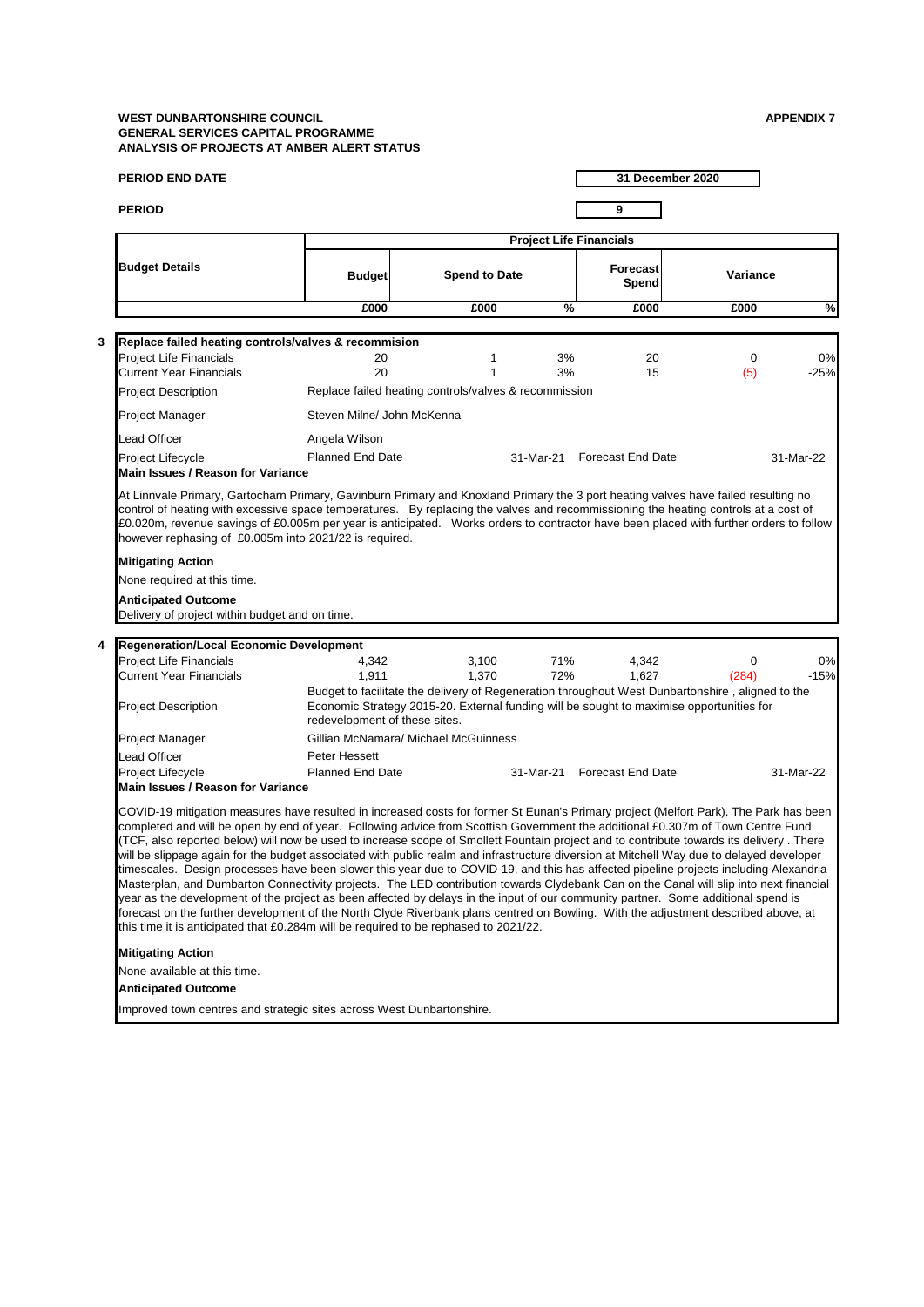| <b>PERIOD END DATE</b>                                                                                                                                                                                                                                                                                                                                                                                                                                               |                                      |                                |           | 31 December 2020         |          |           |  |  |  |  |
|----------------------------------------------------------------------------------------------------------------------------------------------------------------------------------------------------------------------------------------------------------------------------------------------------------------------------------------------------------------------------------------------------------------------------------------------------------------------|--------------------------------------|--------------------------------|-----------|--------------------------|----------|-----------|--|--|--|--|
| <b>PERIOD</b>                                                                                                                                                                                                                                                                                                                                                                                                                                                        |                                      |                                |           | 9                        |          |           |  |  |  |  |
|                                                                                                                                                                                                                                                                                                                                                                                                                                                                      |                                      | <b>Project Life Financials</b> |           |                          |          |           |  |  |  |  |
| <b>Budget Details</b>                                                                                                                                                                                                                                                                                                                                                                                                                                                | <b>Budget</b>                        | <b>Spend to Date</b>           |           | <b>Forecast</b><br>Spend | Variance |           |  |  |  |  |
|                                                                                                                                                                                                                                                                                                                                                                                                                                                                      | £000                                 | £000                           | %         | £000                     | £000     | %         |  |  |  |  |
|                                                                                                                                                                                                                                                                                                                                                                                                                                                                      |                                      |                                |           |                          |          |           |  |  |  |  |
| Queens Quay - Regeneration<br><b>Project Life Financials</b>                                                                                                                                                                                                                                                                                                                                                                                                         | 15,620                               | 15,711                         | 101%      | 15,711                   | 91       | 1%        |  |  |  |  |
| <b>Current Year Financials</b>                                                                                                                                                                                                                                                                                                                                                                                                                                       | 249                                  | 340                            | 137%      | 340                      | 91       | 37%       |  |  |  |  |
| <b>Project Description</b>                                                                                                                                                                                                                                                                                                                                                                                                                                           | Queens Quay regeneration.            |                                |           |                          |          |           |  |  |  |  |
| Project Manager                                                                                                                                                                                                                                                                                                                                                                                                                                                      | Gillian McNamara/ Michael McGuinness |                                |           |                          |          |           |  |  |  |  |
| Lead Officer                                                                                                                                                                                                                                                                                                                                                                                                                                                         | Peter Hessett                        |                                |           |                          |          |           |  |  |  |  |
| <b>Project Lifecycle</b>                                                                                                                                                                                                                                                                                                                                                                                                                                             | <b>Planned End Date</b>              |                                | 31-Mar-21 | Forecast End Date        |          | 31-Mar-21 |  |  |  |  |
| Main Issues / Reason for Variance                                                                                                                                                                                                                                                                                                                                                                                                                                    |                                      |                                |           |                          |          |           |  |  |  |  |
| A number of important elements of works required to complete the infrastructure works has been required which takes expenditure<br>£0.091m over budget. Importantly this amount will be recovered from the income secured from the site as development takes place.<br>Currently the total income for the project equates to £0.223m in which the Council shares with landowners CRL on an approximate 50/50<br>basis and is being used currently to complete works. |                                      |                                |           |                          |          |           |  |  |  |  |
| <b>Mitigating Action</b>                                                                                                                                                                                                                                                                                                                                                                                                                                             |                                      |                                |           |                          |          |           |  |  |  |  |
| A number of mitigating actions are being monitored through the risk register by the Management Group. Fortnightly meetings with the<br>development partner have been taking place during 2020/21 to progress the project and make every attempt to reduce delays and<br>slippage. Monitoring income to landowner CRL and Council approx. 50% share will be essential.                                                                                                |                                      |                                |           |                          |          |           |  |  |  |  |
| <b>Anticipated Outcome</b>                                                                                                                                                                                                                                                                                                                                                                                                                                           |                                      |                                |           |                          |          |           |  |  |  |  |
| Regeneration works of Clydebank Waterfront at Queens Quay completed with requirement to access income generated for certain<br>elements of works. All necessary budget costs will be covered.                                                                                                                                                                                                                                                                        |                                      |                                |           |                          |          |           |  |  |  |  |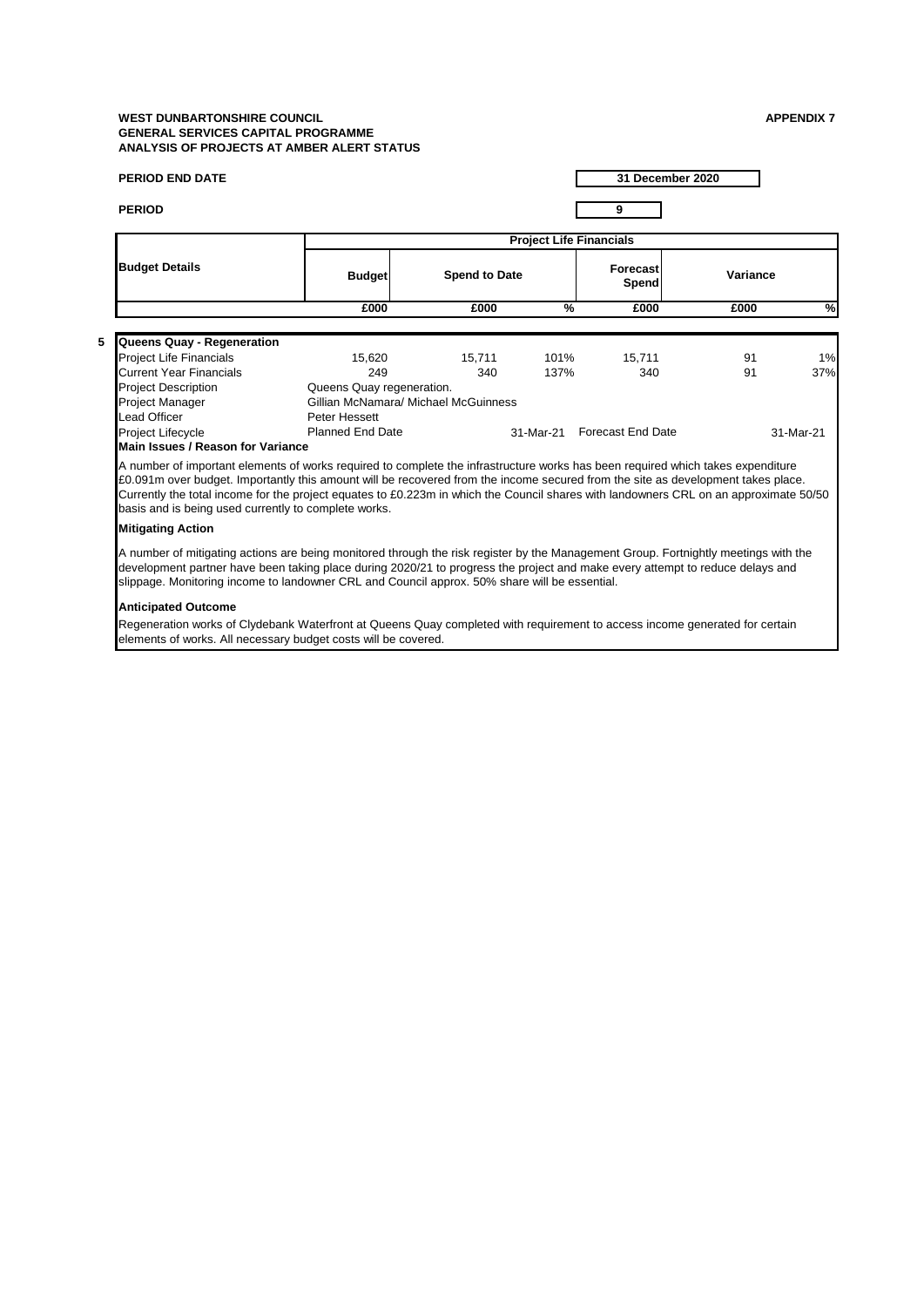**1**

**2**

**3**

| <b>PERIOD END DATE</b>                                                                                                                                                                                                                                                                                                                                                                                                                                                                                                                                                                                                                                                                                                                                                                                                         |                                 |                                                                              |               |                                | 31 December 2020                                                                                               |           |
|--------------------------------------------------------------------------------------------------------------------------------------------------------------------------------------------------------------------------------------------------------------------------------------------------------------------------------------------------------------------------------------------------------------------------------------------------------------------------------------------------------------------------------------------------------------------------------------------------------------------------------------------------------------------------------------------------------------------------------------------------------------------------------------------------------------------------------|---------------------------------|------------------------------------------------------------------------------|---------------|--------------------------------|----------------------------------------------------------------------------------------------------------------|-----------|
| <b>PERIOD</b>                                                                                                                                                                                                                                                                                                                                                                                                                                                                                                                                                                                                                                                                                                                                                                                                                  |                                 |                                                                              |               | 9                              |                                                                                                                |           |
|                                                                                                                                                                                                                                                                                                                                                                                                                                                                                                                                                                                                                                                                                                                                                                                                                                |                                 |                                                                              |               | <b>Project Life Financials</b> |                                                                                                                |           |
| <b>Budget Details</b>                                                                                                                                                                                                                                                                                                                                                                                                                                                                                                                                                                                                                                                                                                                                                                                                          | <b>Budget</b>                   | <b>Spend to Date</b>                                                         |               | Forecast<br>Spend              | Variance                                                                                                       |           |
|                                                                                                                                                                                                                                                                                                                                                                                                                                                                                                                                                                                                                                                                                                                                                                                                                                | £000                            | £000                                                                         | $\frac{9}{6}$ | £000                           | £000                                                                                                           | ℀         |
|                                                                                                                                                                                                                                                                                                                                                                                                                                                                                                                                                                                                                                                                                                                                                                                                                                |                                 |                                                                              |               |                                |                                                                                                                |           |
| <b>Purchase of gritters</b><br><b>Project Life Financials</b>                                                                                                                                                                                                                                                                                                                                                                                                                                                                                                                                                                                                                                                                                                                                                                  | 400                             | $\mathbf 0$                                                                  | 0%            | 400                            | $\mathbf 0$                                                                                                    | 0%        |
| <b>Current Year Financials</b>                                                                                                                                                                                                                                                                                                                                                                                                                                                                                                                                                                                                                                                                                                                                                                                                 | 400                             | $\Omega$                                                                     | 0%            | 400                            | $\Omega$                                                                                                       | 0%        |
| <b>Project Description</b>                                                                                                                                                                                                                                                                                                                                                                                                                                                                                                                                                                                                                                                                                                                                                                                                     | Purchase of gritters.           |                                                                              |               |                                |                                                                                                                |           |
| <b>Project Manager</b>                                                                                                                                                                                                                                                                                                                                                                                                                                                                                                                                                                                                                                                                                                                                                                                                         | Kenny Lang                      |                                                                              |               |                                |                                                                                                                |           |
| <b>Lead Officer</b>                                                                                                                                                                                                                                                                                                                                                                                                                                                                                                                                                                                                                                                                                                                                                                                                            | Gail MacFarlane                 |                                                                              |               |                                |                                                                                                                |           |
| Project Lifecycle                                                                                                                                                                                                                                                                                                                                                                                                                                                                                                                                                                                                                                                                                                                                                                                                              | <b>Planned End Date</b>         |                                                                              | 31-Mar-21     | <b>Actual End Date</b>         |                                                                                                                | 31-Mar-21 |
| Main Issues / Reason for Variance                                                                                                                                                                                                                                                                                                                                                                                                                                                                                                                                                                                                                                                                                                                                                                                              |                                 |                                                                              |               |                                |                                                                                                                |           |
| Procurement strategy developed and quotations received. Full budget spend anticipated in this financial year.                                                                                                                                                                                                                                                                                                                                                                                                                                                                                                                                                                                                                                                                                                                  |                                 |                                                                              |               |                                |                                                                                                                |           |
| <b>Mitigating Action</b>                                                                                                                                                                                                                                                                                                                                                                                                                                                                                                                                                                                                                                                                                                                                                                                                       |                                 |                                                                              |               |                                |                                                                                                                |           |
| None available at this time.                                                                                                                                                                                                                                                                                                                                                                                                                                                                                                                                                                                                                                                                                                                                                                                                   |                                 |                                                                              |               |                                |                                                                                                                |           |
| <b>Anticipated Outcome</b>                                                                                                                                                                                                                                                                                                                                                                                                                                                                                                                                                                                                                                                                                                                                                                                                     |                                 |                                                                              |               |                                |                                                                                                                |           |
| Receipt of gritters later than anticipated, may be an increase in cost.                                                                                                                                                                                                                                                                                                                                                                                                                                                                                                                                                                                                                                                                                                                                                        |                                 |                                                                              |               |                                |                                                                                                                |           |
|                                                                                                                                                                                                                                                                                                                                                                                                                                                                                                                                                                                                                                                                                                                                                                                                                                |                                 |                                                                              |               |                                |                                                                                                                |           |
| <b>COVID-19 School Transport Retrofit Fund</b>                                                                                                                                                                                                                                                                                                                                                                                                                                                                                                                                                                                                                                                                                                                                                                                 |                                 |                                                                              |               |                                |                                                                                                                |           |
| <b>Project Life Financials</b>                                                                                                                                                                                                                                                                                                                                                                                                                                                                                                                                                                                                                                                                                                                                                                                                 | 18                              | 0                                                                            | 0%            | 18                             | 0                                                                                                              | 0%        |
| <b>Current Year Financials</b>                                                                                                                                                                                                                                                                                                                                                                                                                                                                                                                                                                                                                                                                                                                                                                                                 | 18                              | $\Omega$                                                                     | 0%            | 18                             | 0                                                                                                              | 0%        |
| <b>Project Description</b>                                                                                                                                                                                                                                                                                                                                                                                                                                                                                                                                                                                                                                                                                                                                                                                                     |                                 | measures to limit the transmission of COVID-19 on school transport vehicles. |               |                                | The purpose of this one-off capital funding is to provide additional funds to enable the fitting of mitigation |           |
| Project Manager                                                                                                                                                                                                                                                                                                                                                                                                                                                                                                                                                                                                                                                                                                                                                                                                                | Kenny Lang                      |                                                                              |               |                                |                                                                                                                |           |
| <b>Lead Officer</b>                                                                                                                                                                                                                                                                                                                                                                                                                                                                                                                                                                                                                                                                                                                                                                                                            | Gail MacFarlane                 |                                                                              |               |                                |                                                                                                                |           |
| Project Lifecycle                                                                                                                                                                                                                                                                                                                                                                                                                                                                                                                                                                                                                                                                                                                                                                                                              | <b>Planned End Date</b>         |                                                                              | 31-Mar-21     | <b>Actual End Date</b>         |                                                                                                                | 31-Mar-21 |
| Main Issues / Reason for Variance                                                                                                                                                                                                                                                                                                                                                                                                                                                                                                                                                                                                                                                                                                                                                                                              |                                 |                                                                              |               |                                |                                                                                                                |           |
| New Scottish Government funding to be used to install measures in school buses to help reduce the risk of COVID-19 transmission. Full budget<br>spend anticipated in 2020/21.                                                                                                                                                                                                                                                                                                                                                                                                                                                                                                                                                                                                                                                  |                                 |                                                                              |               |                                |                                                                                                                |           |
| <b>Mitigating Action</b>                                                                                                                                                                                                                                                                                                                                                                                                                                                                                                                                                                                                                                                                                                                                                                                                       |                                 |                                                                              |               |                                |                                                                                                                |           |
| None available at this time.                                                                                                                                                                                                                                                                                                                                                                                                                                                                                                                                                                                                                                                                                                                                                                                                   |                                 |                                                                              |               |                                |                                                                                                                |           |
| <b>Anticipated Outcome</b>                                                                                                                                                                                                                                                                                                                                                                                                                                                                                                                                                                                                                                                                                                                                                                                                     |                                 |                                                                              |               |                                |                                                                                                                |           |
| To help reduce the risk of transmission of COVID-19 on school buses.                                                                                                                                                                                                                                                                                                                                                                                                                                                                                                                                                                                                                                                                                                                                                           |                                 |                                                                              |               |                                |                                                                                                                |           |
|                                                                                                                                                                                                                                                                                                                                                                                                                                                                                                                                                                                                                                                                                                                                                                                                                                |                                 |                                                                              |               |                                |                                                                                                                |           |
| <b>Clydebank Community Sports Hub</b>                                                                                                                                                                                                                                                                                                                                                                                                                                                                                                                                                                                                                                                                                                                                                                                          |                                 |                                                                              |               |                                |                                                                                                                |           |
| <b>Project Life Financials</b>                                                                                                                                                                                                                                                                                                                                                                                                                                                                                                                                                                                                                                                                                                                                                                                                 | 3,865                           | 3,803                                                                        | 98%           | 3,865                          | 0                                                                                                              | 0%        |
| <b>Current Year Financials</b>                                                                                                                                                                                                                                                                                                                                                                                                                                                                                                                                                                                                                                                                                                                                                                                                 | 67                              | 6                                                                            | 8%            | 67                             | $\mathbf 0$                                                                                                    | 0%        |
| <b>Project Description</b>                                                                                                                                                                                                                                                                                                                                                                                                                                                                                                                                                                                                                                                                                                                                                                                                     |                                 | Creation of a community and sport hub.                                       |               |                                |                                                                                                                |           |
| Project Manager                                                                                                                                                                                                                                                                                                                                                                                                                                                                                                                                                                                                                                                                                                                                                                                                                | Lesley Woolfries/ Craig Jardine |                                                                              |               |                                |                                                                                                                |           |
| <b>Lead Officer</b>                                                                                                                                                                                                                                                                                                                                                                                                                                                                                                                                                                                                                                                                                                                                                                                                            | Angela Wilson                   |                                                                              |               |                                |                                                                                                                |           |
| Project Lifecycle                                                                                                                                                                                                                                                                                                                                                                                                                                                                                                                                                                                                                                                                                                                                                                                                              | Planned End Date                |                                                                              |               | 31-Mar-21 Forecast End Date    |                                                                                                                | 31-Mar-21 |
| Main Issues / Reason for Variance                                                                                                                                                                                                                                                                                                                                                                                                                                                                                                                                                                                                                                                                                                                                                                                              |                                 |                                                                              |               |                                |                                                                                                                |           |
| The Principal Contractor CBC are in administration and Officers have issued a contract termination notice. There are outstanding defects to be<br>rectified including the allotment raised beds. Officers are working on procurement routes and liaising with the Insolvency Practitioner with a view<br>to commissioning third parties to rectify defects. There are anticipated minor professional fees to be paid in 2020/21 and the previously withheld<br>retention monies will now be looked upon for the budget to rectify defects. Officers have received correspondence from the Insolvency<br>Practitioner cost consultant requesting payment of the withheld retention money, which is being disputed by Officers. The allotments are being<br>worked on presently and are planned to come into use in spring 2021. |                                 |                                                                              |               |                                |                                                                                                                |           |

**Mitigating Action**

Costs to rectify remaining defects are being prepared and will be assessed against remaining withheld retention.

# **Anticipated Outcome**

New facility has been operational since October 2018. Project reporting a forecasted overspend.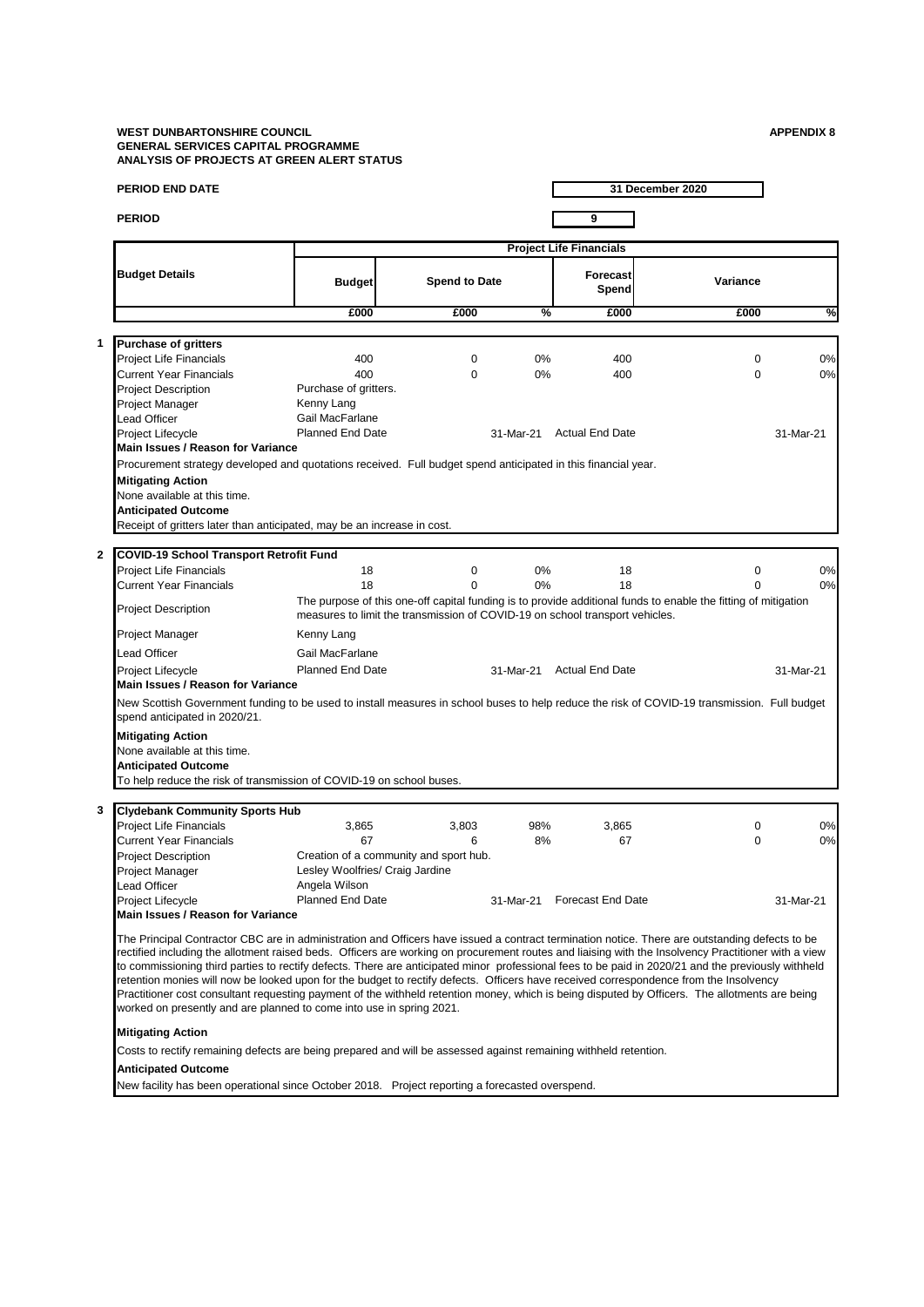|   | <b>PERIOD END DATE</b>                                                                                                                                                                                                                                                                                                                                                                                                |                              |                      |              |                                                                             | 31 December 2020                                                                                   |           |
|---|-----------------------------------------------------------------------------------------------------------------------------------------------------------------------------------------------------------------------------------------------------------------------------------------------------------------------------------------------------------------------------------------------------------------------|------------------------------|----------------------|--------------|-----------------------------------------------------------------------------|----------------------------------------------------------------------------------------------------|-----------|
|   | <b>PERIOD</b>                                                                                                                                                                                                                                                                                                                                                                                                         |                              |                      |              |                                                                             |                                                                                                    |           |
|   |                                                                                                                                                                                                                                                                                                                                                                                                                       |                              |                      |              | 9                                                                           |                                                                                                    |           |
|   |                                                                                                                                                                                                                                                                                                                                                                                                                       |                              |                      |              | <b>Project Life Financials</b>                                              |                                                                                                    |           |
|   | <b>Budget Details</b>                                                                                                                                                                                                                                                                                                                                                                                                 | <b>Budget</b>                | <b>Spend to Date</b> |              | <b>Forecast</b><br>Spend                                                    | Variance                                                                                           |           |
|   |                                                                                                                                                                                                                                                                                                                                                                                                                       | £000                         | £000                 | %            | £000                                                                        | £000                                                                                               | %         |
|   |                                                                                                                                                                                                                                                                                                                                                                                                                       |                              |                      |              |                                                                             |                                                                                                    |           |
| 4 | <b>Community Capital Fund</b>                                                                                                                                                                                                                                                                                                                                                                                         |                              |                      |              |                                                                             |                                                                                                    |           |
|   | <b>Project Life Financials</b><br><b>Current Year Financials</b>                                                                                                                                                                                                                                                                                                                                                      | 3,851<br>213                 | 3,851<br>213         | 100%<br>100% | 3,851<br>213                                                                | 0<br>$\Omega$                                                                                      | 0%<br>0%  |
|   | <b>Project Description</b>                                                                                                                                                                                                                                                                                                                                                                                            |                              |                      |              | Upgrade and improve recreational facilities throughout West Dunbartonshire. |                                                                                                    |           |
|   | Project Manager                                                                                                                                                                                                                                                                                                                                                                                                       | lan Bain                     |                      |              |                                                                             |                                                                                                    |           |
|   | <b>Lead Officer</b>                                                                                                                                                                                                                                                                                                                                                                                                   | Gail MacFarlane              |                      |              |                                                                             |                                                                                                    |           |
|   | Project Lifecycle                                                                                                                                                                                                                                                                                                                                                                                                     | <b>Planned End Date</b>      |                      | 31-Mar-21    | <b>Forecast End Date</b>                                                    |                                                                                                    | 31-Mar-21 |
|   | Main Issues / Reason for Variance                                                                                                                                                                                                                                                                                                                                                                                     |                              |                      |              |                                                                             |                                                                                                    |           |
|   | All projects now complete.                                                                                                                                                                                                                                                                                                                                                                                            |                              |                      |              |                                                                             |                                                                                                    |           |
|   | <b>Mitigating Action</b>                                                                                                                                                                                                                                                                                                                                                                                              |                              |                      |              |                                                                             |                                                                                                    |           |
|   | None required at this time.                                                                                                                                                                                                                                                                                                                                                                                           |                              |                      |              |                                                                             |                                                                                                    |           |
|   | <b>Anticipated Outcome</b><br>Improved recreational facilities throughout WDC.                                                                                                                                                                                                                                                                                                                                        |                              |                      |              |                                                                             |                                                                                                    |           |
|   |                                                                                                                                                                                                                                                                                                                                                                                                                       |                              |                      |              |                                                                             |                                                                                                    |           |
| 5 | <b>Community Sports Fund</b>                                                                                                                                                                                                                                                                                                                                                                                          |                              |                      |              |                                                                             |                                                                                                    |           |
|   | <b>Project Life Financials</b>                                                                                                                                                                                                                                                                                                                                                                                        | 472                          | 406                  | 86%          | 472                                                                         | 0                                                                                                  | 0%        |
|   | <b>Current Year Financials</b>                                                                                                                                                                                                                                                                                                                                                                                        | 66                           | $\mathbf 0$          | 0%           | 66                                                                          | $\Omega$                                                                                           | 0%        |
|   | <b>Project Description</b>                                                                                                                                                                                                                                                                                                                                                                                            |                              |                      |              |                                                                             | Match funding of up to 75% for local sports clubs to develop business cases to improve facilities. |           |
|   | Project Manager                                                                                                                                                                                                                                                                                                                                                                                                       | lan Bain                     |                      |              |                                                                             |                                                                                                    |           |
|   | Lead Officer                                                                                                                                                                                                                                                                                                                                                                                                          | Gail MacFarlane              |                      |              |                                                                             |                                                                                                    |           |
|   | Project Lifecycle                                                                                                                                                                                                                                                                                                                                                                                                     | <b>Planned End Date</b>      |                      |              | 31-Mar-21 Forecast End Date                                                 |                                                                                                    | 31-Mar-21 |
|   | Main Issues / Reason for Variance                                                                                                                                                                                                                                                                                                                                                                                     |                              |                      |              |                                                                             |                                                                                                    |           |
|   | 2017/18 was the final year of a project to fund external/community sports groups which is now closed to new applications. Officers have<br>evaluated submissions received within the final round of applications. Full spend has been committed, however the timing of spend is dependent<br>on external groups proceeding with projects as planned. It is hopeful that full budget spend can be achieved in 2020/21. |                              |                      |              |                                                                             |                                                                                                    |           |
|   | <b>Mitigating Action</b>                                                                                                                                                                                                                                                                                                                                                                                              |                              |                      |              |                                                                             |                                                                                                    |           |
|   | Officers will continue to liaise with community groups to ensure progress is made with projects.                                                                                                                                                                                                                                                                                                                      |                              |                      |              |                                                                             |                                                                                                    |           |
|   | <b>Anticipated Outcome</b>                                                                                                                                                                                                                                                                                                                                                                                            |                              |                      |              |                                                                             |                                                                                                    |           |
|   | Improve sport facilities to a wide range of organisations WDC.                                                                                                                                                                                                                                                                                                                                                        |                              |                      |              |                                                                             |                                                                                                    |           |
|   |                                                                                                                                                                                                                                                                                                                                                                                                                       |                              |                      |              |                                                                             |                                                                                                    |           |
| 6 | Holm Park & Yoker Athletic FC                                                                                                                                                                                                                                                                                                                                                                                         |                              |                      |              |                                                                             |                                                                                                    |           |
|   | Project Life Financials                                                                                                                                                                                                                                                                                                                                                                                               | 750                          | 664                  | 88%          | 750                                                                         | 0                                                                                                  | 0%        |
|   | <b>Current Year Financials</b>                                                                                                                                                                                                                                                                                                                                                                                        | 92                           | 6                    | 6%           | 92                                                                          | 0                                                                                                  | 0%        |
|   | <b>Project Description</b>                                                                                                                                                                                                                                                                                                                                                                                            |                              |                      |              |                                                                             | Develop a new 3G pitch to act as a home venue for Clydebank FC with extensive community access.    |           |
|   | Project Manager                                                                                                                                                                                                                                                                                                                                                                                                       | Michelle Lynn/ Craig Jardine |                      |              |                                                                             |                                                                                                    |           |
|   | <b>Lead Officer</b>                                                                                                                                                                                                                                                                                                                                                                                                   | Angela Wilson                |                      |              |                                                                             |                                                                                                    |           |
|   | Project Lifecycle<br>Main Issues / Reason for Variance                                                                                                                                                                                                                                                                                                                                                                | <b>Planned End Date</b>      |                      | 31-Mar-21    | <b>Forecast End Date</b>                                                    |                                                                                                    | 31-Mar-21 |
|   | Planning was granted December 2020 and contractors onsite start of January 2021. Full final budget expenditure expected in 2020/21 at this                                                                                                                                                                                                                                                                            |                              |                      |              |                                                                             |                                                                                                    |           |
|   | stage but could be subject to change due to COVID restrictions.                                                                                                                                                                                                                                                                                                                                                       |                              |                      |              |                                                                             |                                                                                                    |           |
|   | <b>Mitigating Action</b>                                                                                                                                                                                                                                                                                                                                                                                              |                              |                      |              |                                                                             |                                                                                                    |           |
|   | None required at this time.                                                                                                                                                                                                                                                                                                                                                                                           |                              |                      |              |                                                                             |                                                                                                    |           |
|   | <b>Anticipated Outcome</b>                                                                                                                                                                                                                                                                                                                                                                                            |                              |                      |              |                                                                             |                                                                                                    |           |
|   | Project delivered on budget.                                                                                                                                                                                                                                                                                                                                                                                          |                              |                      |              |                                                                             |                                                                                                    |           |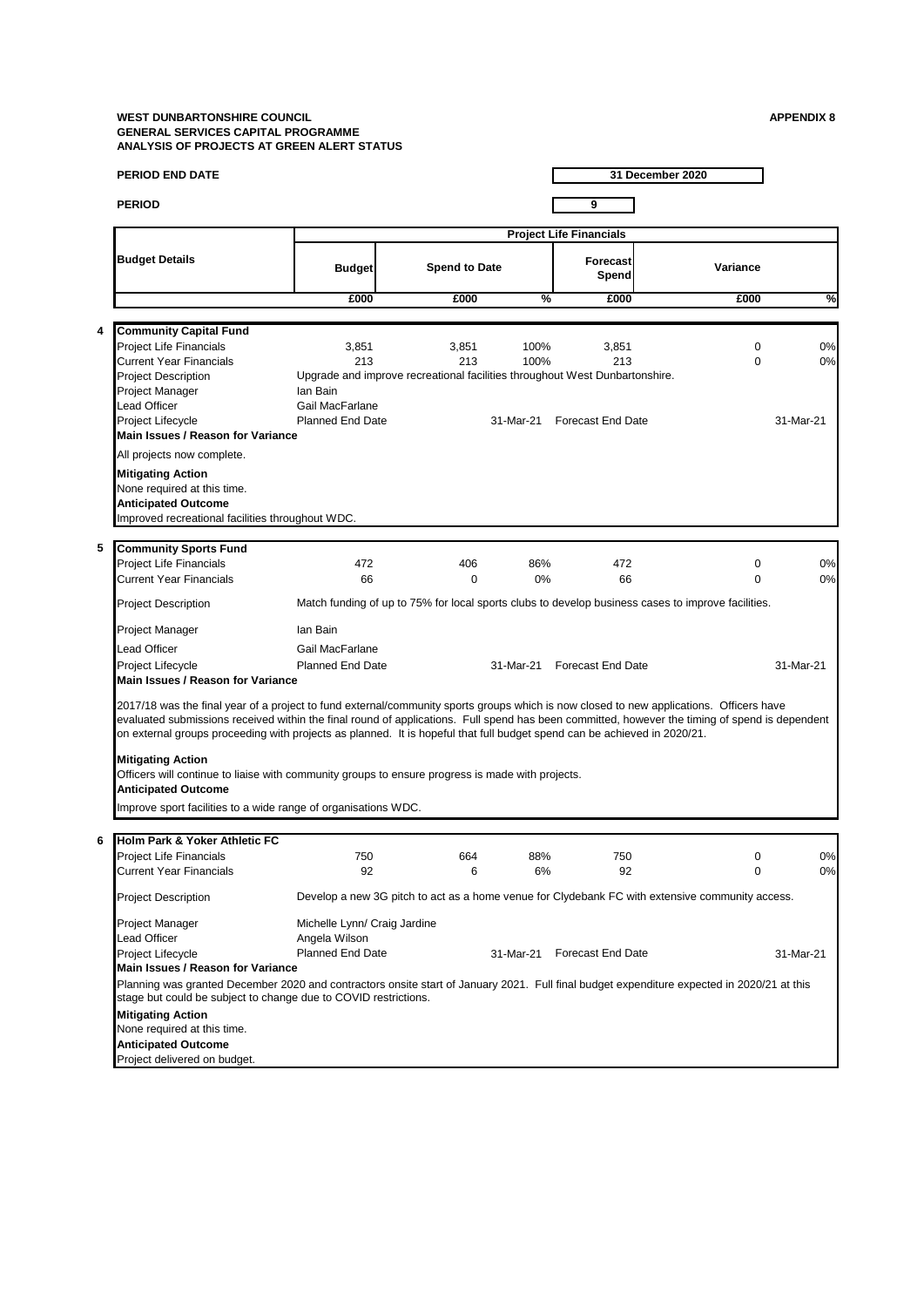|   | <b>PERIOD END DATE</b>                                                                                                                                                                                                                              |                                  |                                                                                      |            |                                | 31 December 2020                                                                                         |           |
|---|-----------------------------------------------------------------------------------------------------------------------------------------------------------------------------------------------------------------------------------------------------|----------------------------------|--------------------------------------------------------------------------------------|------------|--------------------------------|----------------------------------------------------------------------------------------------------------|-----------|
|   | <b>PERIOD</b>                                                                                                                                                                                                                                       |                                  |                                                                                      |            | 9                              |                                                                                                          |           |
|   |                                                                                                                                                                                                                                                     |                                  |                                                                                      |            | <b>Project Life Financials</b> |                                                                                                          |           |
|   | <b>Budget Details</b>                                                                                                                                                                                                                               | <b>Budget</b>                    | <b>Spend to Date</b>                                                                 |            | Forecast<br>Spend              | Variance                                                                                                 |           |
|   |                                                                                                                                                                                                                                                     | £000                             | £000                                                                                 | %          | £000                           | £000                                                                                                     | %         |
|   |                                                                                                                                                                                                                                                     |                                  |                                                                                      |            |                                |                                                                                                          |           |
| 7 | <b>Environmental Improvement Fund</b>                                                                                                                                                                                                               |                                  |                                                                                      |            |                                |                                                                                                          |           |
|   | <b>Project Life Financials</b>                                                                                                                                                                                                                      | 1,726                            | 1,704                                                                                | 99%        | 1,726                          | $\mathbf 0$                                                                                              | 0%        |
|   | <b>Current Year Financials</b>                                                                                                                                                                                                                      | 42                               | 19                                                                                   | 46%        | 42                             | $\Omega$                                                                                                 | 0%        |
|   | <b>Project Description</b>                                                                                                                                                                                                                          | Dunbartonshire.                  |                                                                                      |            |                                | This fund has been created to deliver environmental improvement projects for communities throughout West |           |
|   | Project Manager                                                                                                                                                                                                                                     | lan Bain                         |                                                                                      |            |                                |                                                                                                          |           |
|   | <b>Lead Officer</b>                                                                                                                                                                                                                                 | Gail MacFarlane                  |                                                                                      |            |                                |                                                                                                          |           |
|   | Project Lifecycle                                                                                                                                                                                                                                   | <b>Planned End Date</b>          |                                                                                      | 31-Mar-21  | <b>Forecast End Date</b>       |                                                                                                          | 31-Mar-21 |
|   | Main Issues / Reason for Variance                                                                                                                                                                                                                   |                                  |                                                                                      |            |                                |                                                                                                          |           |
|   | Remaining budget to fund the retentions of Mountblow 3G pitch and final minor expenditure.                                                                                                                                                          |                                  |                                                                                      |            |                                |                                                                                                          |           |
|   |                                                                                                                                                                                                                                                     |                                  |                                                                                      |            |                                |                                                                                                          |           |
|   | <b>Mitigating Action</b>                                                                                                                                                                                                                            |                                  |                                                                                      |            |                                |                                                                                                          |           |
|   | None available at this time.                                                                                                                                                                                                                        |                                  |                                                                                      |            |                                |                                                                                                          |           |
|   | <b>Anticipated Outcome</b>                                                                                                                                                                                                                          |                                  |                                                                                      |            |                                |                                                                                                          |           |
|   | Project delivered on budget.                                                                                                                                                                                                                        |                                  |                                                                                      |            |                                |                                                                                                          |           |
| 8 | New Clydebank Leisure Centre                                                                                                                                                                                                                        |                                  |                                                                                      |            |                                |                                                                                                          |           |
|   | <b>Project Life Financials</b>                                                                                                                                                                                                                      | 23,758                           | 23.757                                                                               | 100%       | 23,758                         | 0                                                                                                        | 0%        |
|   | <b>Current Year Financials</b>                                                                                                                                                                                                                      | $\overline{2}$                   | 1                                                                                    | 72%        | 2                              | $\Omega$                                                                                                 | 0%        |
|   | <b>Project Description</b>                                                                                                                                                                                                                          | Provision of new leisure centre. |                                                                                      |            |                                |                                                                                                          |           |
|   | Project Manager                                                                                                                                                                                                                                     | Lesley Woolfries/ Craig Jardine  |                                                                                      |            |                                |                                                                                                          |           |
|   | Lead Officer                                                                                                                                                                                                                                        | Angela Wilson                    |                                                                                      |            |                                |                                                                                                          |           |
|   | Project Lifecycle                                                                                                                                                                                                                                   | <b>Planned End Date</b>          |                                                                                      | 31-Mar-21  | <b>Forecast End Date</b>       |                                                                                                          | 31-Mar-21 |
|   | Main Issues / Reason for Variance                                                                                                                                                                                                                   |                                  |                                                                                      |            |                                |                                                                                                          |           |
|   | Final minor expenditure committed.                                                                                                                                                                                                                  |                                  |                                                                                      |            |                                |                                                                                                          |           |
|   | <b>Mitigating Action</b>                                                                                                                                                                                                                            |                                  |                                                                                      |            |                                |                                                                                                          |           |
|   | None required at this time.                                                                                                                                                                                                                         |                                  |                                                                                      |            |                                |                                                                                                          |           |
|   | <b>Anticipated Outcome</b>                                                                                                                                                                                                                          |                                  |                                                                                      |            |                                |                                                                                                          |           |
|   |                                                                                                                                                                                                                                                     |                                  |                                                                                      |            |                                |                                                                                                          |           |
|   | Project delivered on time and under budget. Underspend removed from budget in 2018/19.                                                                                                                                                              |                                  |                                                                                      |            |                                |                                                                                                          |           |
| 9 | <b>Dalmonach CE Centre</b>                                                                                                                                                                                                                          |                                  |                                                                                      |            |                                |                                                                                                          |           |
|   | <b>Project Life Financials</b>                                                                                                                                                                                                                      |                                  |                                                                                      |            |                                |                                                                                                          |           |
|   | <b>Current Year Financials</b>                                                                                                                                                                                                                      | 1,150<br>69                      | 1,101<br>20                                                                          | 96%<br>29% | 1,150<br>69                    | 0<br>0                                                                                                   | 0%<br>0%  |
|   | <b>Project Description</b>                                                                                                                                                                                                                          |                                  | To create new community facilities with additional space for early years provisions. |            |                                |                                                                                                          |           |
|   | Project Manager                                                                                                                                                                                                                                     | Michelle Lynn/ Craig Jardine     |                                                                                      |            |                                |                                                                                                          |           |
|   | <b>Lead Officer</b>                                                                                                                                                                                                                                 | Angela Wilson                    |                                                                                      |            |                                |                                                                                                          |           |
|   | Project Lifecycle                                                                                                                                                                                                                                   | Planned End Date                 |                                                                                      | 31-Mar-21  | <b>Forecast End Date</b>       |                                                                                                          | 28-Feb-21 |
|   | Main Issues / Reason for Variance                                                                                                                                                                                                                   |                                  |                                                                                      |            |                                |                                                                                                          |           |
|   | Works ongoing on site and due for complete February 2021. Delay has been due to a number of issues relating to COVID restrictions and<br>engagement with previous subcontractors and ensuring compliance. Full budget spend anticipated in 2020/21. |                                  |                                                                                      |            |                                |                                                                                                          |           |
|   |                                                                                                                                                                                                                                                     |                                  |                                                                                      |            |                                |                                                                                                          |           |
|   | <b>Mitigating Action</b>                                                                                                                                                                                                                            |                                  |                                                                                      |            |                                |                                                                                                          |           |
|   | None required at this time.                                                                                                                                                                                                                         |                                  |                                                                                      |            |                                |                                                                                                          |           |
|   | <b>Anticipated Outcome</b>                                                                                                                                                                                                                          |                                  |                                                                                      |            |                                |                                                                                                          |           |
|   | To create new community facilities with additional space for early years provisions.                                                                                                                                                                |                                  |                                                                                      |            |                                |                                                                                                          |           |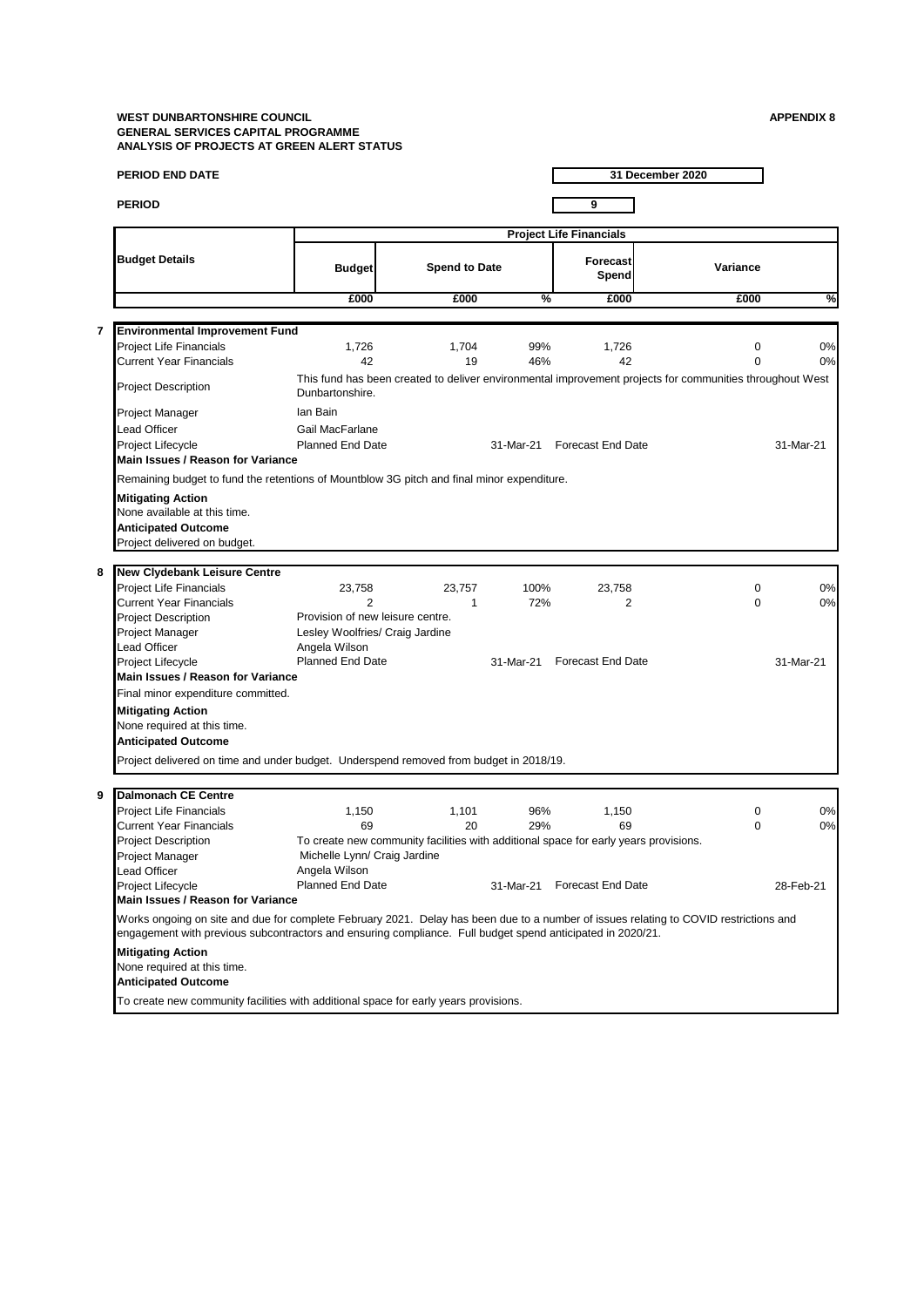|    | <b>PERIOD END DATE</b>                                                                                                                                                                                                                                                                                                                                                                                                                                                                      |                                                             |                                                                     |             |                                | 31 December 2020                                                                                                |             |
|----|---------------------------------------------------------------------------------------------------------------------------------------------------------------------------------------------------------------------------------------------------------------------------------------------------------------------------------------------------------------------------------------------------------------------------------------------------------------------------------------------|-------------------------------------------------------------|---------------------------------------------------------------------|-------------|--------------------------------|-----------------------------------------------------------------------------------------------------------------|-------------|
|    | <b>PERIOD</b>                                                                                                                                                                                                                                                                                                                                                                                                                                                                               |                                                             |                                                                     |             | 9                              |                                                                                                                 |             |
|    |                                                                                                                                                                                                                                                                                                                                                                                                                                                                                             |                                                             |                                                                     |             | <b>Project Life Financials</b> |                                                                                                                 |             |
|    | <b>Budget Details</b>                                                                                                                                                                                                                                                                                                                                                                                                                                                                       | <b>Budget</b>                                               | <b>Spend to Date</b>                                                |             | Forecast<br>Spend              | Variance                                                                                                        |             |
|    |                                                                                                                                                                                                                                                                                                                                                                                                                                                                                             | £000                                                        | £000                                                                | %           | £000                           | £000                                                                                                            | %           |
|    |                                                                                                                                                                                                                                                                                                                                                                                                                                                                                             |                                                             |                                                                     |             |                                |                                                                                                                 |             |
| 10 | Public non-adopted paths and roads<br><b>Project Life Financials</b><br><b>Current Year Financials</b>                                                                                                                                                                                                                                                                                                                                                                                      | 1,068<br>288                                                | 897<br>117                                                          | 84%<br>41%  | 1,068<br>288                   | $\mathbf 0$                                                                                                     | 0%<br>0%    |
|    | <b>Project Description</b>                                                                                                                                                                                                                                                                                                                                                                                                                                                                  |                                                             |                                                                     |             |                                | Upgrades to drainage and lighting to enhance the lifespan of paths and roads within facilities in public parks, |             |
|    | Project Manager                                                                                                                                                                                                                                                                                                                                                                                                                                                                             | cemeteries and civic spaces.<br>lan Bain                    |                                                                     |             |                                |                                                                                                                 |             |
|    | Lead Officer                                                                                                                                                                                                                                                                                                                                                                                                                                                                                | Gail MacFarlane                                             |                                                                     |             |                                |                                                                                                                 |             |
|    | Project Lifecycle<br>Main Issues / Reason for Variance                                                                                                                                                                                                                                                                                                                                                                                                                                      | <b>Planned End Date</b>                                     |                                                                     | 31-Mar-21   | <b>Forecast End Date</b>       |                                                                                                                 | 31-Mar-21   |
|    | Projects delayed due to COVID-19 restrictions, however, contractors now back working and works expected to be caught up and completed by<br>end of financial year.                                                                                                                                                                                                                                                                                                                          |                                                             |                                                                     |             |                                |                                                                                                                 |             |
|    | <b>Mitigating Action</b>                                                                                                                                                                                                                                                                                                                                                                                                                                                                    |                                                             |                                                                     |             |                                |                                                                                                                 |             |
|    | Works to be complete as soon as possible.                                                                                                                                                                                                                                                                                                                                                                                                                                                   |                                                             |                                                                     |             |                                |                                                                                                                 |             |
|    | <b>Anticipated Outcome</b><br>Upgraded footpaths.                                                                                                                                                                                                                                                                                                                                                                                                                                           |                                                             |                                                                     |             |                                |                                                                                                                 |             |
| 11 | <b>Sports Facilities Upgrades</b>                                                                                                                                                                                                                                                                                                                                                                                                                                                           |                                                             |                                                                     |             |                                |                                                                                                                 |             |
|    | <b>Project Life Financials</b><br><b>Current Year Financials</b>                                                                                                                                                                                                                                                                                                                                                                                                                            | 220<br>194                                                  | 200<br>174                                                          | 91%<br>90%  | 220<br>186                     | $\mathbf 0$<br>(8)                                                                                              | 0%<br>$-4%$ |
|    | <b>Project Description</b>                                                                                                                                                                                                                                                                                                                                                                                                                                                                  |                                                             | Scotland. Agreement in principle to wider WDC strategic priorities. |             |                                | Project is part of wider investment in sporting facilities and is dependent on match funding from Sports        |             |
|    | Project Manager                                                                                                                                                                                                                                                                                                                                                                                                                                                                             | lan Bain                                                    |                                                                     |             |                                |                                                                                                                 |             |
|    | Lead Officer                                                                                                                                                                                                                                                                                                                                                                                                                                                                                | Gail MacFarlane                                             |                                                                     |             |                                |                                                                                                                 |             |
|    | Project Lifecycle<br>Main Issues / Reason for Variance                                                                                                                                                                                                                                                                                                                                                                                                                                      | <b>Planned End Date</b>                                     |                                                                     | 31-Mar-21   | <b>Forecast End Date</b>       |                                                                                                                 | 30-Apr-21   |
|    | The contract was awarded and expected to commence in March 2020, however was postponed due to COVID-19 restrictions. Works re-<br>commenced August 2020 and were complete at the end of October 2020 with the exception of the final surface coat which has been scheduled<br>for April 2021 due to required weather conditions. A contribution from revenue will complete the project with £0.008m required to be rephased to<br>2021/22 for the final surface coat and retention payment. |                                                             |                                                                     |             |                                |                                                                                                                 |             |
|    | <b>Mitigating Action</b>                                                                                                                                                                                                                                                                                                                                                                                                                                                                    |                                                             |                                                                     |             |                                |                                                                                                                 |             |
|    | None available at this time.                                                                                                                                                                                                                                                                                                                                                                                                                                                                |                                                             |                                                                     |             |                                |                                                                                                                 |             |
|    | <b>Anticipated Outcome</b><br>To deliver project albeit later than first anticipated.                                                                                                                                                                                                                                                                                                                                                                                                       |                                                             |                                                                     |             |                                |                                                                                                                 |             |
|    |                                                                                                                                                                                                                                                                                                                                                                                                                                                                                             |                                                             |                                                                     |             |                                |                                                                                                                 |             |
|    | 12 New Sports Changing Facility Dumbarton West (Old OLSP site)                                                                                                                                                                                                                                                                                                                                                                                                                              |                                                             |                                                                     |             |                                |                                                                                                                 |             |
|    | Project Life Financials<br><b>Current Year Financials</b>                                                                                                                                                                                                                                                                                                                                                                                                                                   | 350<br>341                                                  | 9<br>$\Omega$                                                       | 2%<br>$0\%$ | 350<br>341                     | 0<br>$\Omega$                                                                                                   | 0%<br>0%    |
|    | <b>Project Description</b>                                                                                                                                                                                                                                                                                                                                                                                                                                                                  | New Sports Changing Facility Dumbarton West (Old OLSP site) |                                                                     |             |                                |                                                                                                                 |             |
|    | Project Manager                                                                                                                                                                                                                                                                                                                                                                                                                                                                             | Michelle Lynn/ Craig Jardine                                |                                                                     |             |                                |                                                                                                                 |             |
|    | <b>Lead Officer</b><br>Project Lifecycle                                                                                                                                                                                                                                                                                                                                                                                                                                                    | Angela Wilson<br>Planned End Date                           |                                                                     | 31-Mar-21   | <b>Forecast End Date</b>       |                                                                                                                 | 31-Mar-21   |
|    | Main Issues / Reason for Variance                                                                                                                                                                                                                                                                                                                                                                                                                                                           |                                                             |                                                                     |             |                                |                                                                                                                 |             |
|    | Demolition and site investigation works are complete. Project progression has been delayed in 2020/21 due to COVID-19 restrictions. Planning<br>permission has been submitted but further discussions in relation to the tie in with new housing site have taken place and now planning will<br>require to be resubmitted. Final budget spend for the year will be dependent on outcome of this and final budget spend will not be able to be<br>confirmed until that time.                 |                                                             |                                                                     |             |                                |                                                                                                                 |             |
|    | <b>Mitigating Action</b><br>Continue to liaise with Planning to take the project forward and prevent further delay.<br><b>Anticipated Outcome</b>                                                                                                                                                                                                                                                                                                                                           |                                                             |                                                                     |             |                                |                                                                                                                 |             |
|    | To deliver new sports changing facility.                                                                                                                                                                                                                                                                                                                                                                                                                                                    |                                                             |                                                                     |             |                                |                                                                                                                 |             |
|    |                                                                                                                                                                                                                                                                                                                                                                                                                                                                                             |                                                             |                                                                     |             |                                |                                                                                                                 |             |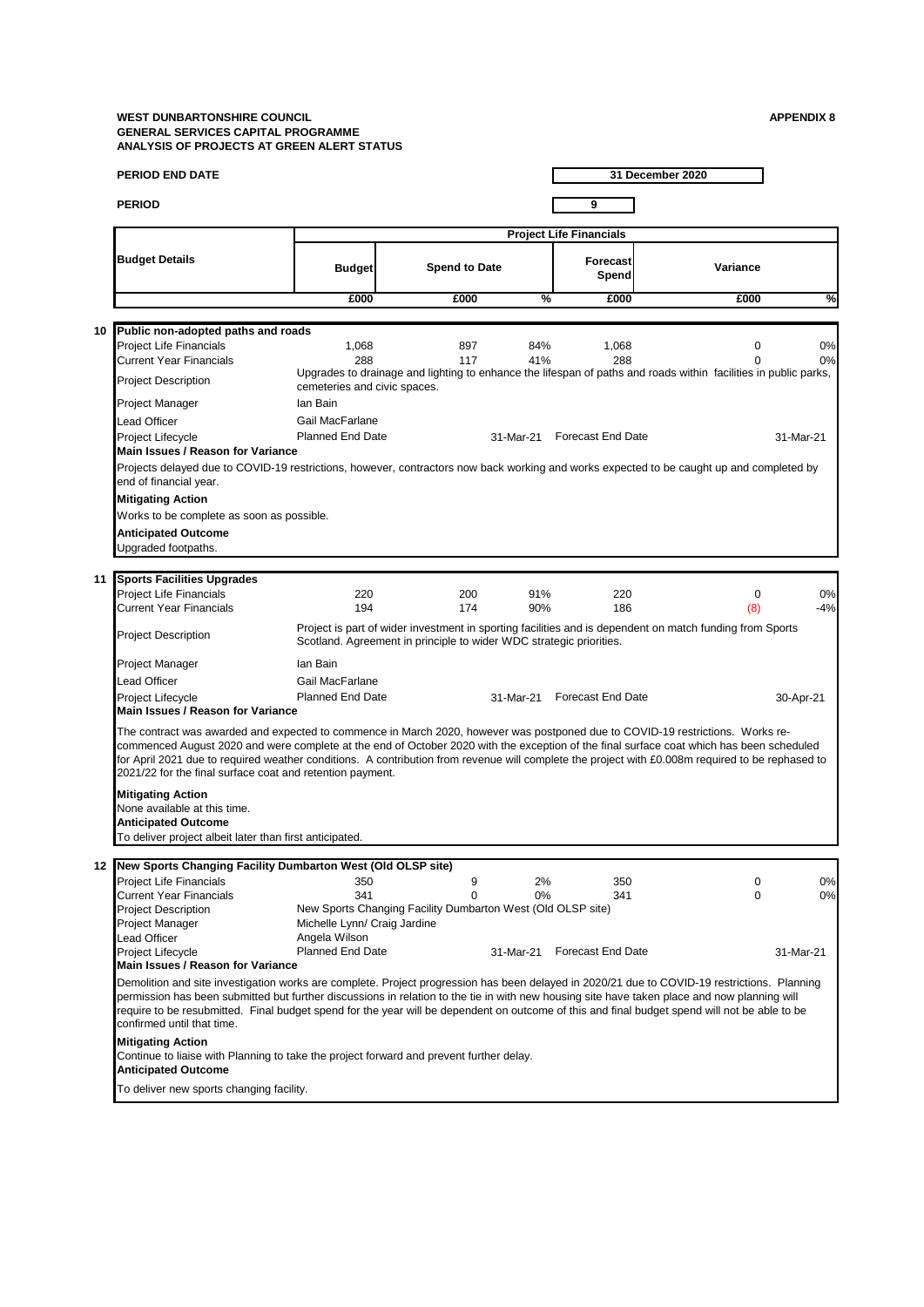|    | PERIOD END DATE                                                                                                                                                                                            |                                               |                                                                          |           |                                | 31 December 2020                                                                        |           |
|----|------------------------------------------------------------------------------------------------------------------------------------------------------------------------------------------------------------|-----------------------------------------------|--------------------------------------------------------------------------|-----------|--------------------------------|-----------------------------------------------------------------------------------------|-----------|
|    |                                                                                                                                                                                                            |                                               |                                                                          |           |                                |                                                                                         |           |
|    | <b>PERIOD</b>                                                                                                                                                                                              |                                               |                                                                          |           | 9                              |                                                                                         |           |
|    |                                                                                                                                                                                                            |                                               |                                                                          |           | <b>Project Life Financials</b> |                                                                                         |           |
|    | <b>Budget Details</b>                                                                                                                                                                                      | <b>Budget</b>                                 | <b>Spend to Date</b>                                                     |           | Forecast<br>Spend              | Variance                                                                                |           |
|    |                                                                                                                                                                                                            | £000                                          | £000                                                                     | %         | £000                           | £000                                                                                    | %         |
|    |                                                                                                                                                                                                            |                                               |                                                                          |           |                                |                                                                                         |           |
| 13 | New Sports Changing Facility at Duntocher                                                                                                                                                                  |                                               |                                                                          |           |                                |                                                                                         |           |
|    | <b>Project Life Financials</b>                                                                                                                                                                             | 300                                           | 90                                                                       | 30%       | 300                            | 0                                                                                       | 0%        |
|    | <b>Current Year Financials</b>                                                                                                                                                                             | 281                                           | 78                                                                       | 28%       | 281                            | $\Omega$                                                                                | 0%        |
|    | <b>Project Description</b>                                                                                                                                                                                 |                                               | New Sports Changing Facility at Duntocher                                |           |                                |                                                                                         |           |
|    | Project Manager<br>Lead Officer                                                                                                                                                                            | Michelle Lynn/ Craig Jardine<br>Angela Wilson |                                                                          |           |                                |                                                                                         |           |
|    | Project Lifecycle                                                                                                                                                                                          | <b>Planned End Date</b>                       |                                                                          | 31-Mar-22 | <b>Forecast End Date</b>       |                                                                                         | 31-Jan-21 |
|    | Main Issues / Reason for Variance                                                                                                                                                                          |                                               |                                                                          |           |                                |                                                                                         |           |
|    | Works have commenced on site and installation and ground works will be complete January 2021.                                                                                                              |                                               |                                                                          |           |                                |                                                                                         |           |
|    | <b>Mitigating Action</b>                                                                                                                                                                                   |                                               |                                                                          |           |                                |                                                                                         |           |
|    |                                                                                                                                                                                                            |                                               |                                                                          |           |                                |                                                                                         |           |
|    | None required at this time.                                                                                                                                                                                |                                               |                                                                          |           |                                |                                                                                         |           |
|    | <b>Anticipated Outcome</b>                                                                                                                                                                                 |                                               |                                                                          |           |                                |                                                                                         |           |
|    | To deliver new sports changing facility.                                                                                                                                                                   |                                               |                                                                          |           |                                |                                                                                         |           |
|    |                                                                                                                                                                                                            |                                               |                                                                          |           |                                |                                                                                         |           |
| 14 | Auld Street Clydebank - Bond                                                                                                                                                                               |                                               |                                                                          |           |                                |                                                                                         |           |
|    | <b>Project Life Financials</b>                                                                                                                                                                             | 400                                           | 358                                                                      | 89%       | 400                            | 0                                                                                       | 0%        |
|    | <b>Current Year Financials</b>                                                                                                                                                                             | 42                                            | $\Omega$                                                                 | 0%        | 42                             | $\Omega$                                                                                | 0%        |
|    | <b>Project Description</b>                                                                                                                                                                                 |                                               | Completion of roadworks associated with Auld Street housing development. |           |                                |                                                                                         |           |
|    | Project Manager                                                                                                                                                                                            | Derek Barr                                    |                                                                          |           |                                |                                                                                         |           |
|    | <b>Lead Officer</b>                                                                                                                                                                                        | Gail MacFarlane                               |                                                                          |           |                                |                                                                                         |           |
|    | Project Lifecycle                                                                                                                                                                                          | Planned End Date                              |                                                                          | 31-Mar-21 | <b>Forecast End Date</b>       |                                                                                         | 31-Mar-21 |
|    | Main Issues / Reason for Variance                                                                                                                                                                          |                                               |                                                                          |           |                                |                                                                                         |           |
|    | COVID-19 restrictions has prevented progress of these works in 2020/21, however it is hopeful as restrictions are lifted, works can still be<br>completed in 2020/21.                                      |                                               |                                                                          |           |                                |                                                                                         |           |
|    | <b>Mitigating Action</b>                                                                                                                                                                                   |                                               |                                                                          |           |                                |                                                                                         |           |
|    | None available due to Government guidance intention is to re-programme works & re-allocate resource with a view to completion this financial                                                               |                                               |                                                                          |           |                                |                                                                                         |           |
|    | year.                                                                                                                                                                                                      |                                               |                                                                          |           |                                |                                                                                         |           |
|    | <b>Anticipated Outcome</b>                                                                                                                                                                                 |                                               |                                                                          |           |                                |                                                                                         |           |
|    | Intention is to complete works in 2021/22.                                                                                                                                                                 |                                               |                                                                          |           |                                |                                                                                         |           |
|    |                                                                                                                                                                                                            |                                               |                                                                          |           |                                |                                                                                         |           |
| 15 | <b>Footways/Cycle Path Upgrades</b>                                                                                                                                                                        |                                               |                                                                          |           |                                |                                                                                         |           |
|    | <b>Project Life Financials</b>                                                                                                                                                                             | 119                                           | 0                                                                        | 0%        | 119                            | 0                                                                                       | 0%        |
|    | <b>Current Year Financials</b>                                                                                                                                                                             | 119                                           | $\mathbf 0$                                                              | 0%        | 119                            | $\Omega$                                                                                | $0\%$     |
|    | Project Description                                                                                                                                                                                        |                                               |                                                                          |           |                                | Renewal and/or enhancement of failed footpaths/cycle paths through West Dunbartonshire. |           |
|    | Project Manager                                                                                                                                                                                            | Derek Barr                                    |                                                                          |           |                                |                                                                                         |           |
|    | Lead Officer                                                                                                                                                                                               | Gail MacFarlane                               |                                                                          |           |                                |                                                                                         |           |
|    | Project Lifecycle                                                                                                                                                                                          | <b>Planned End Date</b>                       |                                                                          | 31-Mar-21 | <b>Forecast End Date</b>       |                                                                                         | 31-Mar-21 |
|    | Main Issues / Reason for Variance                                                                                                                                                                          |                                               |                                                                          |           |                                |                                                                                         |           |
|    | Works are delayed again due to COVID-19 restrictions however it is anticipated that the previously planned programme of works will still go ahead<br>although the delivery method may have to be reviewed. |                                               |                                                                          |           |                                |                                                                                         |           |
|    | <b>Mitigating Action</b>                                                                                                                                                                                   |                                               |                                                                          |           |                                |                                                                                         |           |
|    | None required at this time but if necessary a review of delivery method will be undertaken.<br><b>Anticipated Outcome</b>                                                                                  |                                               |                                                                          |           |                                |                                                                                         |           |
|    | Project should be complete within timescale if COVID-19 restrictions allow.                                                                                                                                |                                               |                                                                          |           |                                |                                                                                         |           |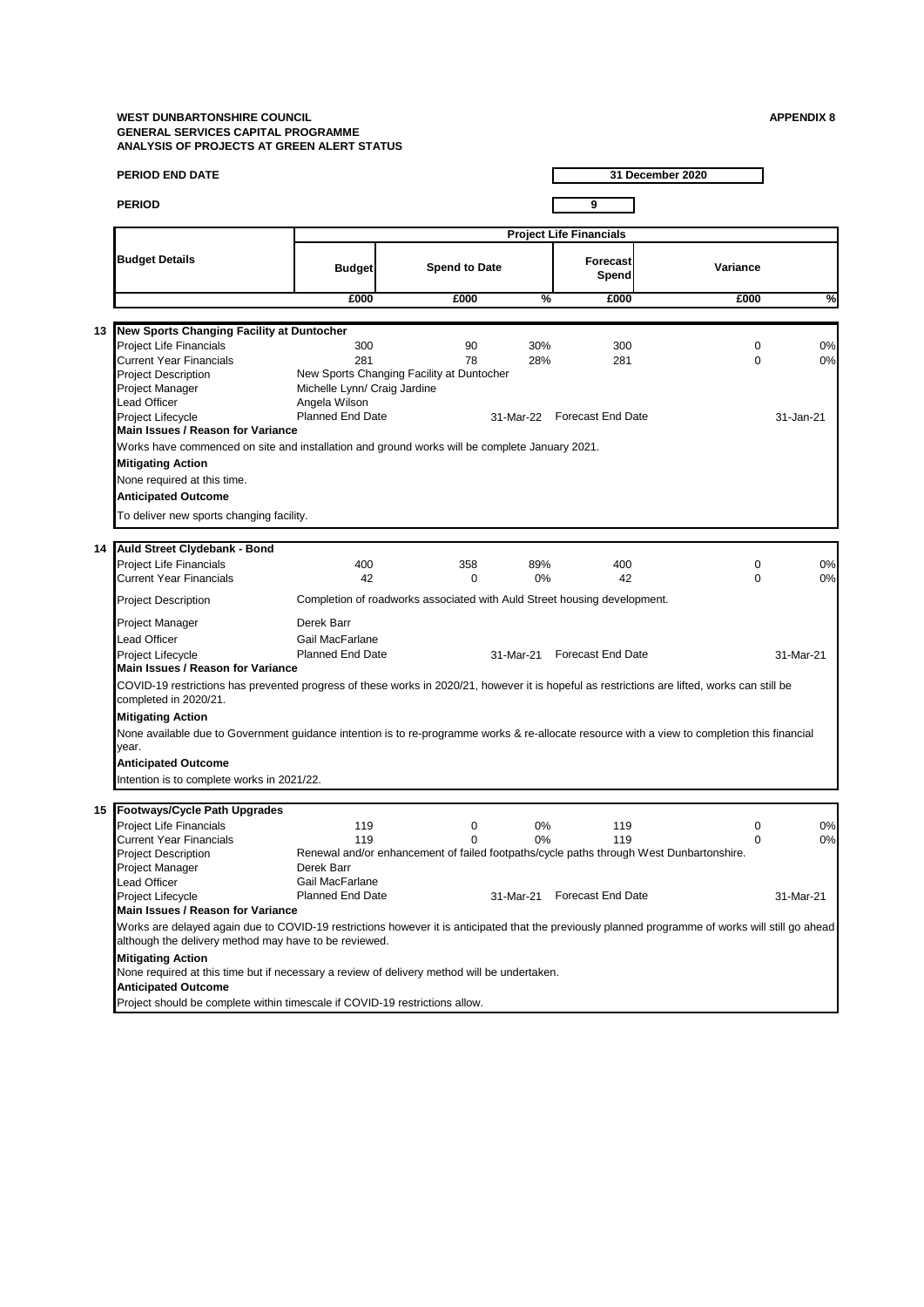|    | <b>PERIOD END DATE</b>                                                                                                                                                                                                                                                                                                                                                                                                                                                                                              |                                                                                                  |                                                         |                         |                                               | 31 December 2020                                                                                                          |                       |
|----|---------------------------------------------------------------------------------------------------------------------------------------------------------------------------------------------------------------------------------------------------------------------------------------------------------------------------------------------------------------------------------------------------------------------------------------------------------------------------------------------------------------------|--------------------------------------------------------------------------------------------------|---------------------------------------------------------|-------------------------|-----------------------------------------------|---------------------------------------------------------------------------------------------------------------------------|-----------------------|
|    | <b>PERIOD</b>                                                                                                                                                                                                                                                                                                                                                                                                                                                                                                       |                                                                                                  |                                                         |                         | 9                                             |                                                                                                                           |                       |
|    |                                                                                                                                                                                                                                                                                                                                                                                                                                                                                                                     |                                                                                                  |                                                         |                         | <b>Project Life Financials</b>                |                                                                                                                           |                       |
|    | <b>Budget Details</b>                                                                                                                                                                                                                                                                                                                                                                                                                                                                                               | <b>Budget</b>                                                                                    | <b>Spend to Date</b>                                    |                         | <b>Forecast</b><br>Spend                      | Variance                                                                                                                  |                       |
|    |                                                                                                                                                                                                                                                                                                                                                                                                                                                                                                                     | £000                                                                                             | £000                                                    | %                       | £000                                          | £000                                                                                                                      | %                     |
|    |                                                                                                                                                                                                                                                                                                                                                                                                                                                                                                                     |                                                                                                  |                                                         |                         |                                               |                                                                                                                           |                       |
| 16 | <b>River Leven Flood Prevention Scheme</b><br><b>Project Life Financials</b><br><b>Current Year Financials</b><br><b>Project Description</b><br>Project Manager<br><b>Lead Officer</b><br>Project Lifecycle<br>Main Issues / Reason for Variance                                                                                                                                                                                                                                                                    | 800<br>96<br>Raymond Walsh<br>Gail MacFarlane<br><b>Planned End Date</b>                         | 124<br>$\Omega$<br>River Leven Flood Prevention Scheme. | 16%<br>0%<br>31-Mar-23  | 800<br>96<br><b>Forecast End Date</b>         | $\mathbf 0$<br>$\Omega$                                                                                                   | 0%<br>0%<br>31-Mar-23 |
|    | Consultant engaged and working on options for River Leven Flood Prevention Scheme. Consultancy works are ongoing with first charges due to                                                                                                                                                                                                                                                                                                                                                                          |                                                                                                  |                                                         |                         |                                               |                                                                                                                           |                       |
|    | be invoiced.<br><b>Mitigating Action</b><br>None available due to Government guidance intention is to re-programme works & re-allocate resource with a view to completion this financial<br>year.<br><b>Anticipated Outcome</b><br>Project should be complete within timescale if COVID-19 restrictions allow.                                                                                                                                                                                                      |                                                                                                  |                                                         |                         |                                               |                                                                                                                           |                       |
| 17 | Infrastructure - Flooding                                                                                                                                                                                                                                                                                                                                                                                                                                                                                           |                                                                                                  |                                                         |                         |                                               |                                                                                                                           |                       |
|    | <b>Project Life Financials</b><br><b>Current Year Financials</b><br><b>Project Description</b><br>Project Manager<br><b>Lead Officer</b><br>Project Lifecycle                                                                                                                                                                                                                                                                                                                                                       | 144<br>144<br>Raymond Walsh<br>Gail MacFarlane<br><b>Planned End Date</b>                        | 89<br>89                                                | 62%<br>62%<br>31-Mar-21 | 144<br>144<br><b>Forecast End Date</b>        | $\mathbf 0$<br>$\Omega$<br>Essential renewal of failed drainage assets to minimise flood risk within West Dunbartonshire. | 0%<br>0%<br>31-Mar-21 |
|    | Main Issues / Reason for Variance<br>COVID-19 Government guidance had prevented commencement on these works, however an expansive flooding project has recently been<br>completed at Second Avenue, Clydebank and a culvert on Auchincarroch Road at costs of £0.131m. The remaining budget of £0.013m will be<br>used in the current year for outstanding works required.<br><b>Mitigating Action</b><br>None required<br><b>Anticipated Outcome</b><br>Intention is to complete works for this budget in 2020/21. |                                                                                                  |                                                         |                         |                                               |                                                                                                                           |                       |
|    |                                                                                                                                                                                                                                                                                                                                                                                                                                                                                                                     |                                                                                                  |                                                         |                         |                                               |                                                                                                                           |                       |
| 18 | Infrastructure - Roads<br><b>Project Life Financials</b><br><b>Current Year Financials</b><br><b>Project Description</b><br>Project Manager<br><b>Lead Officer</b><br>Project Lifecycle<br>Main Issues / Reason for Variance                                                                                                                                                                                                                                                                                        | 3,881<br>3,881<br>Infrastructure - Roads<br>Hugh Campbell<br>Gail MacFarlane<br>Planned End Date | 82<br>82                                                | 0%<br>2%                | 3,881<br>3,881<br>31-Mar-21 Forecast End Date | $\mathbf 0$<br>$\mathbf 0$                                                                                                | 0%<br>0%<br>31-Mar-21 |
|    | Surfacing works on Murroch Crescent, Dumbain Road, Bonhill Road, Kilbowie Road, West Thomson Street, Graham Avenue and Second Ave<br>were completed by mid-November. Plans are in place to invest in infrastructure and a package of works will go out via the civil framework<br>contract to utilise the remainder of this budget in 2020/21.                                                                                                                                                                      |                                                                                                  |                                                         |                         |                                               |                                                                                                                           |                       |
|    | <b>Mitigating Action</b><br>None available due to Government guidance intention is to re-programme works and re-allocate resource with a view to completion this financial<br>year.                                                                                                                                                                                                                                                                                                                                 |                                                                                                  |                                                         |                         |                                               |                                                                                                                           |                       |
|    | <b>Anticipated Outcome</b><br>Intention is to complete works for this budget in 2020/21.                                                                                                                                                                                                                                                                                                                                                                                                                            |                                                                                                  |                                                         |                         |                                               |                                                                                                                           |                       |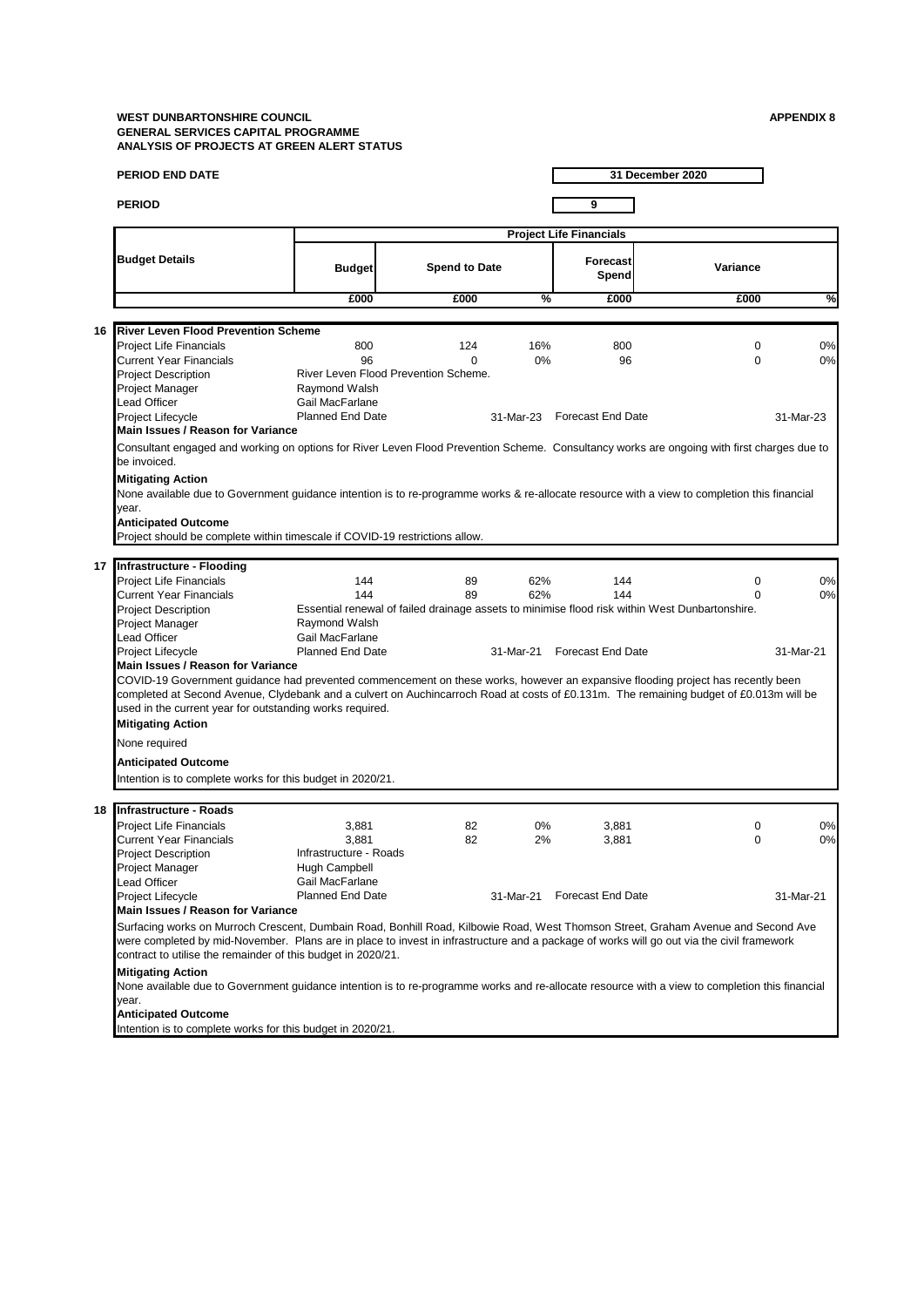|    | PERIOD END DATE                                                                                                                                                                                                                                                          |                                                                                                                          |  |                      |                         |                                            | 31 December 2020        |                          |  |  |
|----|--------------------------------------------------------------------------------------------------------------------------------------------------------------------------------------------------------------------------------------------------------------------------|--------------------------------------------------------------------------------------------------------------------------|--|----------------------|-------------------------|--------------------------------------------|-------------------------|--------------------------|--|--|
|    | <b>PERIOD</b>                                                                                                                                                                                                                                                            |                                                                                                                          |  |                      |                         | 9                                          |                         |                          |  |  |
|    |                                                                                                                                                                                                                                                                          | <b>Project Life Financials</b>                                                                                           |  |                      |                         |                                            |                         |                          |  |  |
|    | <b>Budget Details</b>                                                                                                                                                                                                                                                    | <b>Budget</b>                                                                                                            |  | <b>Spend to Date</b> |                         | Forecast<br>Spend                          | Variance                |                          |  |  |
|    |                                                                                                                                                                                                                                                                          | £000                                                                                                                     |  | £000                 | %                       | £000                                       | £000                    | %                        |  |  |
|    |                                                                                                                                                                                                                                                                          |                                                                                                                          |  |                      |                         |                                            |                         |                          |  |  |
| 19 | A813 Road Improvement Phase 2<br><b>Project Life Financials</b><br><b>Current Year Financials</b><br><b>Project Description</b><br>Project Manager<br><b>Lead Officer</b><br>Project Lifecycle                                                                           | 2,325<br>$\Omega$<br>A813 Road Improvement Phase 2.<br>Sharron Worthington<br>Gail MacFarlane<br><b>Planned End Date</b> |  | 0<br>$\Omega$        | 0%<br>0%<br>31-Mar-26   | 2,325<br>$\mathbf 0$<br>Forecast End Date  | $\mathbf 0$<br>$\Omega$ | 0%<br>0%<br>31-Mar-26    |  |  |
|    | Main Issues / Reason for Variance                                                                                                                                                                                                                                        |                                                                                                                          |  |                      |                         |                                            |                         |                          |  |  |
|    | No issues to report.<br><b>Mitigating Action</b><br>None required at this time.<br><b>Anticipated Outcome</b><br>To provide an improved A813.                                                                                                                            |                                                                                                                          |  |                      |                         |                                            |                         |                          |  |  |
| 20 | A811 Lomond Bridge                                                                                                                                                                                                                                                       |                                                                                                                          |  |                      |                         |                                            |                         |                          |  |  |
|    | <b>Project Life Financials</b><br><b>Current Year Financials</b><br><b>Project Description</b><br>Project Manager<br><b>Lead Officer</b><br>Project Lifecycle<br>Main Issues / Reason for Variance                                                                       | 3,900<br>3.342<br>Upgrade of Lomond Bridge.<br>Cameron Muir<br>Gail MacFarlane<br><b>Planned End Date</b>                |  | 2,666<br>2,109       | 68%<br>63%<br>31-Mar-21 | 3,900<br>3,242<br><b>Forecast End Date</b> | $\mathbf 0$<br>(100)    | 0%<br>$-3%$<br>31-May-21 |  |  |
|    | COVID-19 Government guidance has delayed commencement on these works, however works have resumed in June with project completion<br>expected in May 2021. £0.100m is required to be rephased to 2021/22 for project completion.                                          |                                                                                                                          |  |                      |                         |                                            |                         |                          |  |  |
|    | <b>Mitigating Action</b>                                                                                                                                                                                                                                                 |                                                                                                                          |  |                      |                         |                                            |                         |                          |  |  |
|    | Contractor has resumed works on site mid-June.                                                                                                                                                                                                                           |                                                                                                                          |  |                      |                         |                                            |                         |                          |  |  |
|    | <b>Anticipated Outcome</b>                                                                                                                                                                                                                                               |                                                                                                                          |  |                      |                         |                                            |                         |                          |  |  |
|    | Upgrade of Lomond Bridge.                                                                                                                                                                                                                                                |                                                                                                                          |  |                      |                         |                                            |                         |                          |  |  |
| 21 | Protective overcoating to 4 over bridges River Leven                                                                                                                                                                                                                     |                                                                                                                          |  |                      |                         |                                            |                         |                          |  |  |
|    | <b>Project Life Financials</b><br><b>Current Year Financials</b>                                                                                                                                                                                                         | 1,030<br>464                                                                                                             |  | 37<br>11             | 0%<br>2%                | 1,030<br>464                               | 0<br>$\mathbf 0$        | 0%<br>0%                 |  |  |
|    | <b>Project Description</b>                                                                                                                                                                                                                                               | To overcoat 4 bridges over River Leven.                                                                                  |  |                      |                         |                                            |                         |                          |  |  |
|    | Project Manager<br>Lead Officer<br>Project Lifecycle<br>Main Issues / Reason for Variance                                                                                                                                                                                | <b>Cameron Muir</b><br>Gail MacFarlane<br><b>Planned End Date</b>                                                        |  |                      |                         | 31-Mar-25 Forecast End Date                |                         | 31-Mar-25                |  |  |
|    | COVID-19 Government guidance has prevented commencement on these works. However, it is anticipated that the works will still be completed<br>on time but the delivery method may need to be reviewed.                                                                    |                                                                                                                          |  |                      |                         |                                            |                         |                          |  |  |
|    | <b>Mitigating Action</b><br>None available due to Government guidance intention is to re-programme works and re-allocate resource with a view to completion this financial<br>year.<br>Anticipated Outcome<br>Intention is to complete works for this budget in 2020/21. |                                                                                                                          |  |                      |                         |                                            |                         |                          |  |  |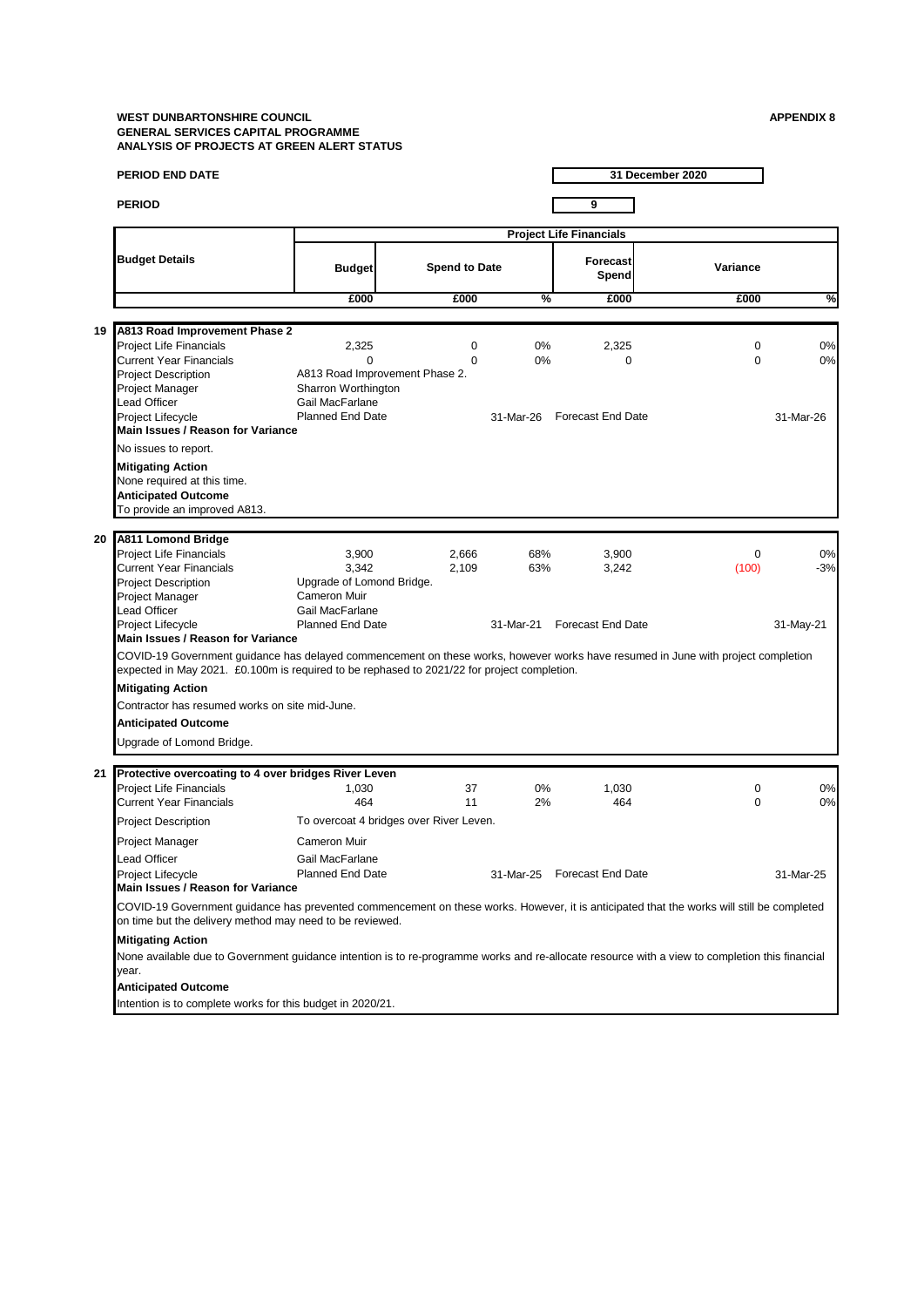| PERIOD END DATE                                                                                                                                                                                    |  |                                                                           |                                                                |           |                                           | 31 December 2020                                                                                                                                                                                                                                                                                                                                                                                                                                                                                                                                                 |                       |
|----------------------------------------------------------------------------------------------------------------------------------------------------------------------------------------------------|--|---------------------------------------------------------------------------|----------------------------------------------------------------|-----------|-------------------------------------------|------------------------------------------------------------------------------------------------------------------------------------------------------------------------------------------------------------------------------------------------------------------------------------------------------------------------------------------------------------------------------------------------------------------------------------------------------------------------------------------------------------------------------------------------------------------|-----------------------|
| <b>PERIOD</b>                                                                                                                                                                                      |  |                                                                           |                                                                |           | 9                                         |                                                                                                                                                                                                                                                                                                                                                                                                                                                                                                                                                                  |                       |
|                                                                                                                                                                                                    |  |                                                                           |                                                                |           | <b>Project Life Financials</b>            |                                                                                                                                                                                                                                                                                                                                                                                                                                                                                                                                                                  |                       |
| <b>Budget Details</b>                                                                                                                                                                              |  | <b>Budget</b>                                                             | <b>Spend to Date</b>                                           |           | Forecast<br>Spend                         | Variance                                                                                                                                                                                                                                                                                                                                                                                                                                                                                                                                                         |                       |
|                                                                                                                                                                                                    |  | £000                                                                      | £000                                                           | %         | £000                                      | £000                                                                                                                                                                                                                                                                                                                                                                                                                                                                                                                                                             | %                     |
|                                                                                                                                                                                                    |  |                                                                           |                                                                |           |                                           |                                                                                                                                                                                                                                                                                                                                                                                                                                                                                                                                                                  |                       |
| Strathclyde Partnership for Transport - Bus, cycling and walking infrastructure improvements & Park and Rides<br>22                                                                                |  |                                                                           |                                                                |           |                                           |                                                                                                                                                                                                                                                                                                                                                                                                                                                                                                                                                                  |                       |
| <b>Project Life Financials</b><br><b>Current Year Financials</b><br><b>Project Description</b><br>Project Manager<br><b>Lead Officer</b><br>Project Lifecycle<br>Main Issues / Reason for Variance |  | 750<br>750<br>Raymond Walsh<br>Gail MacFarlane<br><b>Planned End Date</b> | 0<br>$\Omega$                                                  | 0%<br>0%  | 750<br>750<br>31-Mar-21 Forecast End Date | $\mathbf 0$<br>$\Omega$<br>Strathclyde Partnership for Transport - Bus, cycling and walking infrastructure improvements.                                                                                                                                                                                                                                                                                                                                                                                                                                         | 0%<br>0%<br>31-Mar-21 |
| full budget can be utilised.                                                                                                                                                                       |  |                                                                           |                                                                |           |                                           | COVID-19 Government guidance has delayed commencement on these works. With regards to bus infrastructure improvements, works on<br>kassel kerbs progressing and budget fully committed. With regards to A814 congestion reduction measures, this is currently under design<br>development. A Balloch Station Park and Ride a consultant has been appointed and works are being progressed with Network Rail. A8014<br>Kilbowie Road Bus Route improvement works are dependent on the progression of Clydebank A814 Charrette project. At this time it is hopeful |                       |
| <b>Mitigating Action</b><br>year.<br><b>Anticipated Outcome</b><br>Intention is to complete works for this budget in 2020/21.                                                                      |  |                                                                           |                                                                |           |                                           | None available due to Government guidance intention is to re-programme works and re-allocate resource with a view to completion this financial                                                                                                                                                                                                                                                                                                                                                                                                                   |                       |
| 23<br>Street lighting and associated electrical infrastructure                                                                                                                                     |  |                                                                           |                                                                |           |                                           |                                                                                                                                                                                                                                                                                                                                                                                                                                                                                                                                                                  |                       |
| <b>Project Life Financials</b>                                                                                                                                                                     |  | 84                                                                        | 6                                                              | 7%        | 84                                        | $\mathbf 0$                                                                                                                                                                                                                                                                                                                                                                                                                                                                                                                                                      | 0%                    |
| <b>Current Year Financials</b><br><b>Project Description</b><br>Project Manager<br><b>Lead Officer</b>                                                                                             |  | 84<br>Hugh Campbell<br>Gail MacFarlane<br><b>Planned End Date</b>         | 6<br>Street lighting and associated electrical infrastructure. | 7%        | 84<br>31-Mar-21 Forecast End Date         | $\Omega$                                                                                                                                                                                                                                                                                                                                                                                                                                                                                                                                                         | 0%<br>31-Mar-21       |
| Project Lifecycle<br>Main Issues / Reason for Variance                                                                                                                                             |  |                                                                           |                                                                |           |                                           |                                                                                                                                                                                                                                                                                                                                                                                                                                                                                                                                                                  |                       |
| Works progressing and planned works will be complete by 31 March 2021.                                                                                                                             |  |                                                                           |                                                                |           |                                           |                                                                                                                                                                                                                                                                                                                                                                                                                                                                                                                                                                  |                       |
| <b>Mitigating Action</b><br>year.<br><b>Anticipated Outcome</b><br>Intention is to complete works for this budget in 2020/21.                                                                      |  |                                                                           |                                                                |           |                                           | None available due to Government quidance intention is to re-programme works & re-allocate resource with a view to completion this financial                                                                                                                                                                                                                                                                                                                                                                                                                     |                       |
|                                                                                                                                                                                                    |  |                                                                           |                                                                |           |                                           |                                                                                                                                                                                                                                                                                                                                                                                                                                                                                                                                                                  |                       |
| Turnberry Homes - traffic calming/ management at Turnberry housing development off Castle Road<br>24<br><b>Project Life Financials</b><br><b>Current Year Financials</b>                           |  | 60<br>$\overline{7}$                                                      | 53<br>$\Omega$                                                 | 88%<br>0% | 60<br>$\overline{7}$                      | 0<br>$\Omega$                                                                                                                                                                                                                                                                                                                                                                                                                                                                                                                                                    | 0%<br>0%              |
| <b>Project Description</b>                                                                                                                                                                         |  |                                                                           |                                                                |           |                                           | Turnberry Homes - traffic calming/ management at Turnberry housing development off Castle Road.                                                                                                                                                                                                                                                                                                                                                                                                                                                                  |                       |
| Project Manager<br>Lead Officer<br>Project Lifecycle                                                                                                                                               |  | Derek Barr<br>Gail MacFarlane<br>Planned End Date                         |                                                                | 31-Mar-21 | <b>Forecast End Date</b>                  |                                                                                                                                                                                                                                                                                                                                                                                                                                                                                                                                                                  | 31-Mar-21             |
| Main Issues / Reason for Variance                                                                                                                                                                  |  |                                                                           |                                                                |           |                                           |                                                                                                                                                                                                                                                                                                                                                                                                                                                                                                                                                                  |                       |
| <b>Mitigating Action</b>                                                                                                                                                                           |  |                                                                           |                                                                |           |                                           | COVID-19 Government guidance has prevented commencement on these works, however budget spend anticipated in 2020/21.                                                                                                                                                                                                                                                                                                                                                                                                                                             |                       |
| None available due to Government guidance intention is to re-programme works & re-allocate resource with a view to completion this financial<br>year.                                              |  |                                                                           |                                                                |           |                                           |                                                                                                                                                                                                                                                                                                                                                                                                                                                                                                                                                                  |                       |
| <b>Anticipated Outcome</b><br>Intention is to complete works for this budget in 2020/21.                                                                                                           |  |                                                                           |                                                                |           |                                           |                                                                                                                                                                                                                                                                                                                                                                                                                                                                                                                                                                  |                       |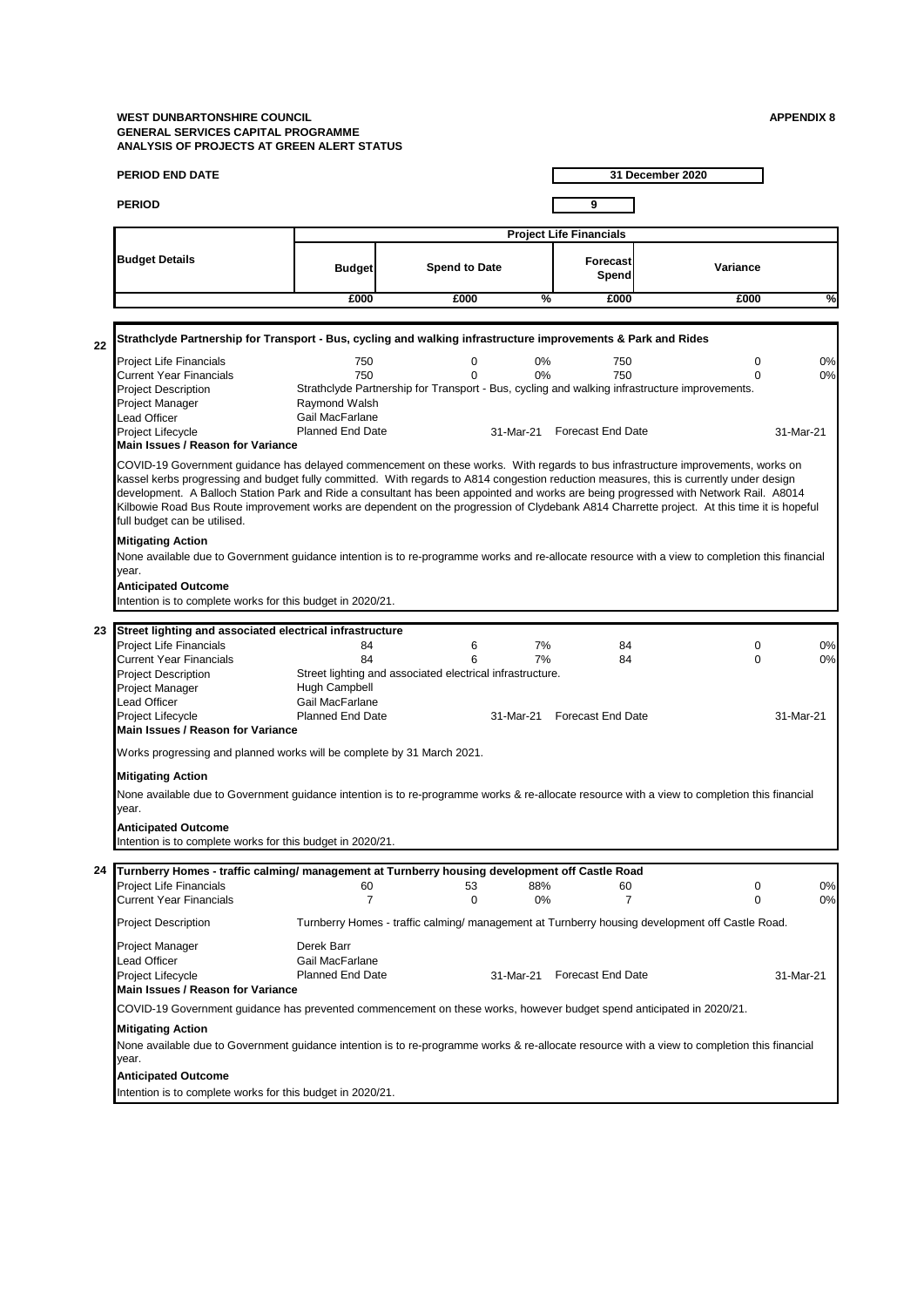|    | <b>PERIOD END DATE</b>                                                                                                                                                                                                                                                                                                                                                                                                                                                                                   |                                |                                                                |              |                             | 31 December 2020 |           |  |  |
|----|----------------------------------------------------------------------------------------------------------------------------------------------------------------------------------------------------------------------------------------------------------------------------------------------------------------------------------------------------------------------------------------------------------------------------------------------------------------------------------------------------------|--------------------------------|----------------------------------------------------------------|--------------|-----------------------------|------------------|-----------|--|--|
|    | <b>PERIOD</b>                                                                                                                                                                                                                                                                                                                                                                                                                                                                                            |                                |                                                                |              | 9                           |                  |           |  |  |
|    |                                                                                                                                                                                                                                                                                                                                                                                                                                                                                                          | <b>Project Life Financials</b> |                                                                |              |                             |                  |           |  |  |
|    | <b>Budget Details</b>                                                                                                                                                                                                                                                                                                                                                                                                                                                                                    | <b>Budget</b>                  | <b>Spend to Date</b>                                           |              | Forecast<br>Spend           | Variance         |           |  |  |
|    |                                                                                                                                                                                                                                                                                                                                                                                                                                                                                                          | £000                           | £000                                                           | %            | £000                        | £000             | %         |  |  |
|    |                                                                                                                                                                                                                                                                                                                                                                                                                                                                                                          |                                |                                                                |              |                             |                  |           |  |  |
| 25 | <b>Electrical Charging Points - Rapid Charge</b><br><b>Project Life Financials</b>                                                                                                                                                                                                                                                                                                                                                                                                                       | 220                            | 0                                                              | 0%           | 220                         | 0                | 0%        |  |  |
|    | <b>Current Year Financials</b>                                                                                                                                                                                                                                                                                                                                                                                                                                                                           | 220                            | $\Omega$                                                       | 0%           | 220                         | 0                | 0%        |  |  |
|    | <b>Project Description</b>                                                                                                                                                                                                                                                                                                                                                                                                                                                                               |                                | Electrical Charging Points - Rapid Charge.                     |              |                             |                  |           |  |  |
|    | Project Manager                                                                                                                                                                                                                                                                                                                                                                                                                                                                                          | Derek Barr                     |                                                                |              |                             |                  |           |  |  |
|    | Lead Officer                                                                                                                                                                                                                                                                                                                                                                                                                                                                                             | Gail MacFarlane                |                                                                |              |                             |                  |           |  |  |
|    | Project Lifecycle<br>Main Issues / Reason for Variance                                                                                                                                                                                                                                                                                                                                                                                                                                                   | <b>Planned End Date</b>        |                                                                | 31-Mar-21    | <b>Forecast End Date</b>    |                  | 31-Mar-21 |  |  |
|    | COVID-19 Government guidance has prevented commencement on these works. However, it is anticipated that the works will still complete on<br>time and an external consultant will be engaged to assist with progression.<br><b>Mitigating Action</b><br>None available due to Government guidance intention is to re-programme works & re-allocate resource with a view to completion this financial<br>year.<br><b>Anticipated Outcome</b><br>Intention is to complete works for this budget in 2020/21. |                                |                                                                |              |                             |                  |           |  |  |
| 26 | New Sports Changing Facility at Lusset Glen in Old Kilpatrick                                                                                                                                                                                                                                                                                                                                                                                                                                            |                                |                                                                |              |                             |                  |           |  |  |
|    | <b>Project Life Financials</b><br><b>Current Year Financials</b>                                                                                                                                                                                                                                                                                                                                                                                                                                         | 150<br>142                     | 11<br>$\overline{2}$                                           | 7%<br>2%     | 150<br>142                  | $\mathbf 0$<br>0 | 0%<br>0%  |  |  |
|    | <b>Project Description</b>                                                                                                                                                                                                                                                                                                                                                                                                                                                                               |                                | New Sports Changing Facility at Lusset Glen in Old Kilpatrick. |              |                             |                  |           |  |  |
|    | Project Manager                                                                                                                                                                                                                                                                                                                                                                                                                                                                                          | Michelle Lynn                  |                                                                |              |                             |                  |           |  |  |
|    | Lead Officer                                                                                                                                                                                                                                                                                                                                                                                                                                                                                             | Angela Wilson                  |                                                                |              |                             |                  |           |  |  |
|    | Project Lifecycle<br>Main Issues / Reason for Variance                                                                                                                                                                                                                                                                                                                                                                                                                                                   | <b>Planned End Date</b>        |                                                                | 31-Mar-21    | <b>Forecast End Date</b>    |                  | 31-Mar-21 |  |  |
|    | Demolition of existing structure was expected January however has been delayed as Building Warrant is required. New facility still anticipated to<br>be in place end March 2021, subject to COVID restrictions. Full budget spend anticipated in the current year.                                                                                                                                                                                                                                       |                                |                                                                |              |                             |                  |           |  |  |
|    | <b>Mitigating Action</b><br>None required at this time.<br><b>Anticipated Outcome</b><br>To deliver new sports changing facility.                                                                                                                                                                                                                                                                                                                                                                        |                                |                                                                |              |                             |                  |           |  |  |
| 27 | Building Upgrades and H&S - lifecycle & reactive building upgrades                                                                                                                                                                                                                                                                                                                                                                                                                                       |                                |                                                                |              |                             |                  |           |  |  |
|    | <b>Project Life Financials</b><br>Current Year Financials                                                                                                                                                                                                                                                                                                                                                                                                                                                | 1,519<br>1.519                 | 1,585<br>1,585                                                 | 104%<br>104% | 1,519<br>2,359              | 0<br>840         | 0%<br>55% |  |  |
|    | <b>Project Description</b>                                                                                                                                                                                                                                                                                                                                                                                                                                                                               |                                | Lifecycle and reactive building upgrades.                      |              |                             |                  |           |  |  |
|    | Project Manager                                                                                                                                                                                                                                                                                                                                                                                                                                                                                          | Michelle Lynn/ Craig Jardine   |                                                                |              |                             |                  |           |  |  |
|    | Lead Officer                                                                                                                                                                                                                                                                                                                                                                                                                                                                                             | Angela Wilson                  |                                                                |              |                             |                  |           |  |  |
|    | Project Lifecycle<br>Main Issues / Reason for Variance                                                                                                                                                                                                                                                                                                                                                                                                                                                   | <b>Planned End Date</b>        |                                                                |              | 31-Mar-21 Forecast End Date |                  | 31-Mar-21 |  |  |
|    | Due to COVID-19 restrictions, planned works were delayed, but have now been brought back into programme. Budget is fully allocated and full<br>budget spend anticipated in 2020/21, with acceleration likely required from future years budget.                                                                                                                                                                                                                                                          |                                |                                                                |              |                             |                  |           |  |  |
|    | <b>Mitigating Action</b><br>None available at this time.<br><b>Anticipated Outcome</b><br>Full budget spend anticipated.                                                                                                                                                                                                                                                                                                                                                                                 |                                |                                                                |              |                             |                  |           |  |  |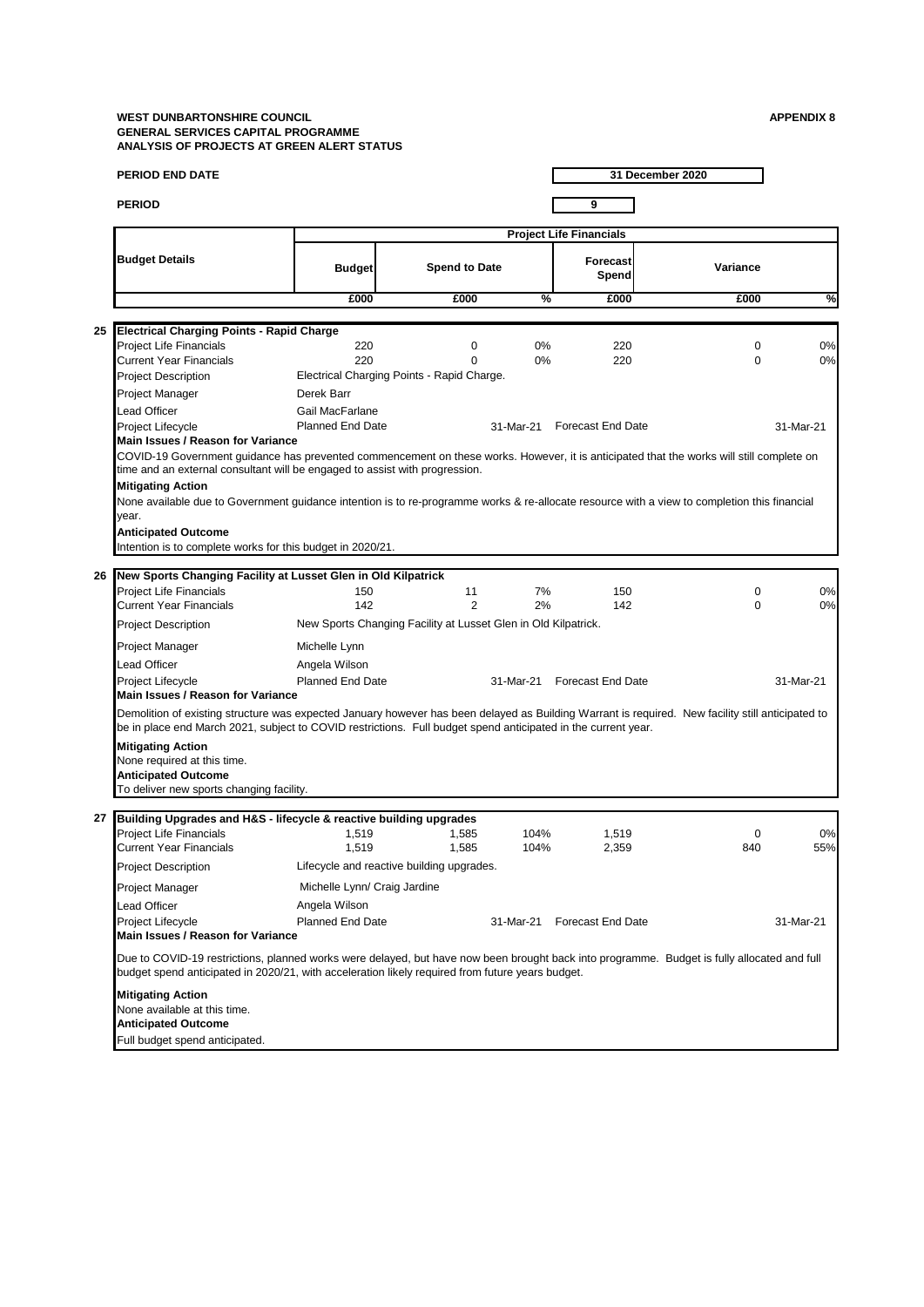**28 Purchase of gritters**

**29**

| <b>PERIOD</b>                                                                                                                                                                                                                                                                                                                                                                                                                                                                                                                                                                                                                                                                                                                                                                                                                               |                                       |                                | 31 December 2020 |                             |                                                                                                                                               |  |  |  |  |
|---------------------------------------------------------------------------------------------------------------------------------------------------------------------------------------------------------------------------------------------------------------------------------------------------------------------------------------------------------------------------------------------------------------------------------------------------------------------------------------------------------------------------------------------------------------------------------------------------------------------------------------------------------------------------------------------------------------------------------------------------------------------------------------------------------------------------------------------|---------------------------------------|--------------------------------|------------------|-----------------------------|-----------------------------------------------------------------------------------------------------------------------------------------------|--|--|--|--|
|                                                                                                                                                                                                                                                                                                                                                                                                                                                                                                                                                                                                                                                                                                                                                                                                                                             |                                       |                                | 9                |                             |                                                                                                                                               |  |  |  |  |
|                                                                                                                                                                                                                                                                                                                                                                                                                                                                                                                                                                                                                                                                                                                                                                                                                                             |                                       | <b>Project Life Financials</b> |                  |                             |                                                                                                                                               |  |  |  |  |
| <b>Budget Details</b>                                                                                                                                                                                                                                                                                                                                                                                                                                                                                                                                                                                                                                                                                                                                                                                                                       | <b>Budget</b>                         | <b>Spend to Date</b>           |                  | <b>Forecast</b><br>Spend    | Variance                                                                                                                                      |  |  |  |  |
|                                                                                                                                                                                                                                                                                                                                                                                                                                                                                                                                                                                                                                                                                                                                                                                                                                             | £000                                  | £000                           | %                | £000                        | £000<br>%                                                                                                                                     |  |  |  |  |
|                                                                                                                                                                                                                                                                                                                                                                                                                                                                                                                                                                                                                                                                                                                                                                                                                                             |                                       |                                |                  |                             |                                                                                                                                               |  |  |  |  |
| <b>Exxon City Deal</b><br><b>Project Life Financials</b><br><b>Current Year Financials</b>                                                                                                                                                                                                                                                                                                                                                                                                                                                                                                                                                                                                                                                                                                                                                  | 34,050<br>654                         | 2,191<br>678                   | 100%<br>104%     | 34,050<br>834               | 100%<br>0<br>180<br>28%                                                                                                                       |  |  |  |  |
| <b>Project Description</b>                                                                                                                                                                                                                                                                                                                                                                                                                                                                                                                                                                                                                                                                                                                                                                                                                  | included.                             |                                |                  |                             | As part of the City Deal project the WDC Exxon site at Bowling regeneration with alternative A82 route                                        |  |  |  |  |
| Project Manager                                                                                                                                                                                                                                                                                                                                                                                                                                                                                                                                                                                                                                                                                                                                                                                                                             | Robin Abram/ Craig Jardine            |                                |                  |                             |                                                                                                                                               |  |  |  |  |
| <b>Lead Officer</b>                                                                                                                                                                                                                                                                                                                                                                                                                                                                                                                                                                                                                                                                                                                                                                                                                         | Angela Wilson                         |                                |                  |                             |                                                                                                                                               |  |  |  |  |
| Project Lifecycle<br>Main Issues / Reason for Variance                                                                                                                                                                                                                                                                                                                                                                                                                                                                                                                                                                                                                                                                                                                                                                                      | <b>Planned End Date</b>               |                                |                  | 31-Mar-26 Forecast End Date | 31-Mar-26                                                                                                                                     |  |  |  |  |
| will be presented for approval at a future Planning Committee. Exxon has agreed with SEPA and WDC-Environmental Health their remediation<br>strategy. WDC and Exxon are now working together on their respective construction programmes to ensure the two phases of works can go<br>agreement of missives with Exxon, Officers have instructed the GRIP 4 design work agreed with Network Rail for the Western underpass which<br>has resulted in an increased 2020/21 spend projection, accelerating budget of £0.180m from 2021/22.<br><b>Mitigating Action</b><br>Contained within Risk register monitored by Exxon Management Board. Technical reviews are being carried between WDC consultant Stantec<br>and Exxon consultants WSP to assess the ongoing remediation strategy and site activity. WDC Officers are engaged with EXXON |                                       |                                |                  |                             | ahead unimpeded by the other. Exxon are independently progressing their remediation works which are expected to start Q1 2021. Further to the |  |  |  |  |
| progress towards starting on site.<br><b>Anticipated Outcome</b><br>Delivery of the project on time and within the increased budget.                                                                                                                                                                                                                                                                                                                                                                                                                                                                                                                                                                                                                                                                                                        |                                       |                                |                  |                             | representatives in order to assess any programme implications. Exxon will continue discussions with the planning department and SEPA as we    |  |  |  |  |
|                                                                                                                                                                                                                                                                                                                                                                                                                                                                                                                                                                                                                                                                                                                                                                                                                                             |                                       |                                |                  |                             |                                                                                                                                               |  |  |  |  |
| Queens Quay District Heating Network<br><b>Project Life Financials</b><br><b>Current Year Financials</b>                                                                                                                                                                                                                                                                                                                                                                                                                                                                                                                                                                                                                                                                                                                                    | 20,558<br>1,530                       | 20,418<br>1,391                | 100%<br>91%      | 20,558<br>1,395             | 100%<br>0<br>(135)<br>$-9%$                                                                                                                   |  |  |  |  |
| <b>Project Description</b>                                                                                                                                                                                                                                                                                                                                                                                                                                                                                                                                                                                                                                                                                                                                                                                                                  | Queens Quay District Heating Network. |                                |                  |                             |                                                                                                                                               |  |  |  |  |
| <b>Project Manager</b>                                                                                                                                                                                                                                                                                                                                                                                                                                                                                                                                                                                                                                                                                                                                                                                                                      | Robin Abram/ Craig Jardine            |                                |                  |                             |                                                                                                                                               |  |  |  |  |
| <b>Lead Officer</b>                                                                                                                                                                                                                                                                                                                                                                                                                                                                                                                                                                                                                                                                                                                                                                                                                         | Angela Wilson                         |                                |                  |                             |                                                                                                                                               |  |  |  |  |
| <b>Project Lifecycle</b><br>Main Issues / Reason for Variance                                                                                                                                                                                                                                                                                                                                                                                                                                                                                                                                                                                                                                                                                                                                                                               | <b>Planned End Date</b>               |                                |                  | 31-Mar-21 Forecast End Date | 31-Mar-21                                                                                                                                     |  |  |  |  |